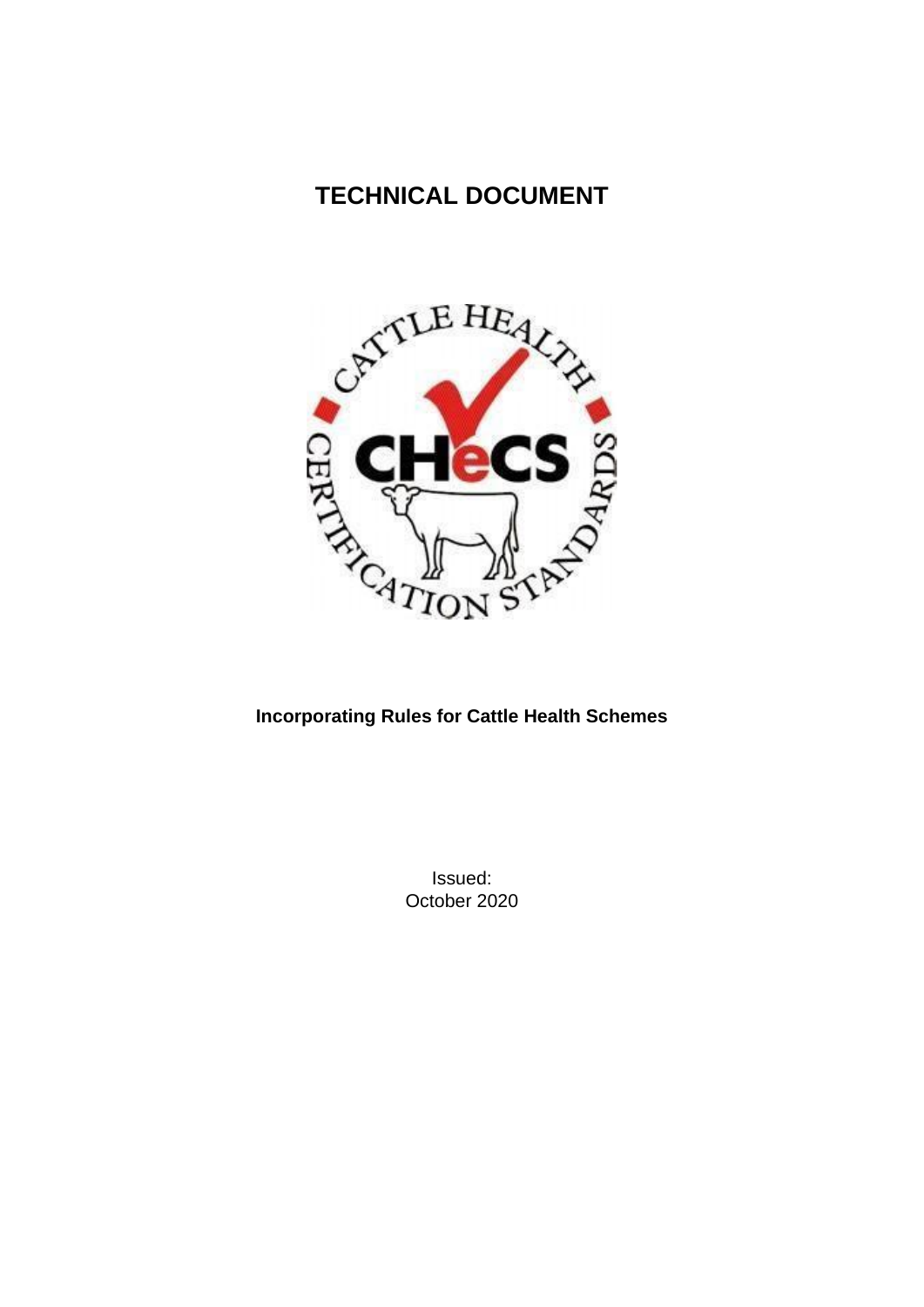## **Contents**

<span id="page-1-0"></span>

| $3 - 4$<br><b>Introduction</b><br><b>The Rules of CHeCS</b><br>$5 - 11$<br>12<br><b>Bulk Milk Monitoring Programmes</b><br>$13 - 17$<br>Infectious Bovine Rhinotracheitis (IBR) Programme<br>Leptospirosis Programme<br>$18 - 22$ | Page |
|-----------------------------------------------------------------------------------------------------------------------------------------------------------------------------------------------------------------------------------|------|
|                                                                                                                                                                                                                                   |      |
|                                                                                                                                                                                                                                   |      |
|                                                                                                                                                                                                                                   |      |
|                                                                                                                                                                                                                                   |      |
|                                                                                                                                                                                                                                   |      |
| $23 - 32$<br>Johne's Disease Programme                                                                                                                                                                                            |      |
| <b>Bovine Viral Diarrhoea (BVD) Programme</b><br>$33 - 40$                                                                                                                                                                        |      |
| $41 - 44$<br>Neospora Programme                                                                                                                                                                                                   |      |
| <b>Appendices:</b>                                                                                                                                                                                                                |      |
| $45 - 50$<br><b>Appendix 1 - The Diseases</b>                                                                                                                                                                                     |      |
| Appendix 2 - Certificate of Accredited Status<br>51                                                                                                                                                                               |      |
| Appendix 3 – Owner's Declaration of Health Status<br>52                                                                                                                                                                           |      |
| <b>Appendix 4 - Individual Health Declarations (Pen Cards)</b><br>$53 - 54$                                                                                                                                                       |      |
| Appendix 5 – Knocknagael bull testing schedule<br>55                                                                                                                                                                              |      |
| Appendix 6 - Grazing Group/Knocknagael Stud Annual Declaration<br>56                                                                                                                                                              |      |
| $57 - 65$<br><b>Appendix 7- Templates for Health Plans</b>                                                                                                                                                                        |      |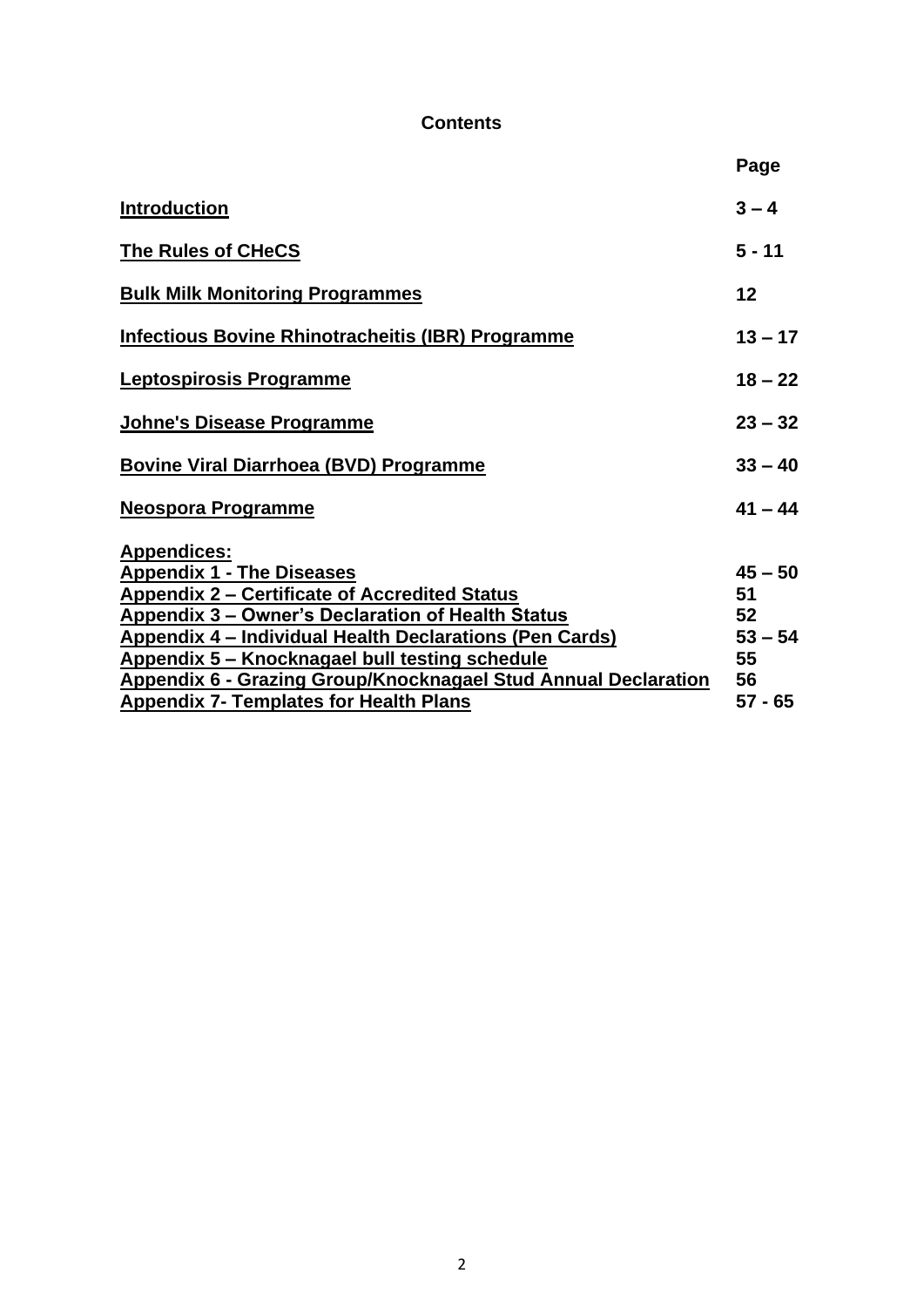#### **Introduction**

Cattle Health Certification Standards (UK), abbreviated to CHeCS, is the regulatory body for Cattle Health Schemes in the UK and Ireland. It is a non-trading organisation established by the British cattle industry in 1999 for the control and eradication of diseases by a set of standards to which all licensed Cattle Health Schemes must adhere.

These standards ensure that herd health status in one licensed scheme is equivalent to that in all other licensed schemes in the UK and Ireland. Close collaboration by CHeCS with other countries ensures that licensed schemes in the UK and Ireland are as good as any in the world.

CHeCS is owned by the British Cattle Veterinary Association, the National Beef Association, Holstein UK and the National Cattle Association (Dairy). It received start up funding from the Milk Development Council (AHDB) and the Royal Association of British Dairy Farmers (RABDF) provides administrative back-up.

CHeCS principal objectives are:-

- **To promote improvements in cattle health and welfare.**
- **To provide standards and certification for Cattle Health Schemes.**
- **To develop and maintain links with cattle farmers, breed societies, veterinary practitioners, laboratories, government agencies and animal welfare organisations to promote the above objectives**.

This Technical Document sets out the rules to which CHeCS licensed Cattle Health Schemes and their member herds must adhere to in order to meet the CHeCS standards. These have been agreed and found to be acceptable to the cattle industry.

To ensure that CHeCS is operating to best practice and takes into account the latest available science, a technical group comprising representatives from the CHeCS licensed cattle health schemes, plus a number of recognised international experts on the diseases of interest, meet annually to review the Technical Document, which has been edited by Hilary Burgess.

Cattle Health Schemes provide programmes for the monitoring, control and ultimate eradication of disease. The schemes also provide certification when a herd meets the agreed national CHeCS cattle health standards.

Contained within this Technical Document are programmes for the five most important non-statutory diseases that are prevalent in both beef and dairy herds in the UK and Ireland.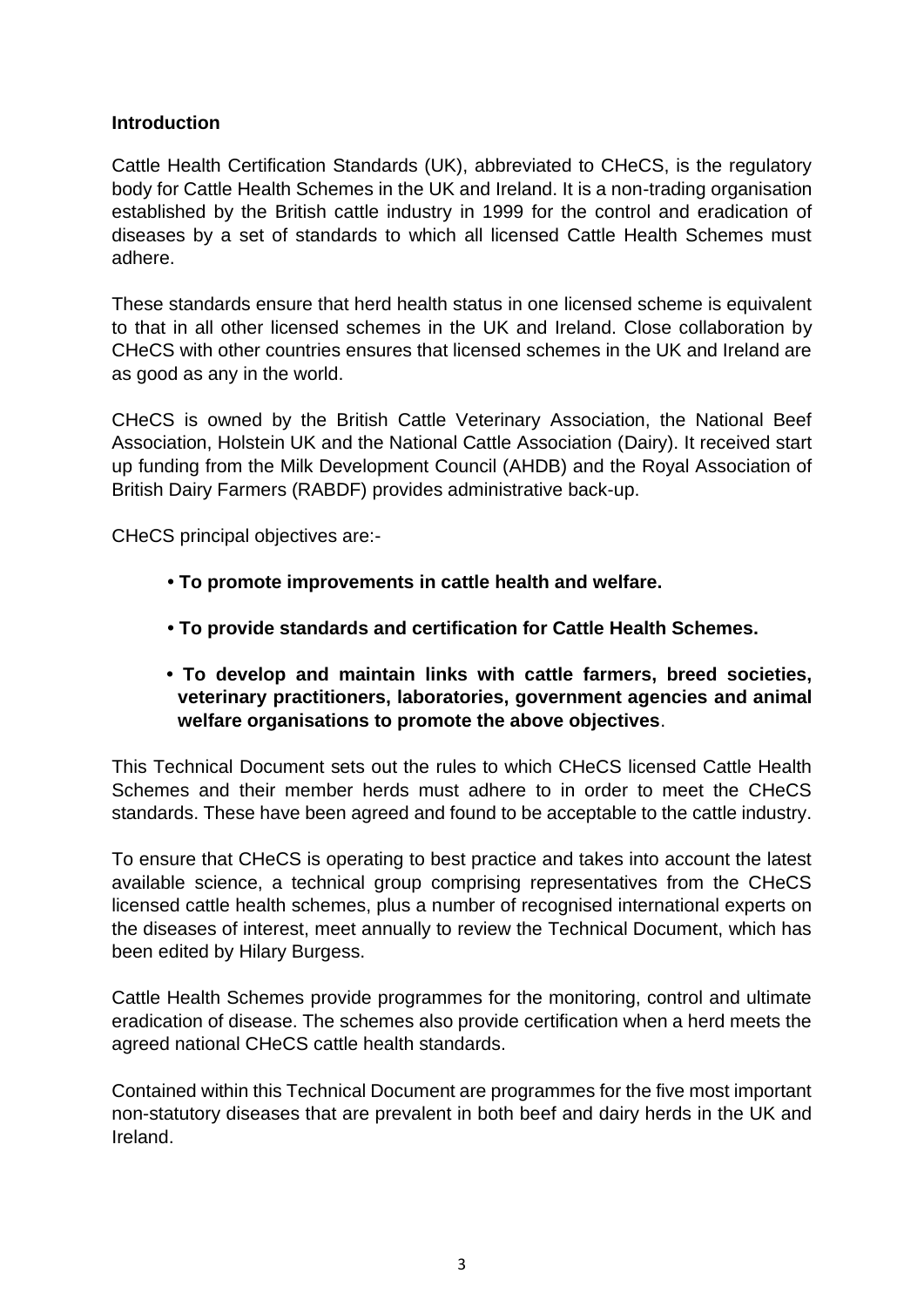#### **Infectious Bovine Rhinotracheitis (IBR) Leptospirosis Johne's disease Bovine Viral Diarrhoea (BVD) Neospora**

Herd owners may test for any or all of the diseases at the same time. The programmes may be used as a framework for routine monitoring, for disease reduction, disease eradication and for certification of freedom from the disease in question. The starting point for any herd will depend on their own objectives and current disease status. At its simplest, monitoring can be limited to quarterly bulk milk antibody testing, while at the top end herds can achieve elite status by reaching risk level 1 for Johne's disease and being accredited free for BVD, IBR and *L.* Hardjo.

Defra have requested that CHeCS also produces a set of standards relating to bovine tuberculosis which remains under statutory control. These allow a more refined means of assessing herd status and trading risk than simply the location of the holding. They have been published in a stand-alone addition to the Technical Document.

CHeCS is not itself a Cattle Health Scheme but it is the regulatory body for Cattle Health Schemes. CHeCS is a stamp of approval and a quality mark signifying conformity to an industry standard.

> **Tim Brigstocke, Executive Director, CHeCS August 2020**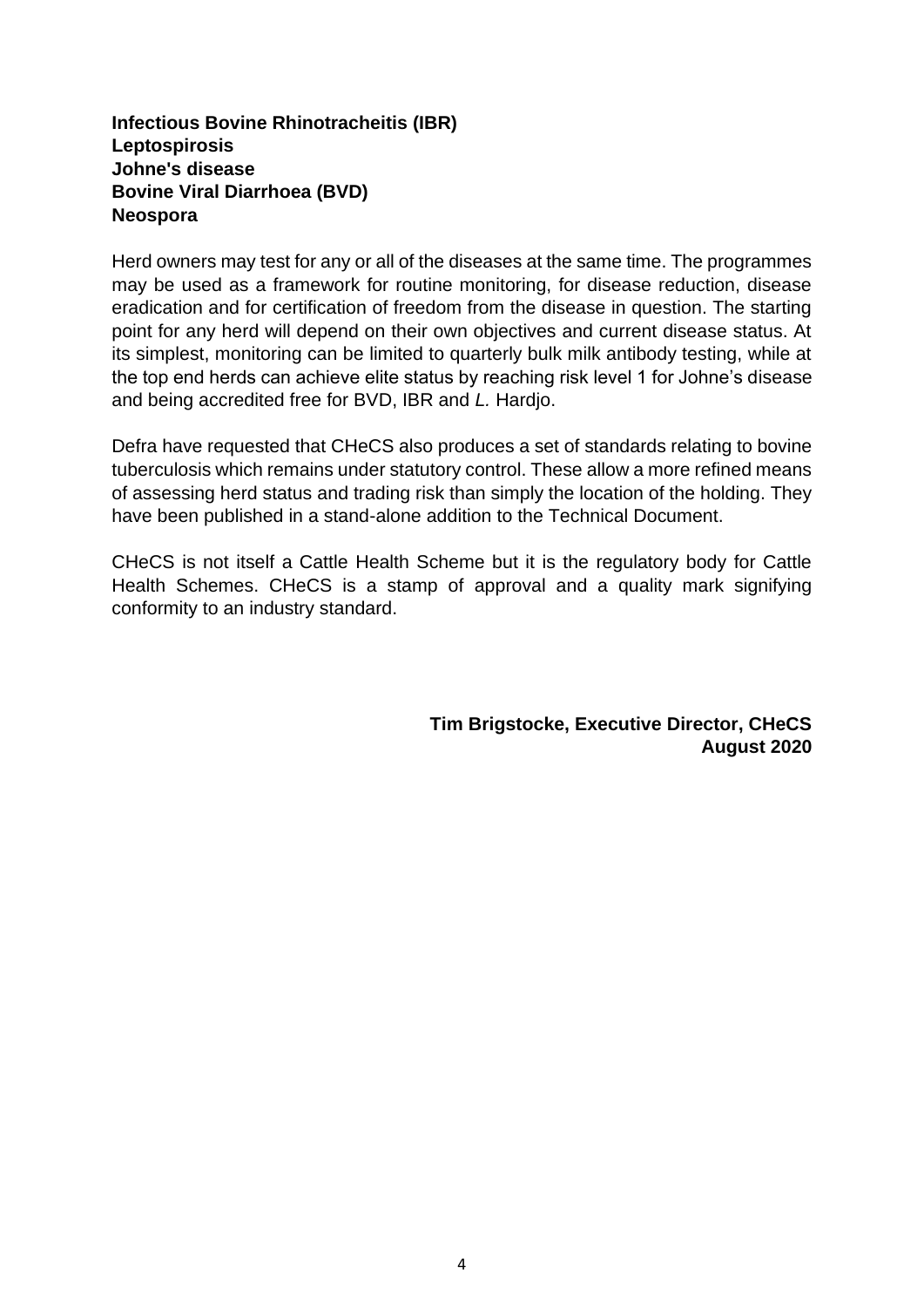#### <span id="page-4-0"></span>**The Rules of CHeCS**

CHeCS seeks to identify herds free from certain diseases and to offer a control programme for those herds in which those diseases have been identified. The CHeCS rules are mandatory for herds in the Accreditation and Certification programmes. They are not mandatory for herds in the Monitoring or Eradication programmes, although they are strongly recommended as good practice for those herds, with the exception of rule 19 which is mandatory for all herds enrolled in CHeCS programmes.

#### **General Rules**

CHeCS, as the regulatory body, reserves the right to access information from the CHeCS-licensed cattle health schemes about their members for auditing purposes. In addition a random selection of farms will be visited by CHeCS representatives to ensure that the CHeCS standards are being maintained.

Appeals against decisions made by CHeCS licensees should be emailed to [info@checs.co.uk](mailto:info@checs.co.uk) However, appeals presented by e-mail, telephone or letter to any member of CHeCS staff will be processed in the same way, provided they have been clearly identified as appeals.

#### **Herd Biosecurity**

**1. Herd biosecurity:** Herd biosecurity is explained and the general principles are detailed in the Defra document entitled "Disease prevention for livestock and poultry keepers", published 11th September 2012. Last updated 21st September 2015: [https://www.gov.uk/guidance/keeping-livestock-healthy-disease-controls-and](https://www.gov.uk/guidance/keeping-livestock-healthy-disease-controls-and-prevention)[prevention](https://www.gov.uk/guidance/keeping-livestock-healthy-disease-controls-and-prevention) (accessed 27<sup>th</sup> August 2020)

Herd owners, managers and Veterinary Surgeons participating in a cattle health scheme must be familiar with this document and should seek to achieve the standards set.

In addition to this general guidance, set out below are more specific conditions and requirements to which participants in the CHeCS accreditation programmes must adhere.

**2. Herd Definition:** A herd is defined as cattle that are under a unified management system but not necessarily on one site. All cattle on the holding are considered to be part of the herd except under exceptional circumstances where the herd's owner and veterinary surgeon can show that adequate separation of two sets of animals exists and can be maintained to satisfy the rules of the scheme. Documentation to this effect must be produced by the herd's veterinary surgeon, reviewed annually and held on file by the CHeCS licensee. For herds that share common grazing, handling facilities or that have any direct contact these should be considered as a single herd. An annual additional declaration must be completed and signed by all members of the co-grazing group at the time of the herd tests (see appendix 6), and all eligible animals in the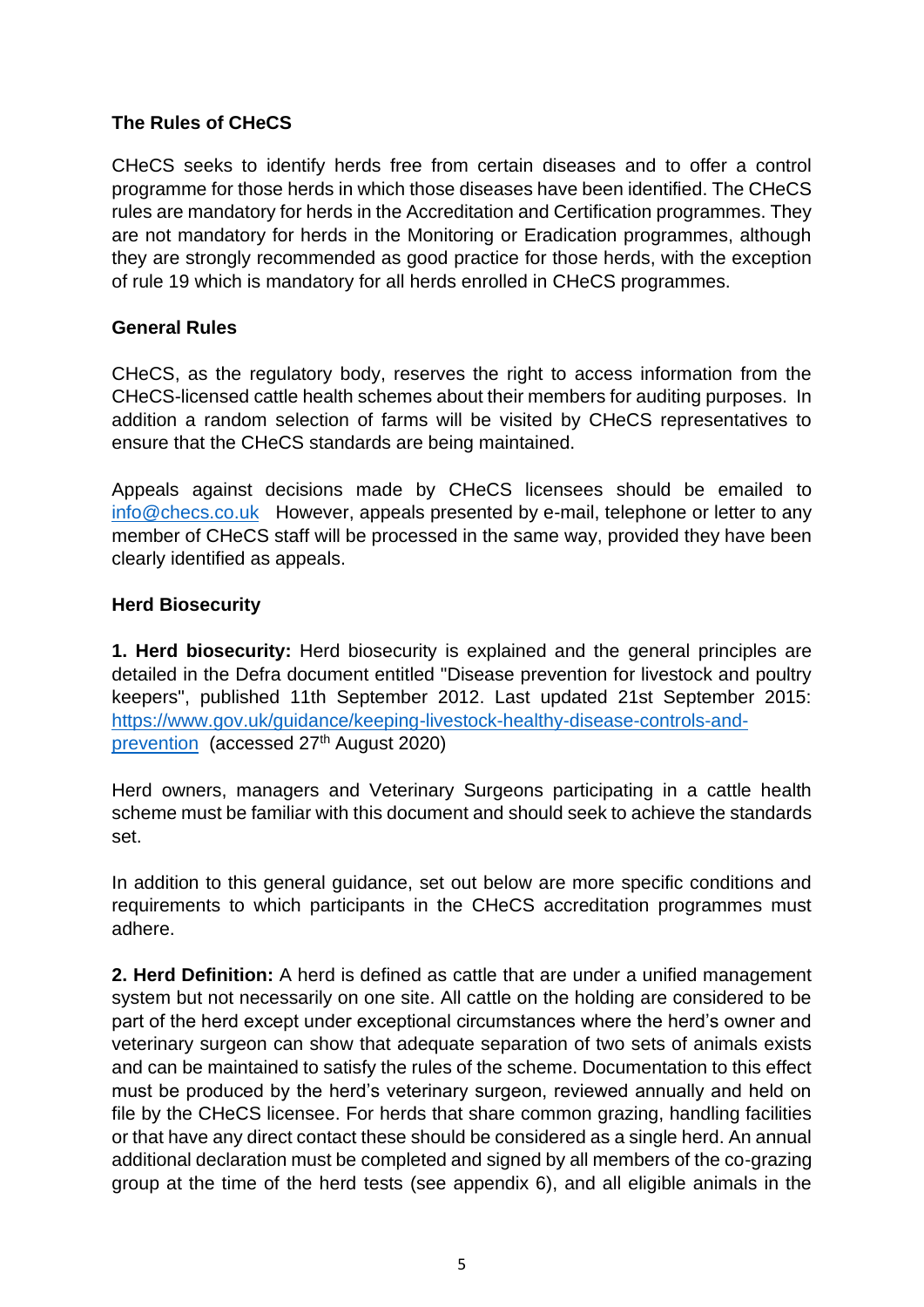group must be tested within a two month period. The status of this combined 'herd' would only be awarded on completion of testing of all eligible animals.

**3. Farm boundaries**: Farm boundaries must prevent cattle from straying off or onto the farm and must prevent nose to nose contact with cattle of a lower health status over fences or walls. Installation of double fencing, or use of an equivalent boundary to provide a gap of 3 metres between scheme cattle and any neighbouring cattle of a lower health status, is essential where scheme participants are following the IBR and/or BVD Accredited free programmes. It is also a useful standard to adopt for all disease control programmes.

**4. Accredited status:** Accredited status is specific to each disease. If herds are accredited for different diseases, the rules for movement and contact between those herds shall be the same as if they were non-accredited herds.

Accreditation means that the standard defined for the disease in question has been met.

**5. Added animals:** Whenever possible, cattle should only be added to a health scheme herd if they are from a herd that is accredited free from the disease in question, or in the case of Johne's disease and Neospora (Neospora females only) at risk level 1. Otherwise they must be placed in isolation for the required period and tested by the appropriate test(s) for the disease(s) in question. It is the responsibility of the purchasing scheme member, to check the status of the herd of origin of the added animals and to verify that this status applies to the particular added animal(s) before providing appropriate evidence of this to their scheme provider for consideration.

**6. Contact with cattle of different health status:** Cattle from health scheme herds must not come into contact with non-health scheme cattle or health scheme cattle of a lower status otherwise they will lose their status within the scheme. To re-introduce them into the herd, they must be regarded as non-accredited added animals and must be placed in isolation for the required period and tested by the appropriate test(s) for the disease(s) in question.

**7. Grazing of cattle:** Cattle must not be grazed on pasture previously grazed by nonaccredited cattle until a period of two months for BVD, IBR or leptospirosis accredited cattle or twelve months for Johne's disease accredited cattle has elapsed. The same grazing restrictions apply to accredited cattle if slurry or manure collected from nonaccredited cattle has been used on the pasture. For Neospora and grazing recommendations see section 4 of the Neospora Programme.

**8. Feed and bedding:** When buying feed and bedding, care must be taken to avoid the risk of introducing infection into the herd. Feed and bedding stores should be protected against access by vermin and wildlife.

**9. Colostrum:** Colostrum from non-health scheme herds, or from health scheme herds of a lower status, must not be brought into a health scheme herd.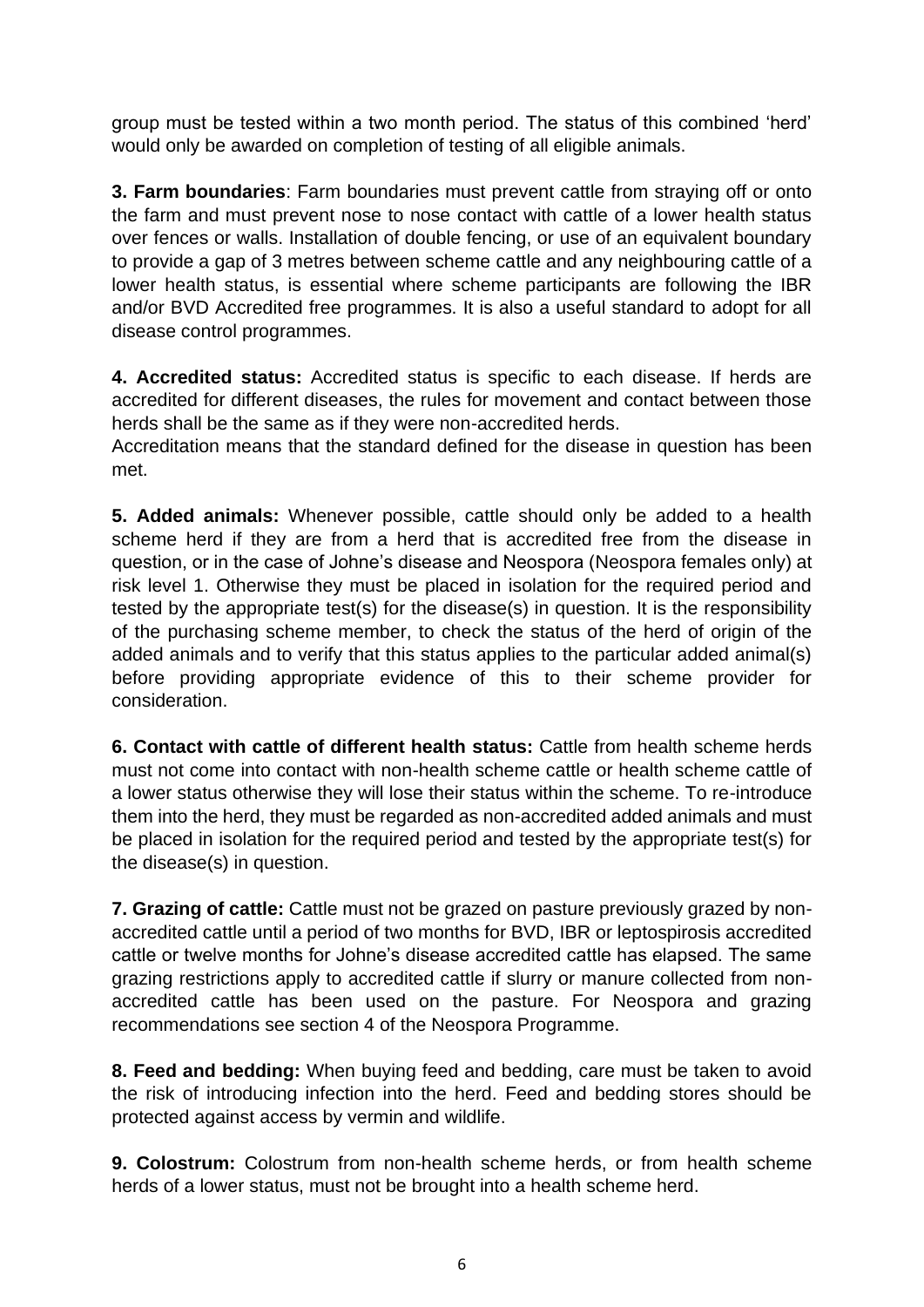**10. Water:** Piped mains water should be used rather than natural water sources whenever possible because there is a risk of cattle becoming infected with leptospirosis and/or Johne's disease from water courses. Where scheme participants are following the programmes for these diseases, it is preferable, but not essential, that scheme cattle do not have access to watercourses that have other cattle or sheep grazing upstream or that have flowed through another farm.

**11. Veterinary equipment**: Equipment such as drenching guns, surgical instruments and hypodermic needles must not be shared with cattle from another herd. Veterinary surgical instruments must be sterilised before use in the herd.

**12. Farm equipment**: Equipment, machinery, livestock trailers and handling facilities that are shared between health scheme cattle and other livestock must be cleaned and disinfected before use with health scheme cattle. For herds in the Johne's disease programme, a Defra-approved product at the dilution recommended for tuberculosis control must be used:<http://disinfectants.defra.gov.uk/> (accessed: 27th August 2020)

**13. Delivery or collection of stock**: Delivery and pick-up points should be at a site isolated from other cattle on the farm. Where possible the driver should remain in his cab and should never assist in removing cattle from pens unless using farm-dedicated protective clothing and footwear.

**14. Isolation facility:** An isolation facility that prevents contact with other stock must be provided for all added animals. A dedicated building separate from other cattle buildings is ideal but a separate paddock that prevents contact with other stock may suffice. No air space, drainage or manure storage may be shared with other cattle. Manure may only be removed from the dedicated storage area to be spread on land or added to the main manure store when all animals in the isolation facility have passed the required health tests and been added to the herd.

If any of the animals in the isolation facility test positive for any of the five diseases, manure from the isolation facility must not be used in recycled bedding or be disposed of onto pasture that is to be grazed by cattle within 12 months (for Johne's disease) or two months (for the other diseases). Where paddocks have been used to isolate test positive animals, or to quarantine disease breakdown cattle, other cattle must not be allowed to graze them for at least two months for the IBR, leptospirosis and BVD programmes. For the Johne's disease programme, this period must be extended to 12 months.

**15. Isolation period:** A defined isolation period must be observed for all additions to a health scheme herd and appropriate testing carried out as required for the particular disease programme being adopted. It is only when both the isolation period and the requisite tests have been completed, with results indicating freedom from infection, that those animals can enter the herd.

**16. Co-grazing with sheep or other domestic ruminants or camelids:** For the control of *L. Hardjo* it is recommended that there should be a two month interval before cattle follow sheep or other domestic ruminants or camelids onto pasture. Although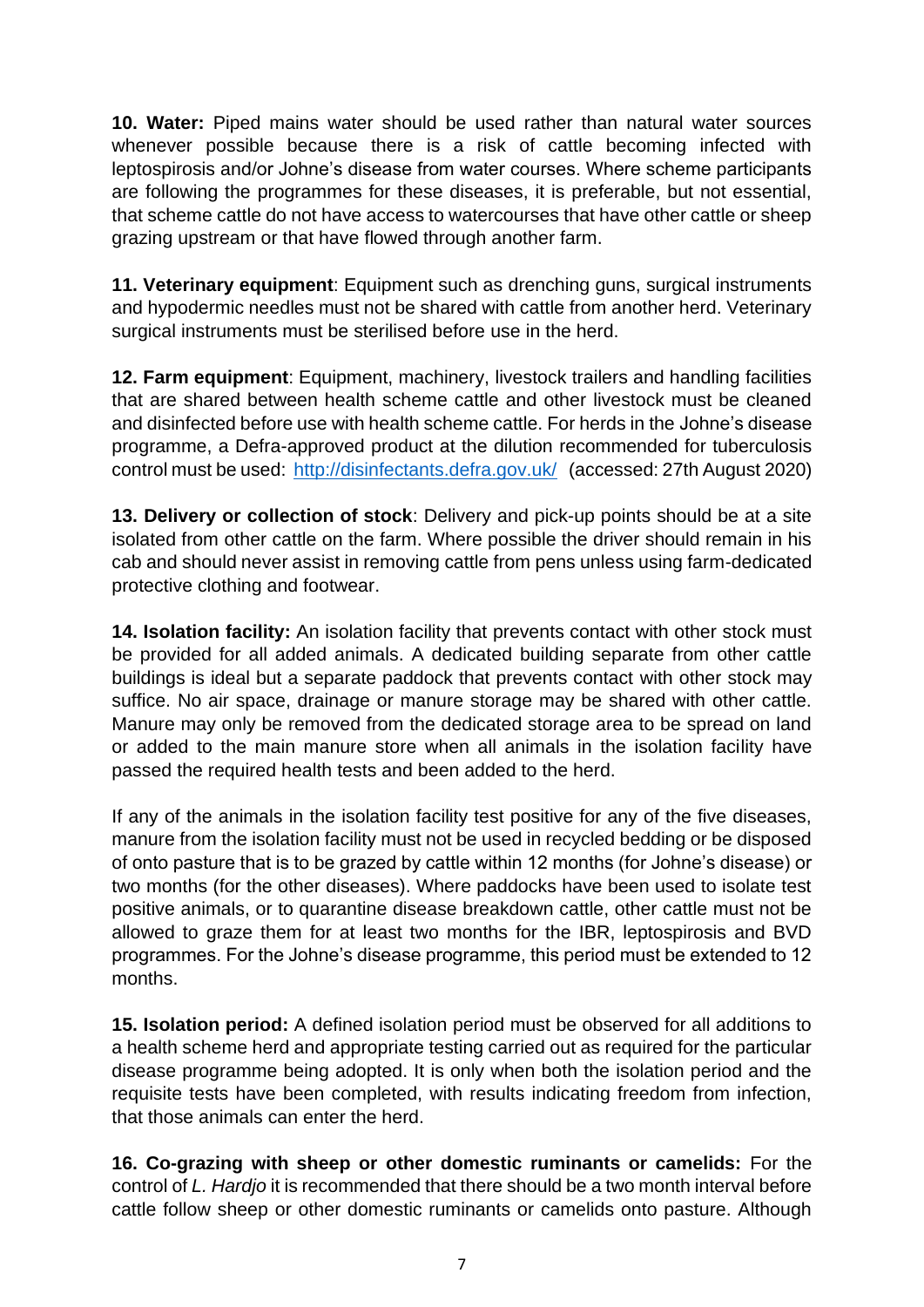not a mandatory requirement, it is strongly recommended that wherever possible cattle and sheep do not graze together.

**17. Notification:** Herd owners, managers and veterinary surgeons participating in a cattle health scheme must inform the health scheme's supervising Veterinary Surgeon of any changes that could affect herd biosecurity.

**18. Semen/embryos:** Accredited herds should only source new genetic material from reliable sources (e.g. semen collection centre approved for intra-community trade).

## **Herd Testing Rules:**

**19. Previous results**: All herds which are enrolled onto a CHeCS programme (accredited, monitored and eradication schemes) must declare the results of any screening carried out in the previous 12 months for the disease for which accreditation is being sought. Also if the disease in question has been confirmed in the past 12 months this information must be communicated to the scheme's Veterinary Surgeon. It is implicit within the membership of the scheme that all results relevant to the accreditation process are made available to the health scheme provider by the member. Failure to disclose any such relevant results will result in loss of status.

**20. Sample identification:** At the time of collection all samples must be identified in order to allow blood, milk or faeces samples to be unequivocally matched with the individuals tested. The animal's full official ear number must be used as the unique identifier. The scheme provider retains the right to carry out further sampling and testing and or re-testing of original samples in order to confirm the integrity of individual samples. This may involve the use of genetic testing.

**21. Sample collection:** Samples can only be collected by:

- A Veterinary Surgeon.
- Someone designated by the Veterinary Surgeon who is neither the owner of the cattle nor an employee of the owner.
- In the case of milk samples, the milk recorder.

Where the herd uses more than one bulk tank, representative samples must be collected from each tank and tested separately.

• In the case of tissue samples collected by ear punch, the farmer or someone acting on his/her behalf. In such cases samples must be unambiguously traceable to the animal from which they have been collected e.g. button tags labelled with the official identification number of the animal or by use of tissue sample enabled official identity tags.

**22. Establishment of new herd from accredited stock:** Where it is intended to establish an IBR, Leptospirosis, Johne's disease or BVD accredited herd by acquiring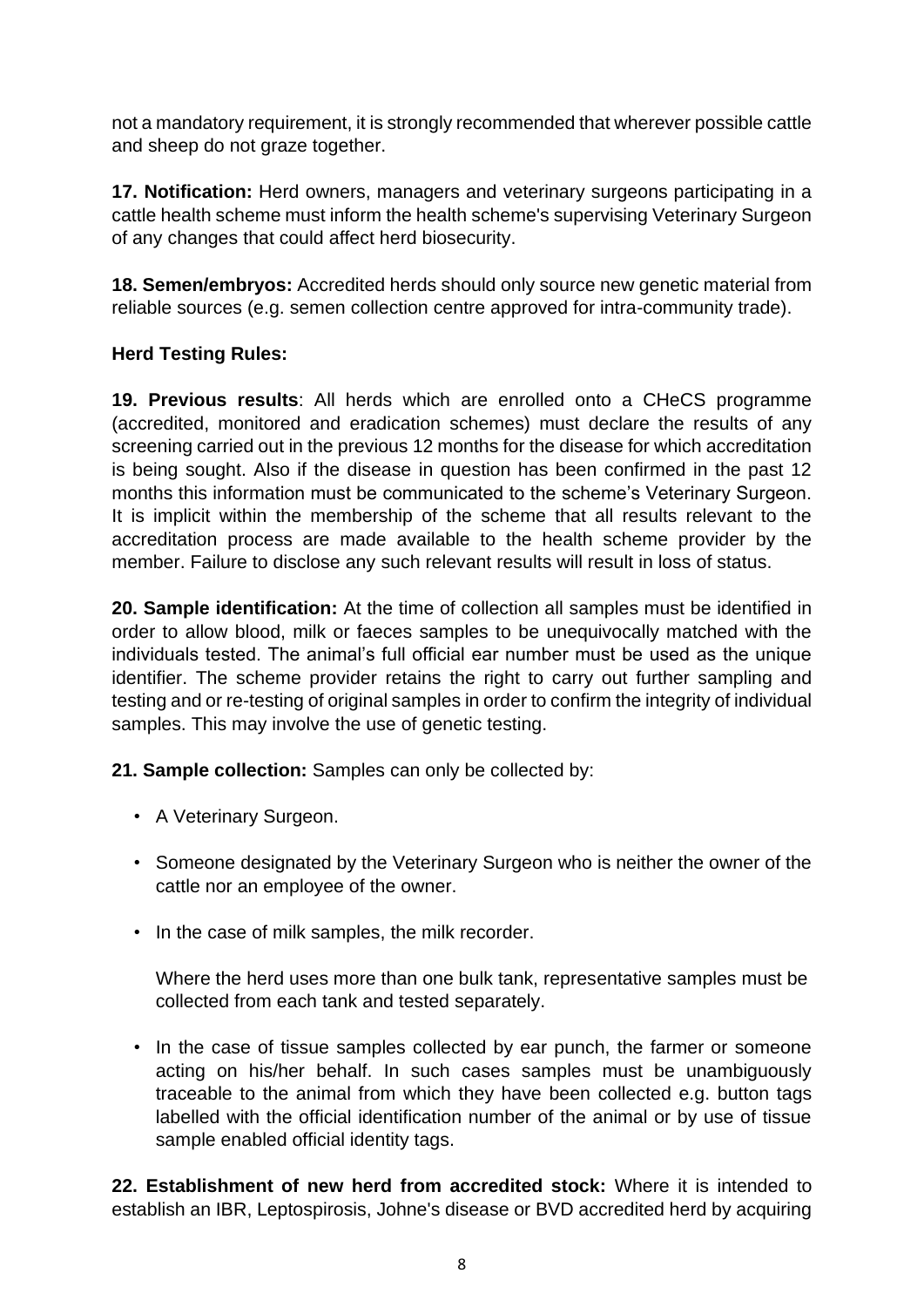cattle accredited free of the particular disease, the premises must be inspected by a Veterinary Surgeon before the new stock are introduced in order to ascertain that the biosecurity of the premises and farm boundaries meet the requirements of the scheme. The appropriate accreditation test for the disease must be begun no sooner than three months and no longer than 12 months after establishing the herd. Once testing has been completed with satisfactory results, the herd can be recognised as having achieved accredited status. If any pregnant stock have moved via a market or come in contact with cattle of unknown status then this route to accreditation is not possible for BVD, until all calves have been tested negative for BVD virus over a period of 12 months in the newly established herd.

**23. Testing programme:** The testing programme for each disease is detailed in the relevant section and must be followed.

**24. Suspicion and confirmation of target disease:** Any disease condition which might be attributable to a disease that is the target of the scheme must be investigated by the owner's own Veterinary Surgeon. If the Veterinary Surgeon is satisfied that the condition is not the target disease no further action need be taken. If the Veterinary Surgeon cannot rule out the target disease, the requisite samples as detailed in the programme must be collected from each affected animal and tested. The affected animals must be isolated from the herd until the results of the laboratory tests are known.

Confirmation of target disease: After the target disease has been confirmed in a herd, the herd will not be eligible for accredited status until all the herd have passed the requisite tests, as detailed in the specific programme, and all known test positive animals have been removed from the herd. Where animals have been confirmed as BVDV PI or infected with Johne's disease they must not be sold on, except to slaughter. To do otherwise is to risk prosecution under the Sale of Goods Act. and, in the case of a BVD PI, the relevant regional BVD legislation.

#### **25. Movement of accredited cattle off farm for purposes other than show**

**and sale:** Accredited cattle leaving their home herd for any purpose other than to attend a show or sale must be loaded, transported, unloaded and accommodated separately from non-accredited cattle. No direct or indirect contact between accredited and non-accredited cattle must be allowed to occur at any time. If these conditions are met then accredited cattle may return to their herd of origin, or to another accredited herd, without any isolation or testing.

**27. Movement of accredited cattle off farm for shows and sales:** It should be recognised that any contact with other stock puts the status of the herd at risk. Animals moving off the owner's holding for preparation for sale will lose accredited status if the CHeCS biosecurity rules are not adhered to on the premises where preparation is taking place.

In the absence of CHeCS accredited sections at cattle shows and sales, any accredited cattle attending a show or sale will be deemed to have lost their accredited status. On being returned to the herd of origin such cattle must be treated as non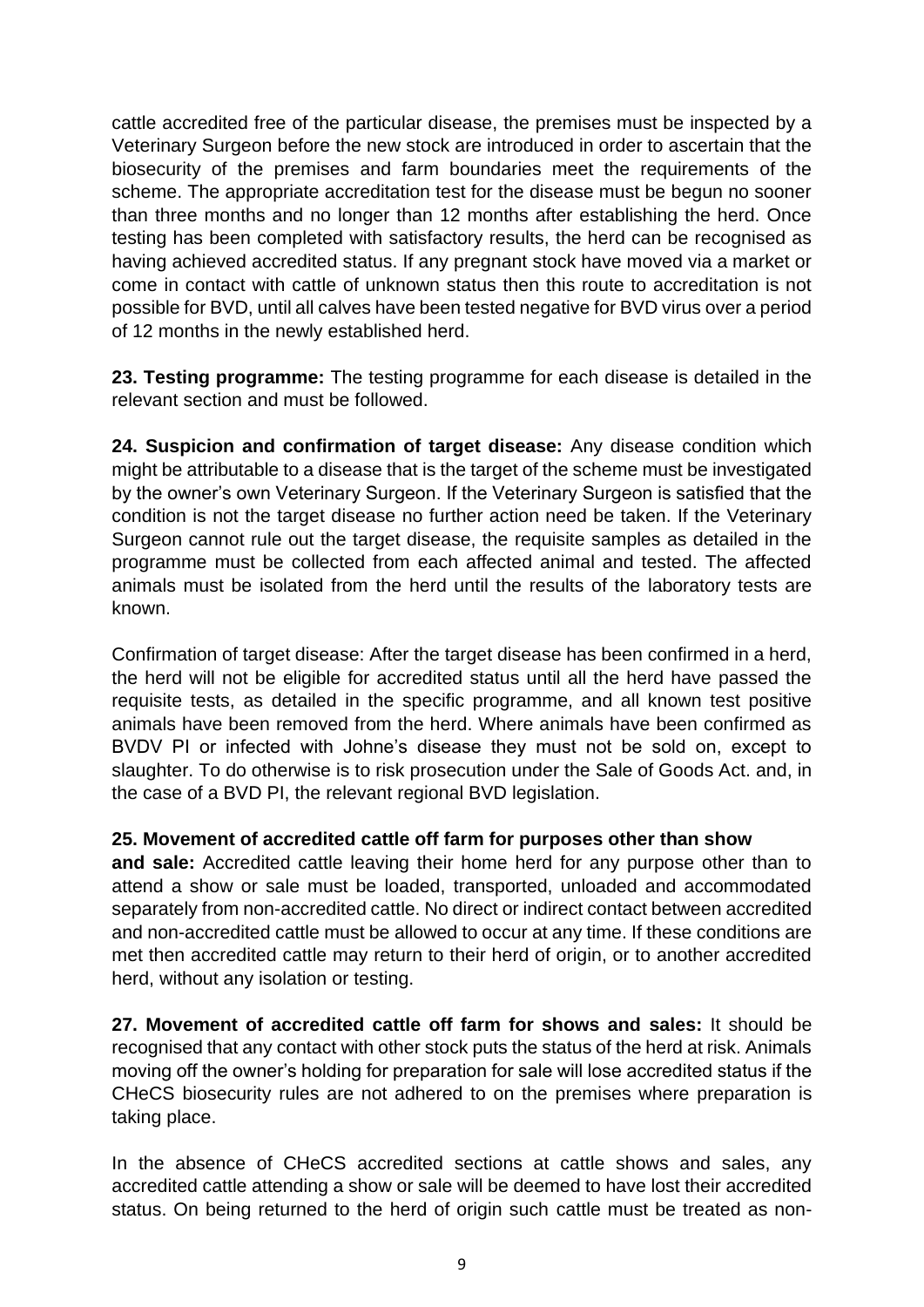accredited added animals and must be isolated and tested according to the requirements of the individual disease programmes. The only exception to this is for Johne's disease accreditation when, providing the period of contact is less than one week, the added animal procedure need not apply. (See Johne's disease section, paragraph 1.10)

Should any show or sale be held exclusively for BVD accredited stock then cattle must only be allowed to travel to the event after the owner has faxed or emailed a current CHeCS certificate of herd accreditation for BVD to the veterinary surgeon designated by the show or sale. BVD vaccinated monitored free cattle will not qualify for such events, because of the lower biosecurity requirements for that programme. Any cattle returning from such an accredited event will not be required to be tested in quarantine after returning to their herd, providing the transport vehicle has been suitably cleansed and disinfected before use and carries only stock of the same status.

**28. Contact with non-accredited cattle:** Accredited cattle that have come into contact with non-accredited cattle must be treated on their return to the farm as nonaccredited added animals. The isolation and testing programmes as required by the particular disease programme(s) must then be carried out. Failure to observe this condition will result in the loss of accredited status.

**29. Certification (1):** Certificates are only issued by cattle health scheme operators licensed by CHeCS. No other certificates are acceptable to the operators of CHeCS cattle health schemes. Only herds with valid certificates are deemed accredited for the disease(s) for which they have been tested. The certificates will be valid for 13 months from date of testing, providing the rules of the scheme continue to be adhered to. Certificates will not be renewed until the testing required to maintain the accredited status of the herd has been carried out, with negative results, for the disease(s) in question.

**30. Certification (2):** Certification is based upon:

- Owner's declaration of compliance with the rules.
- Inspection of the herd by the practising Veterinary Surgeon.
- The Veterinary Surgeon's declaration of compliance with collection of the appropriate samples.
- Appropriate laboratory tests carried out at a CHeCS approved laboratory, with results indicating freedom from infection.
- All results relevant to the accreditation process (from private as well as CHeCS approved laboratories) are required to be made available to the health scheme provider by the member.
- The standards for certification stated in the Royal College of Veterinary Surgeons guide to professional conduct are adhered to. Veterinary Surgeons who are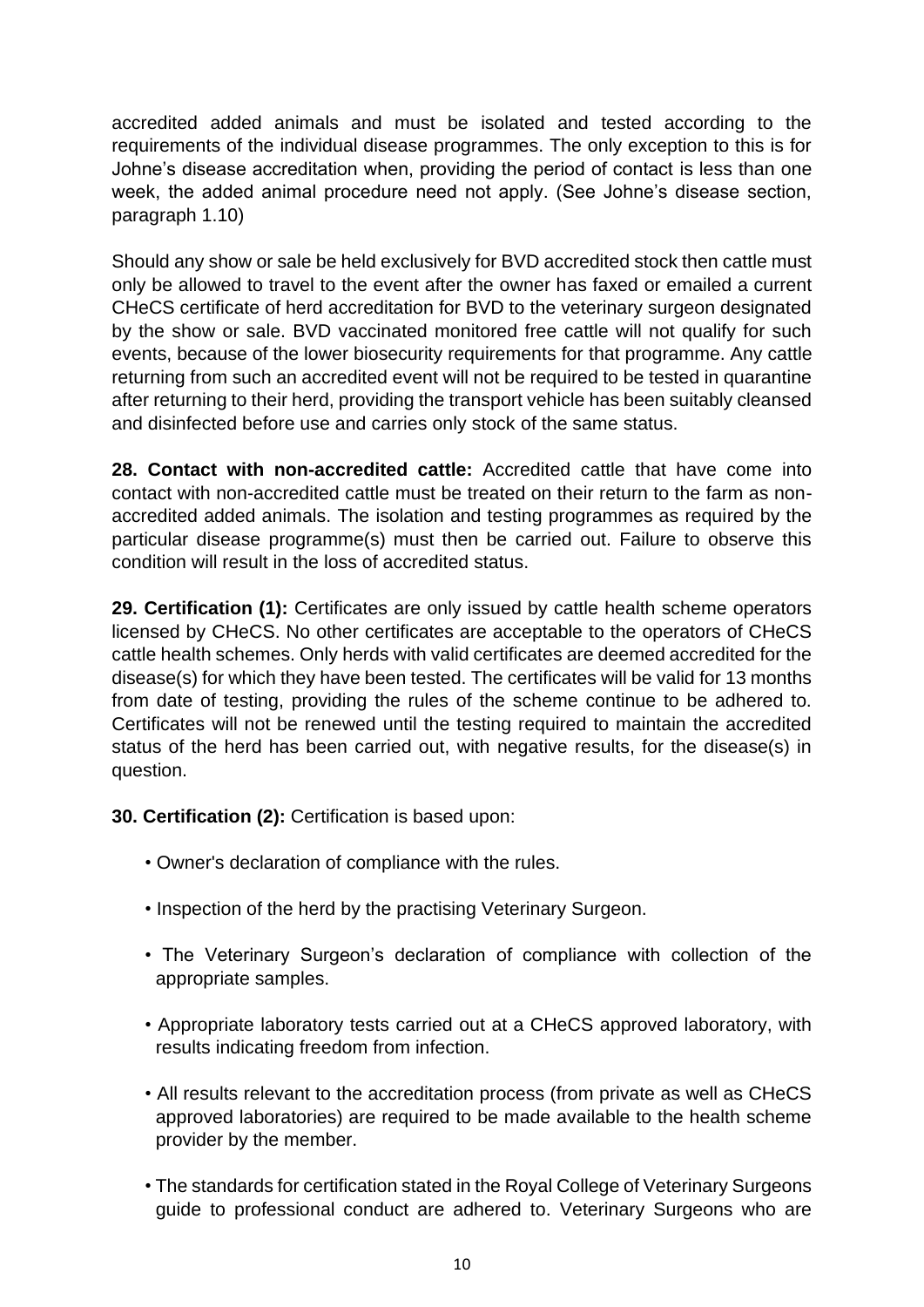members of a cattle health scheme operating to the CHeCS rules must have knowledge of and comply with the Royal College of Veterinary Surgeons guidance on self- certification.

**31. Certification (3):** Sample certificates are in Appendix 2 and 3. Two certificates are produced to show herd status. One is signed by the health scheme provider, which can be displayed at sales etc. (Appendix 2), and the other is signed by the vendor and should be used to record the ear numbers of stock leaving the farm and supplied to purchasers as a record (Appendix 3).

Two certificates are produced to show Individual Health Declarations in Appendix 4; the A3 and A4 Individual Health Declarations or 'Pen Cards'. The

A4 certificate contains additional information on vaccination, status and testing results. It is important to note that individual animals that are not from CHeCS accredited herds can be sold with a pen card, however column two containing the Herd Accreditation boxes will be blank.

**32. Loss of accreditation:** Failure to observe any of the above rules will result in loss of status until such time as follow up testing can demonstrate that the disease status of the herd has not been compromised. This will be in the judgement of the CHeCS scheme provider's Veterinary Surgeon.

**33. Veterinary Surgeons:** CHeCS strongly recommends that Veterinary Surgeons participating in a cattle health scheme are members of the British Cattle Veterinary Association and have received appropriate training on the CHeCS scheme and the target diseases.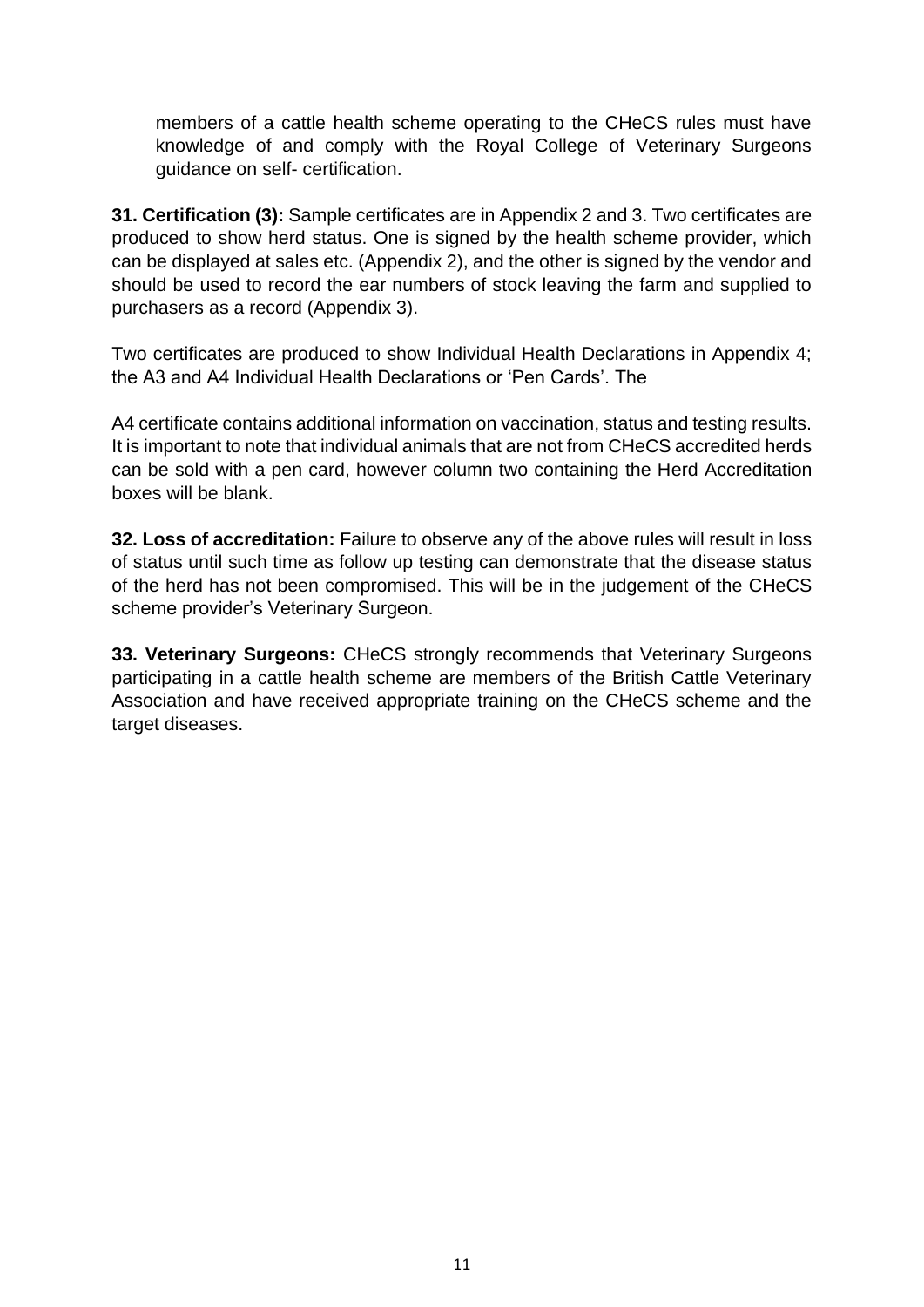#### <span id="page-11-0"></span>**Bulk Milk Monitoring Programmes**

These are only available to dairy herds and use regular bulk milk antibody testing. They will give a good assessment of whether or not the herd has been exposed to the disease in question. Antibody testing of bulk milk samples is simple and convenient and is based on the recognition that like blood, milk also contains antibodies that reflect the animal's disease status.

Bulk milk samples may be tested for antibodies against BoHV-1, *L. Hardjo* and BVDV. A similar test exists for antibodies to Map, but due to the nature of the disease, the test has a more limited sensitivity for detecting infection in a herd and is therefore not included in the bulk milk monitoring programme.

The interpretations provided from the antibody results offer a composite picture from the cows in milk at the time of sampling. Antibody levels that are either high or low are the simplest to interpret, with a high level of antibody indicating either a widespread exposure to infection in the herd, that need not be recent, or the use of vaccines, and negative results indicating low prevalence of current infection. Intermediate antibody levels generally suggest the presence of some infected or vaccinated animals, but it is not possible to give precise prevalence figures. Sampling is typically conducted quarterly and the information derived becomes more reliable and helpful as sequential results are added and any trends of rising or falling levels become clear.

#### **General points**

**1.** There is no requirement for biosecurity, although all farmers are advised to consult with their Veterinary Surgeon and have an active biosecurity plan for their herd.

**2.** Milk samples should be taken from the bulk tank after all cows have completed milking to provide a representative whole-herd sample. If different groups of animals are milked separately, more information can be gained by submitting samples from each group

**3.** Herd owners following a Monitoring Programme should consider a herd health visit by their own Veterinary Surgeon to discuss the interpretation of results and future plans for the herd.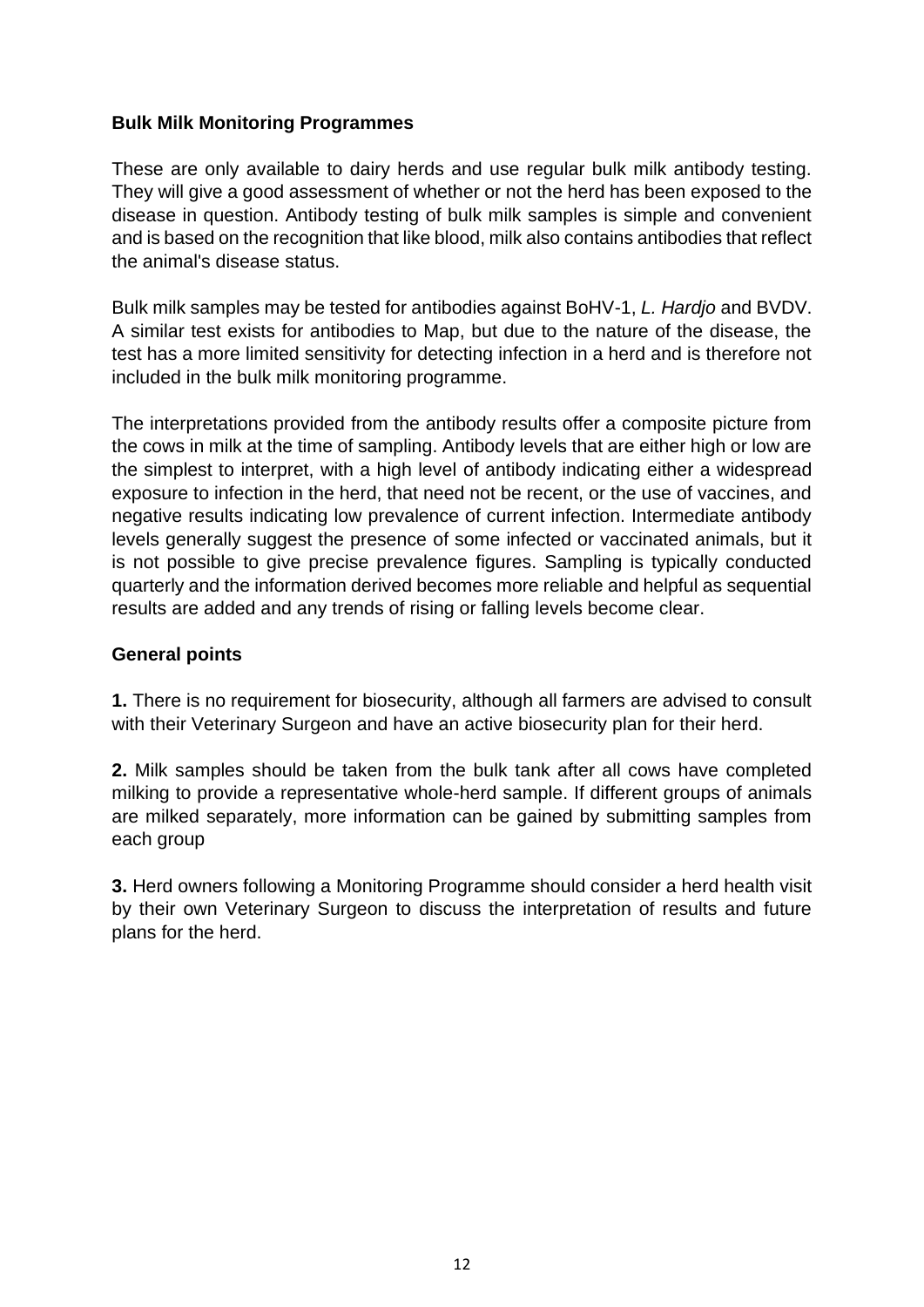### <span id="page-12-0"></span>**Infectious Bovine Rhinotracheitis (IBR) Programmes**

For IBR, there are three programmes:

### **Accredited Free (AF) Programme**

Objective: To demonstrate the herd is free from BoHV-1, to maintain freedom from BoHV-1 and to allow the sale of stock as accredited free of BoHV-1. The installation of double fencing or the use of an equivalent boundary to provide a gap of three metres between scheme cattle and any neighbouring cattle of a lower health status is mandatory for this programme. Marker vaccinated animals can be present within such herds.

#### **Vaccinated Monitored free (VMF) Programme**

Objective: To demonstrate that the herd is operating a marker vaccination policy and is free from infection based on testing for gE antibodies. The goal is to allow herds that are free of BoHV 1 but for whom double fencing is not an option, to get recognition of that status and to enable the purchase of stock that have a much lower risk of being latently infected carriers than those in the general population. The status of IBR VMF herds is lower than that of IBR accredited free herds.

#### **Eradication Programme**

Objective: To implement a control programme to reduce the detrimental effects this disease has on herd productivity. The long-term goal is to achieve freedom from the disease and accredited status.

Marker Vaccine - A gE deleted marker vaccine may be used in all programmes. A marker vaccination programme must be in place for the IBR VMF programme (3.1). Where any animal is vaccinated with the marker vaccine, this information must be recorded and noted on the laboratory request form in order to allow the appropriate laboratory test to be carried out.

#### **1. Essential Points on Testing Methods**

**1.1 Samples**: Blood samples which should be either clotted or heparinised. Individual milk samples provide an alternative sample. Advice on this can be obtained from your cattle health scheme provider.

Where herds are vaccinated with the gE deleted marker vaccine, the antibody test that is used should be the gE antibody ELISA.

**1.2 Test positive animal or herd**: Any animal or bulk milk sample that is positive in the appropriate antibody test is a test positive animal or herd. This will result in loss of status. It is at the discretion of the scheme provider to re-test animals testing low positive. This may be with an alternative test.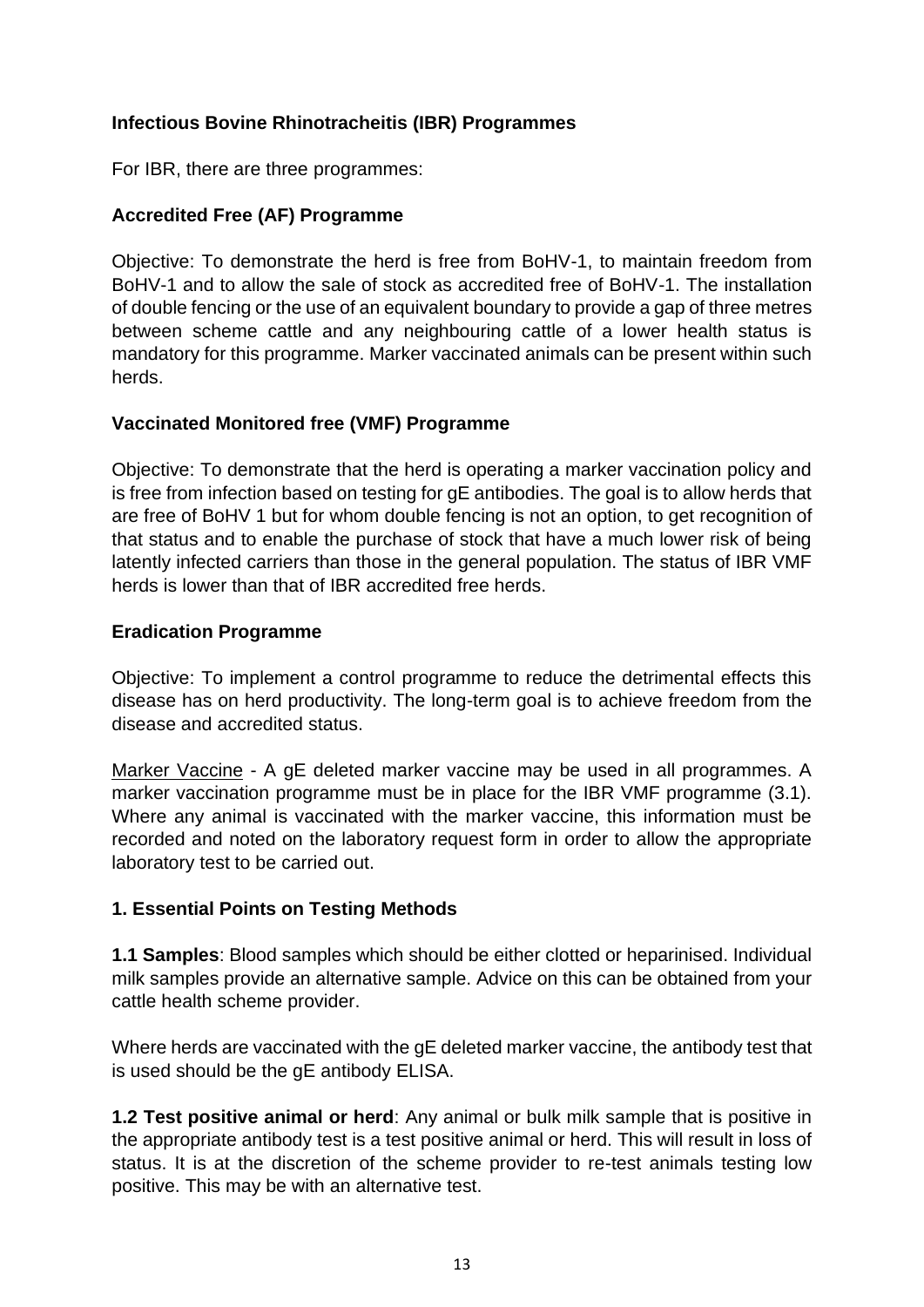**1.3. Added animals - Non-accredited**: When added animals cannot be obtained from accredited herds it is strongly recommended to blood sample and test them for antibodies to BoHV-1 on the farm of origin. If positive, the animals cannot enter the herd.

On entry to the herd, added animals must be placed in isolation and the general CHeCS rules on isolation and testing apply. The animals must be blood sampled and tested for antibodies to BoHV-1 at least 28 days after entry into isolation. In addition, an earlier test is strongly recommended to identify antibody positive cattle as soon as possible. Only if all the results are negative can the animals be introduced to the herd. Where there are two or more animals in isolation and both negative and positive animals are found, the positive animals must be removed from the isolation facilities and herd. The negative animals must remain in isolation and be retested 28 days after the removal of the positive animals.

Owners should be aware that occasional animals from non-accredited herds can test negative for antibody but be latently infected and therefore still present a small risk of infection. All non-homebred animals of 12 months of age or older must therefore be tested every year (see 2.3 and 2.4 below).Only after a clear test at least one year after introduction can animals be classed as accredited, although the herd remains accredited in the interim.

# **2. Accredited Free Programme**

**2.1. Qualifying Tests:** Two herd tests are carried out with a minimum interval of 4 weeks and a maximum interval of 12 months between tests. At these first two tests all animals 12 months of age or older are sampled, plus all younger animals that are not homebred. If test positive animals are found, move to the Eradication Programme (see section 4).

**2.2. Accreditation**: Herd accreditation is achieved when all animals test negative in two consecutive qualifying tests and no evidence of infection is found in investigations into reproductive failure or clinical disease investigation (see section 2.6)

**2.3. Maintaining Accreditation - Dairy Herd:** Following Accreditation, bulk milk should be tested quarterly for antibody. In addition, a statistically based sample of animals 12 months of age or older in each separately managed group within the herd, but excluding those that have entered the milking herd, must be tested annually (See section 5). All breeding bulls, all animals that are not homebred and originate from a herd not accredited free of BoHV-1 at the time of purchase, and all animals vaccinated with a marker vaccine must be tested annually in addition to the statistically based sample.

**2.4. Maintaining Accreditation - Beef Herd:** Following Accreditation, a statisticallybased sample of animals 12 months of age or older in each separately managed group within the herd must be tested annually. This would usually mean a sample from the cow herd and a sample from the followers (See section 5). All breeding bulls, all animals that are not homebred and originate from a herd not accredited free of BoHV-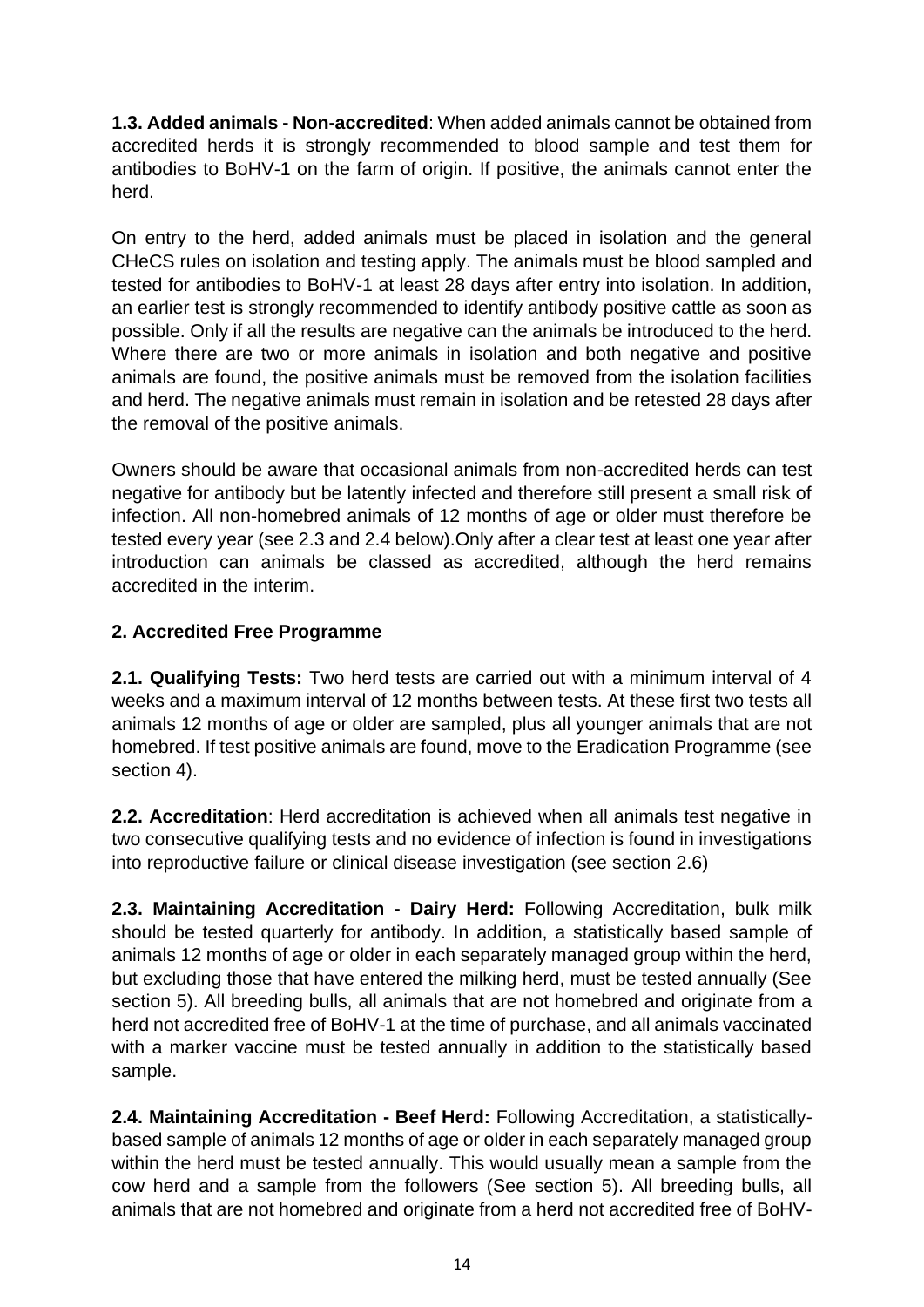1 and all animals vaccinated with a marker vaccine must be tested annually in addition to the statistically based sample.

**2.5.** Reproductive Failure: Any cow that aborts, produces a stillborn calf or fails to calve having previously been identified as pregnant must be tested for antibodies to BoHV-1.

**2.6.** Clinical Disease: Any animal showing ill health where IBR cannot be excluded on clinical grounds should be isolated. Blood samples should be collected on first examination and again 14-21 days later and tested for antibodies to BoHV-1. Samples for virus detection (e.g. nasal/ocular swabs, broncho-alveolar lavage) may also be collected on first examination. These should be packaged to preserve the samples according to the test method to be applied (e.g. placed in virus transport medium for virus isolation) and immediately dispatched to the laboratory.

**2.7.** Loss of Status: When evidence of disease is found in a herd with either Accredited Free or Vaccinated Monitored Free status then the status of the herd is lost and the herd has the option to progress as for the eradication programme.

# **3. Vaccinated Monitored Free Programme**

**3.1.** Vaccination strategy: With permitted exceptions, all cattle over 12 months of age must be vaccinated with marker vaccine as per the relevant product data sheet. It is permissible to leave some breeding stock unvaccinated e.g. to provide BoHV-1 antibody-free colostrum. Such animals should make up no more than 5% of the adult herd (over two years of age). Note that bulls that may enter semen collection stations should not be vaccinated in order to maintain their eligibility but must be managed to avoid accidental exposure to vaccine virus. Decisions on vaccine selection (live or inactivated; route of administration) should be made with the herd's veterinary surgeon.

**3.2. VMF Qualifying Tests:** Two herd tests are carried out, with a minimum interval of 4 weeks and a maximum interval of 12 months between tests. At these first two tests all animals 12 months of age or older are sampled, plus all younger animals that are not homebred. If test positive animals are found, move to the Eradication Programme (see section 4).

**3.3. VMF Accreditation:** Herd accreditation is achieved when all animals test negative in two consecutive qualifying tests and no evidence of infection is found in investigations into reproductive failure or clinical disease investigation (see section 3.6 and 3.7).

**3.4. Maintaining VMF Accreditation - Dairy Herd:** Following VMF Accreditation all animals that are 12 months of age or older and all animals that are not homebred and originate from a herd not accredited free of BoHV-1 must be tested annually. Bulk milk must be tested quarterly for antibody.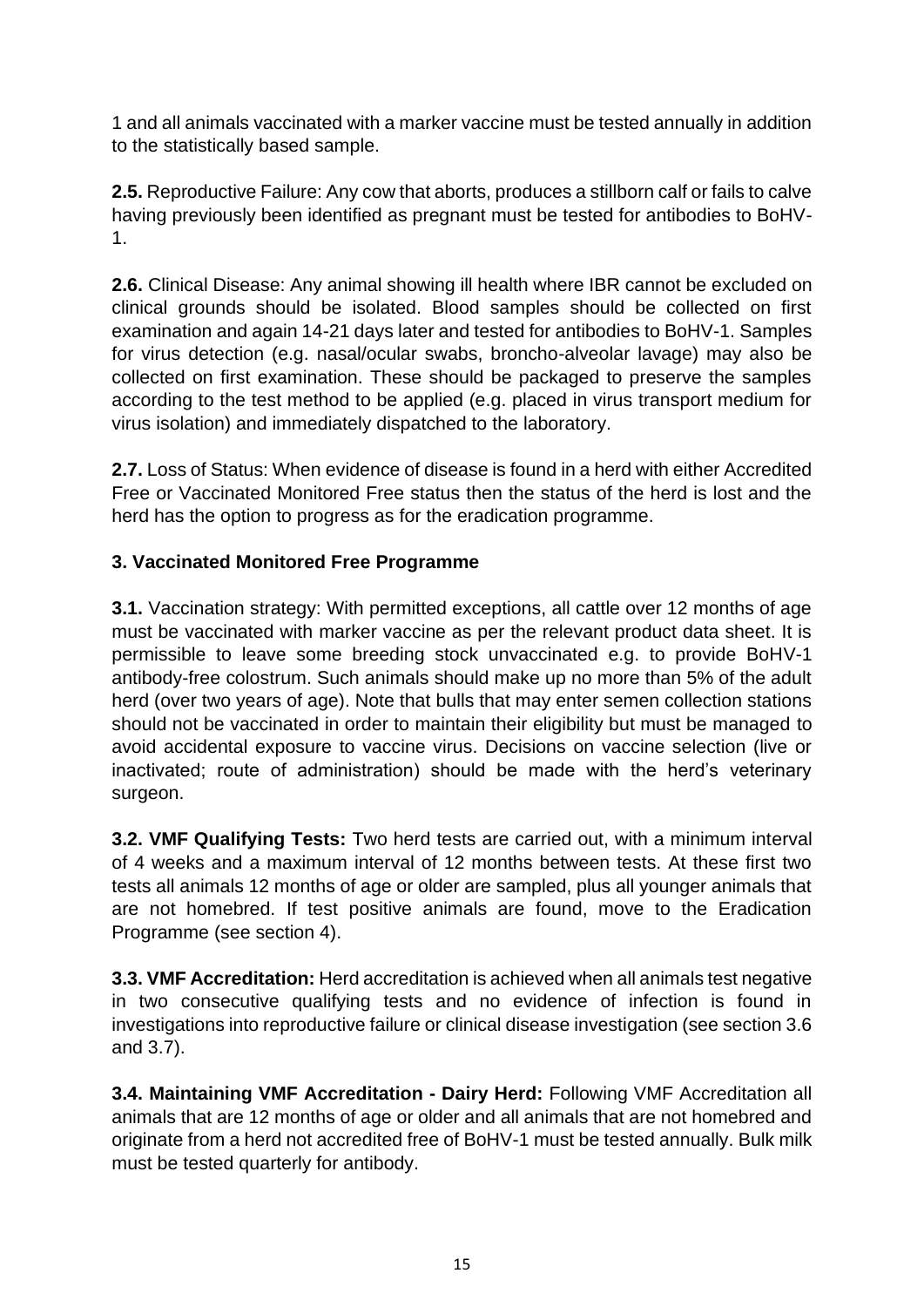**3.5. Maintaining VMF Accreditation - Beef Herd:** Following VMF Accreditation all animals that are 12 months of age or older and animals that are not homebred and originate from a herd not accredited free of BoHV-1 must be tested annually.

**3.6. Reproductive Failure:** Any cow that aborts, produces a stillborn calf or fails to calve having previously been identified as pregnant, should be tested for antibodies to BoHV-1. It is a statutory requirement to report abortions and it is good practice to fully investigate abortion events by submission of the aborted foetus and placenta to your regional APHJA/SAC/AFBI laboratory.

**3.7. Clinical Disease:** Any animal showing ill health where IBR cannot be excluded on clinical grounds should be isolated. Blood samples should be collected on first examination and again 14-21 days later and tested for antibodies to BoHV-1. Samples for virus detection (e.g. nasal/ocular swabs, broncho-alveolar lavage) may also be collected on first examination. These should be packaged to preserve the samples according to the test method to be applied (e.g. placed in virus transport medium for virus isolation) and immediately dispatched to the laboratory.

**3.8. Loss of Status:** When evidence of disease is found in a Vaccinated Monitored Free herd the status of the herd is lost and the herd has the option to progress as for the eradication programme.

# **4. Eradication Programme**

**4.1. Initial Herd Test**: All animals 12 months of age or older, plus all younger animals that are not homebred, should be tested. If all samples in the initial herd test are negative then this is the first qualifying test for accreditation.

**4.2. Removal of Test positive animals:** If the number of test positive animals is low they may be culled and the initial herd test repeated at intervals of not less than three months until a clear test is achieved. Once a clear test is achieved, this is the first qualifying test of the accreditation programme.

**4.3. Vaccination:** Where the number of test positive animals is too great to remove them from the herd, the herd may be vaccinated with a gE deleted marker vaccine. This should continue until all the original test positives have left the herd. At this time, the herd can again undergo the accreditation programme above. However, the gE antibody ELISA test should be used and this request should be made on the herd test submission form.

# **5. Appendix**

**5.1. Sample size for IBR annual tests in herds Accredited Free and not vaccinating.** The table below gives the sample size for each separately managed group within the herd. Hence for a 100 cow herd with 20 followers, 38 cows should be sampled and 19 of the followers. In addition, all breeding bulls should be tested as well as any animals introduced from a herd not accredited for IBR and all cattle vaccinated with a marker vaccine.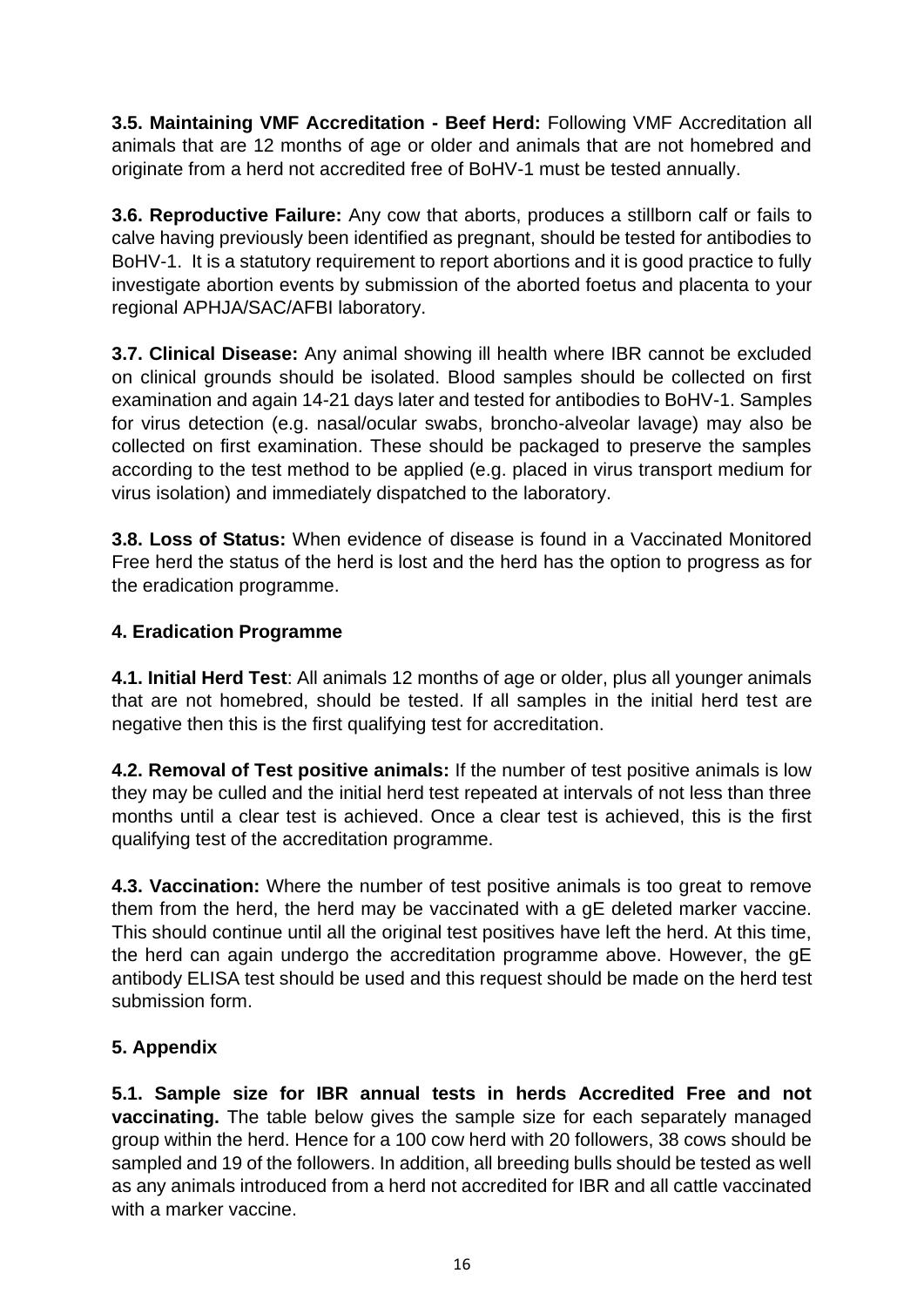| <b>GROUP</b> | <b>SAMPLE</b> | <b>GROUP</b> | <b>SAMPLE</b> | <b>GROUP</b> | <b>SAMPLE</b> |
|--------------|---------------|--------------|---------------|--------------|---------------|
| 10           | 1 ∩           | 50           | 21            | 200          | 42            |
| 20           | 19            | 70           | 34            | 300          | 43            |
| 30           | 24            | 100          | 38            | 500          | 45            |
| 40           | 28            | 150          | 40            | 800          | 45            |

\*For group sizes that fall between those in the table use the next highest group size to give the sample size.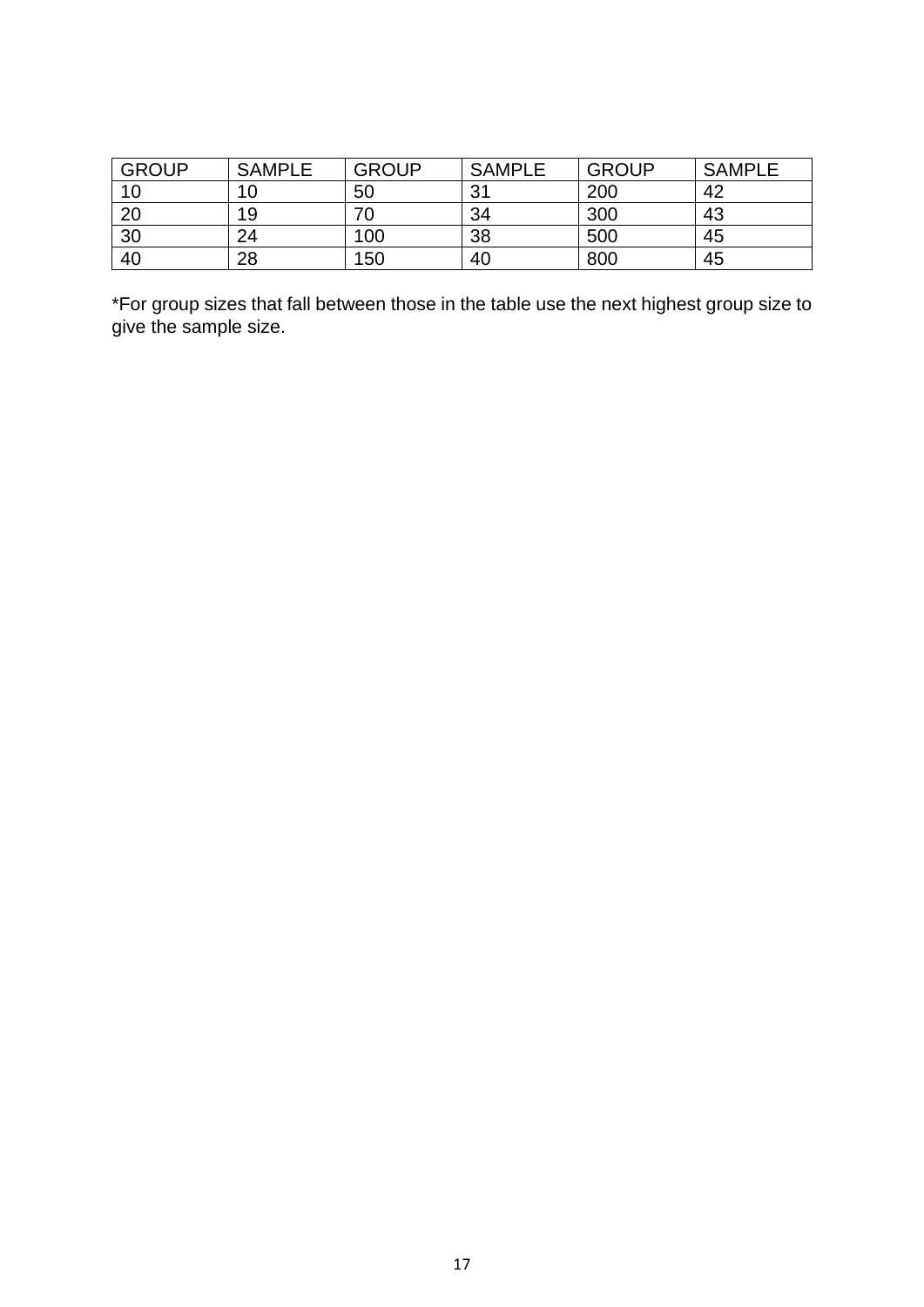#### <span id="page-17-0"></span>**Leptospirosis Programmes**

For leptospirosis, there are three programmes:

#### **Accred ited Free Programme**

Objective: To demonstrate the herd is free from *L.* Hardjo infection, to maintain freedom from infection with *L.* Hardjo and to allow the sale of stock as accredited free of *L.* Hardjo.

#### **Monitored Free Programme**

Objective: To demonstrate that, despite the presence of a small number of test positive animals in the herd (a single test positive animal in herds with 20 or fewer breeding animals, or up to 5% of breeding animals in other herds), there is no evidence of disease transmission. This will provide a transition stage towards accreditation during which time the lack of active leptospirosis in the herd can be recognised. The status of *L.* Hardjo Monitored Free herds is lower than that of *L.* Hardjo Accredited Free herds.

#### **Eradication Programme**

Objective: To identify test positive animals and to remove them from the herd to achieve freedom from *L.* Hardjo infection. The long-term goal is to achieve freedom from the disease and to gain accredited free status.

#### **1. Essential points on Testing Methods**

**1.1. Samples:** Blood samples should be either clotted or heparinised. Individual milk samples provide an alternative sample. Advice on this can be obtained from your cattle health scheme provider.

**1.2. Test positive animal or sample:** Any animal or bulk milk sample that is positive to the antibody test is a test positive animal or herd. This will result in loss of status. A small number of test positive animals may be retained in *L.* Hardjo Monitored Free Herds (see section 3.1) however these individual animals cannot be sold as accredited.

**1.3. Added Animals - Non-accredited:** When added animals cannot be obtained from accredited herds, it is strongly recommended to blood sample and test them for antibodies to *L.* Hardjo on the farm of origin. If positive, the animals cannot enter the herd.

On entry to the herd, added animals must be placed in isolation and the general CHeCS rules on isolation and testing apply. The animals must be blood sampled and tested for antibodies to *L.* Hardjo at least 28 days after entry into isolation. In addition, an earlier test is strongly recommended to identify antibody positive cattle as soon as possible. Only if all the results are negative can the animals be introduced to the herd.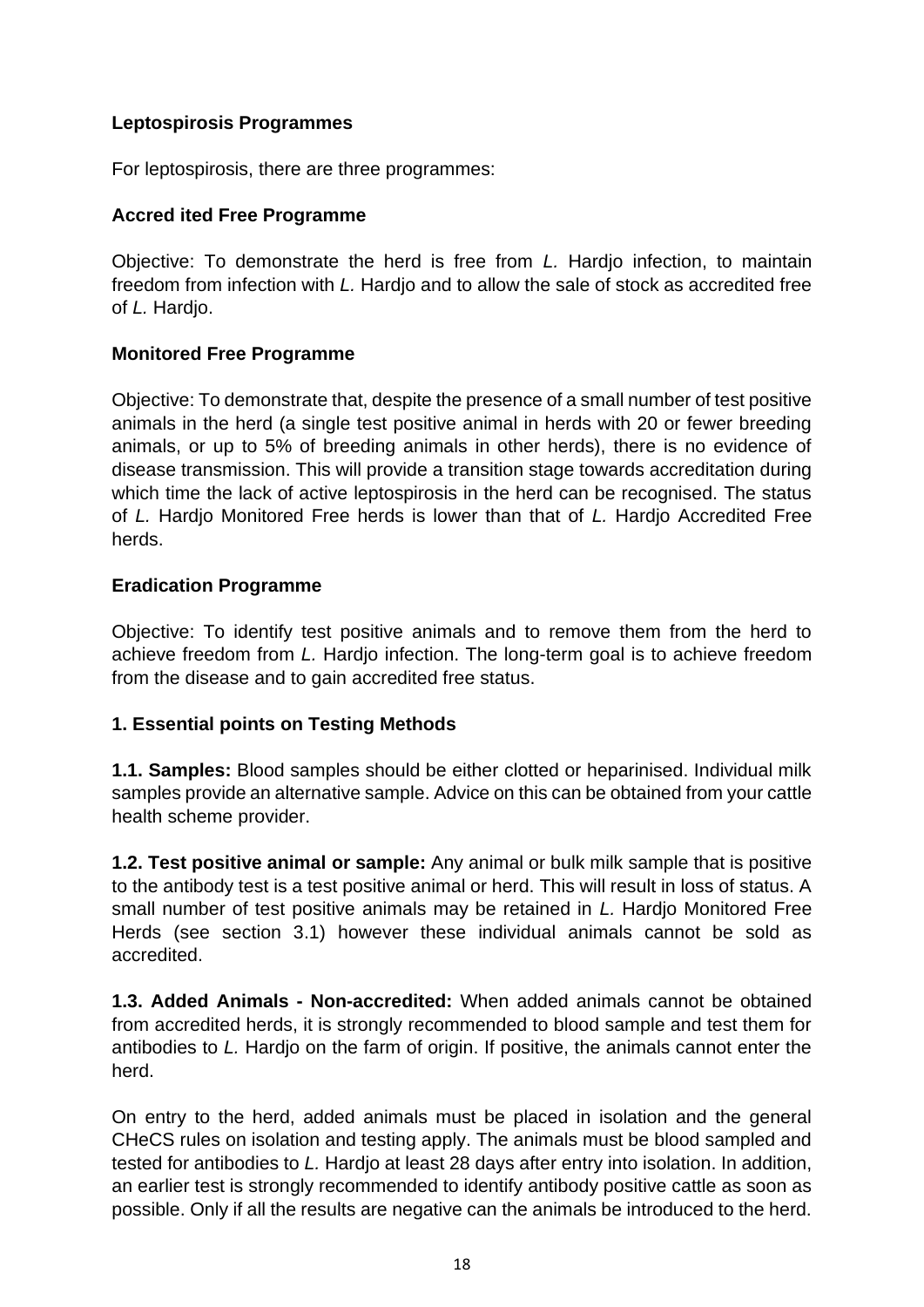Where there are two or more animals in isolation and both negative and positive animals are found, the positive animals must be removed from the isolation unit and the herd. The negative animals must remain in isolation and be re-tested 28 days after removal of the positive animals.

Negative animals can enter the herd and positive animals must be removed from the herd.

Owners should be aware that animals from non-accredited herds might test negative but be infected and therefore present a small risk of infection. All non-homebred animals 12 months of age or older must therefore be tested every year. Only after a clear test at least one year after introduction can animals be classed as accredited.

Note: It is possible for infected carrier cattle to give negative antibody results, particularly if infection occurred some years ago. It is therefore recommended that seronegative cattle from non-accredited sources should receive treatment with an appropriate antibiotic as advised by your Veterinary Surgeon. Although this does not guarantee an absence of infection.

## **2. Accredited Free Programme**

**2.1. Qualifying Tests:** Two herd tests are carried out at an interval of at least six months and no longer than 12 months. All animals two years and older, plus any females or males between one and two years of age which are intended for breeding and any purchased animals, must be tested.

**2.2. Accreditation:** Herd accreditation is achieved when all animals test negative in two consecutive qualifying tests and no evidence of infection is found in investigations into reproductive failure or clinical disease investigation (see section 2.5 and 2.6).

**2.3. Maintaining Accreditation - Dairy Herd:** Following Accreditation, bulk milk should be tested quarterly for antibody. In addition, a statistically based sample of animals one year of age or older in each separately managed group of followers within the herd must be tested annually (see Section 5). All breeding bulls must be tested annually.

**2.4. Maintaining Accreditation - Beef Herd:** Following Accreditation, a statistically based sample of breeding animals one year of age and older in each separately managed group, within the herd must be tested annually. This would usually mean a sample from the cow herd and a sample from the followers (see Section 5). All breeding bulls must be tested annually.

**2.5. Reproductive Failure:** Any animal that aborts, produces a stillborn calf or fails to calve having been previously identified as pregnant should be blood tested for antibodies to *L*. Hardjo. It is a statutory requirement to report abortions and it is good practice to fully investigate abortion events by submission of the aborted foetus and placenta to your regional APHJA/SAC/AFBI laboratory.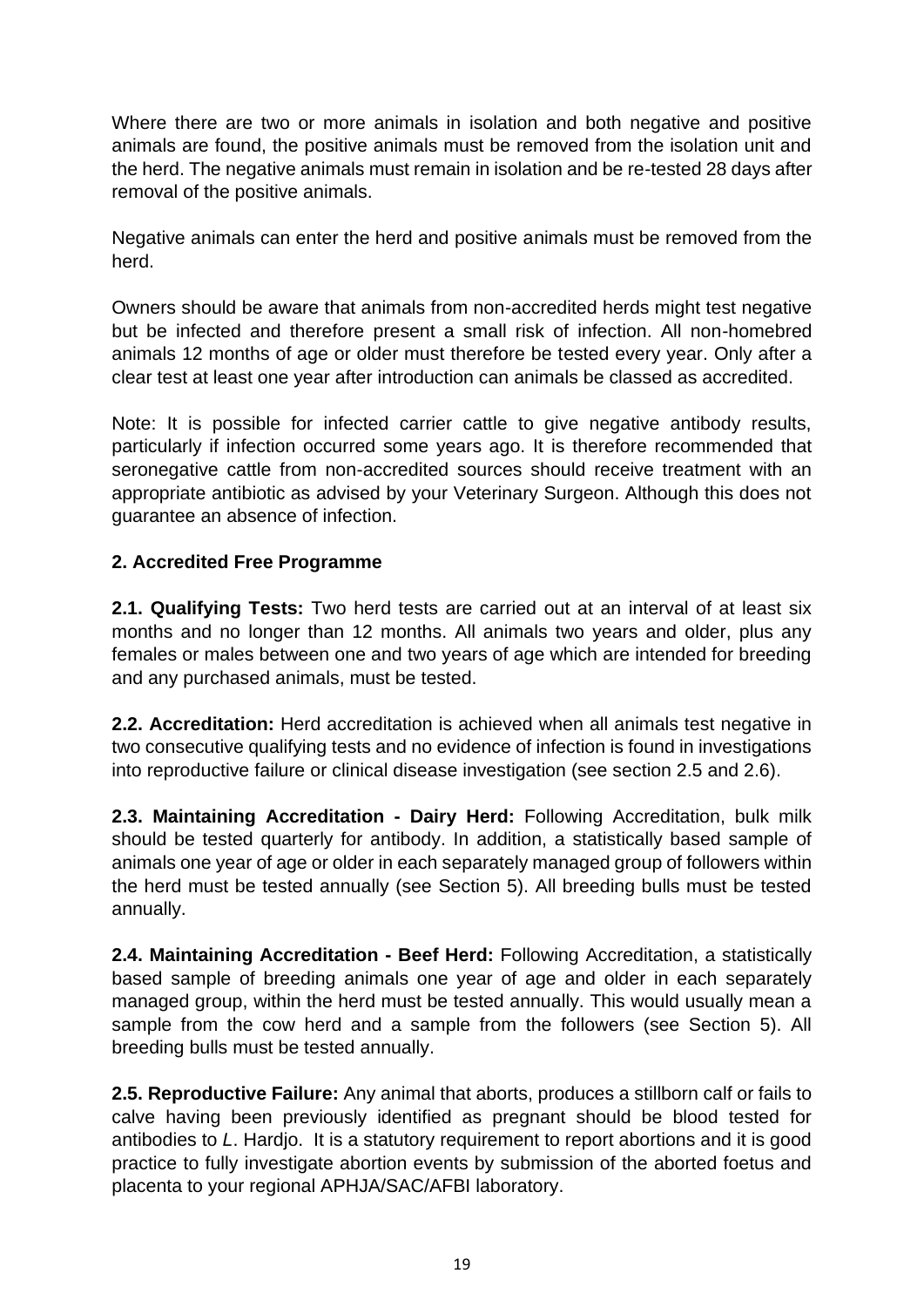**2.6. Clinical disease:** Any animal showing ill health, and where Leptospirosis cannot be excluded on clinical grounds, should be isolated. Blood samples should be collected on first examination and again 28 days later and tested for antibodies to *L*. Hardjo.

# **3.** *L***. Hardjo Monitored Free Programme**

**3.1. Qualifying Tests:** Where a herd has entered the Accredited Free Programme and test positive animals are identified, but the number of test positive animals is 5% or lower, (or one test positive animal where the number of eligible animals is less than 20) the herd will have the option to move to the *L.* Hardjo Monitored Free Programme. The second qualifying test is carried out at an interval of at least six months and no longer than 12 months. All animals 2 years of age and older, plus any females or males between one and two years of age which are intended for breeding, must be tested. Animals that tested positive in the first herd test may be excluded from further testing.

**3.2. Monitored Free Status:** Herd accreditation is achieved when all animals test negative in two consecutive qualifying tests (excluding the 5% or lower, animals identified as positive at the first test) and no evidence of infection is found in investigations into reproductive failure or clinical disease investigation (see section 3.5 and 3.6).

**3.3. Maintaining Monitored Free Status - Dairy and Beef Herds:** Once *L*. Hardjo Monitored Free Status has been achieved, an annual herd test is carried out as for the qualifying tests; previously identified seropositive animals may be excluded from this test.

**3.4. Removal of Test Positive Animals:** Any herd with Monitored Free status can progress to Accredited Free Status by removing test positive animals at least six months before the next herd test is due. Providing the herd test is then negative Accredited Free Status will be awarded.

**3.5. Reproductive Failure:** Any animal that aborts, produces a stillborn calf or fails to calve, having been previously identified as pregnant, should be blood tested for antibodies to *L.* Hardjo.

**3.6. Clinical Disease:** Any animal showing ill health, and where Leptospirosis cannot be excluded on clinical grounds, should be isolated. Blood samples should be collected on first examination and again 28 days later and tested for antibodies to *L.*  Hardjo.

# **4. Eradication Programme**

**4.1. Initial Herd Test:** All animals one year of age and older that are intended for breeding should be tested. If all samples in the initial herd test are negative, then this is the first qualifying test for accreditation.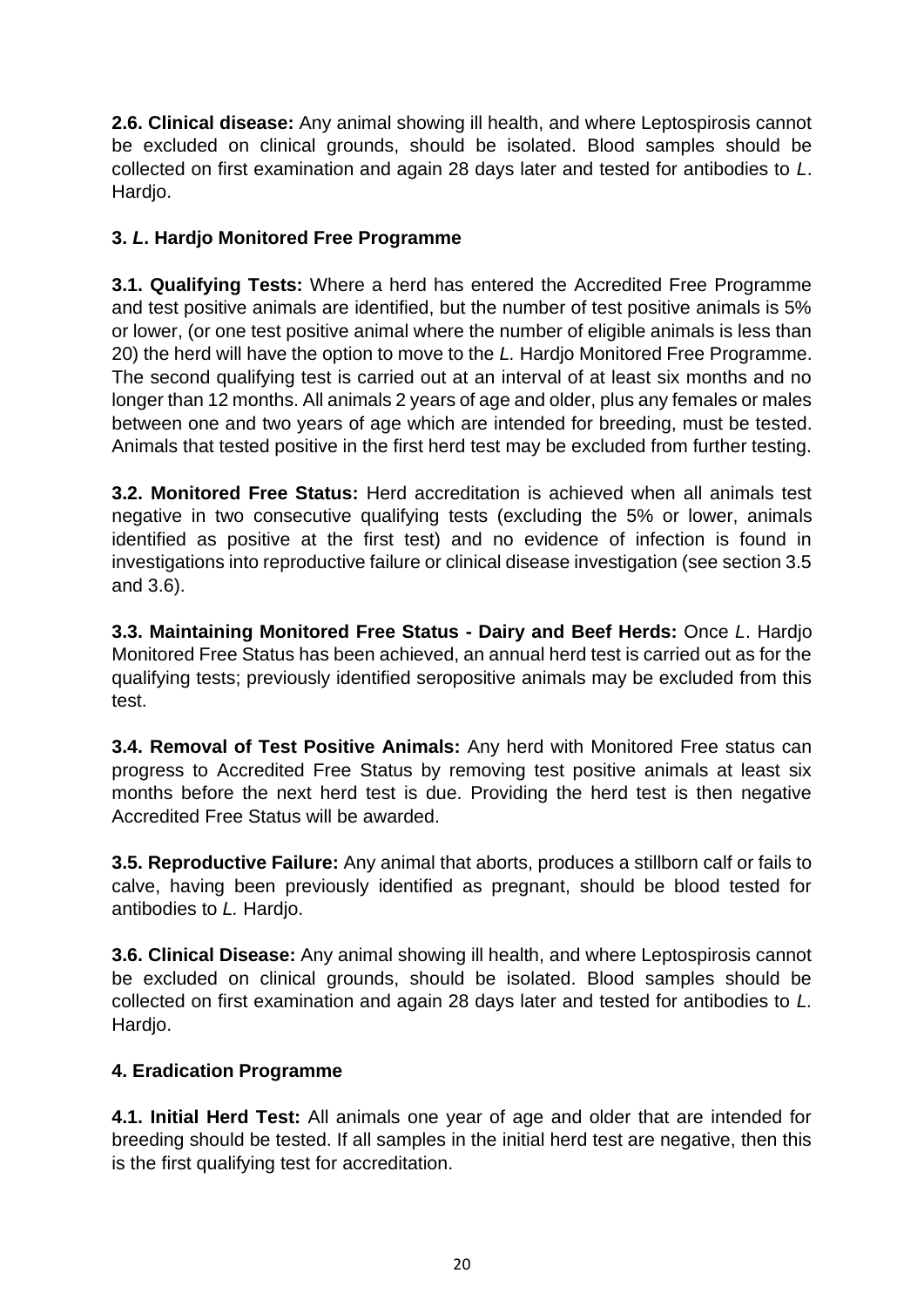**4.2. Removal of test positive animals:** If the number of test positive animals is low, they may be culled and the initial herd test may be repeated at an interval of not less than six months and no more than 12 months until a clear test is achieved. Once a clear test is achieved, this is the first qualifying test of the accreditation programme.

## **4.3. Options if large numbers of test positive animals are found in young stock and young cows:**

Three options are available:-

- If the initial herd test shows seropositive, non-vaccinated animals across all age ranges consistent with recent/current exposure, treat all animals over 12 months of age simultaneously with an appropriate antibiotic therapy (in consultation with the herd's Veterinary Surgeon). Thereafter, testing of sentinel groups of heifers and first lactation animals can be used to monitor progress. Repeated negative results in these groups are consistent with absence of active infection and would suggest that in time the herd will become seronegative in the absence of vaccination.
- In vaccinating herds, or where the initial herd test shows only seropositive cattle in the older age groups consistent with absence of current infection in the herd, maintain herd biosecurity and retest a sentinel group of serologically negative animals every six months. Ongoing negative results are consistent with absence of active infection and would suggest that in time the herd will become seronegative in the absence of vaccination. Where positive results are found in sentinel animals, consideration should be given to antibiotic treatment or vaccination.
- Vaccinate the herd.

**4.4. Vaccination:** A vaccination programme will prevent losses associated with the disease. However, once a vaccination programme has been implemented in all breeding animals in the herd it will not be possible to determine whether infection is active within the herd as the currently available tests are unable to differentiate infection from vaccination. Accreditation cannot begin until all antibody positive animals have left the herd but monitored free status can still be gained in the absence of any active seroconversion where 5% or less of the herd have been vaccinated or a limited number of vaccinated animals remain in the herd.

# **5. Appendix**

**Sample Size for Leptospirosis annual tests in herds accredited free of infection:** Use the table below to give the sample size for each separately managed group within the herd. Hence for a 100 cow herd with 20 followers, 38 cows should be sampled and 19 of the followers. In addition, all breeding bulls should be tested as well as any animals introduced from a herd not accredited for leptospirosis.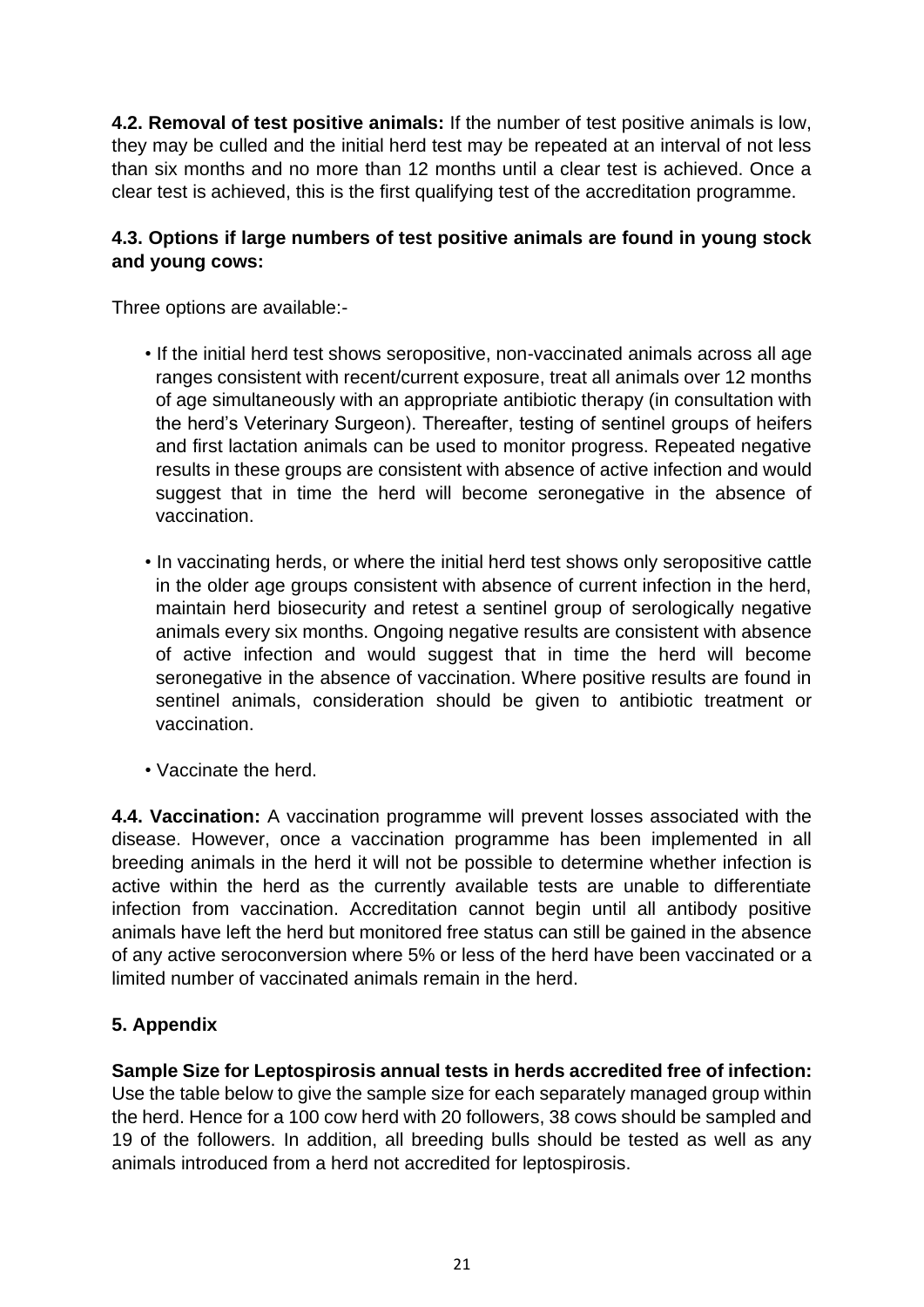| <b>GROUP</b> | <b>SAMPLE</b> | <b>GROUP</b> | <b>SAMPLE</b> | <b>GROUP</b> | <b>SAMPLE</b> |
|--------------|---------------|--------------|---------------|--------------|---------------|
| 10           | 10            | 50           | 21            | 200          | 42            |
| 20           | 19            | 70           | 34            | 300          | 43            |
| 30           | 24            | 100          | 38            | 500          | 45            |
| 40           | 28            | 150          | 40            | 800          | 45            |

\*For group sizes that fall between those in the table use the next highest group size to give the sample size.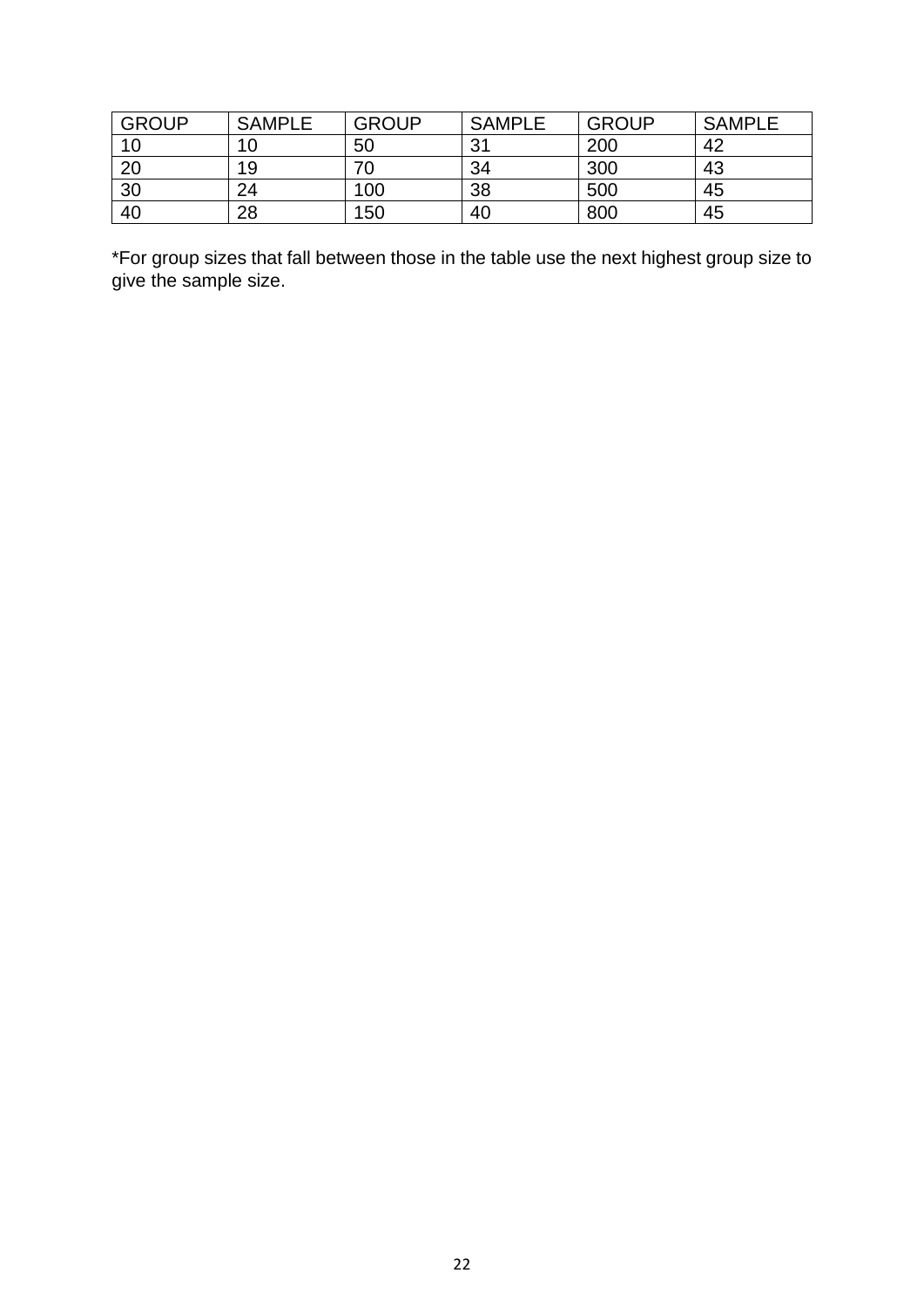#### <span id="page-22-0"></span>**Johne's Disease Programmes**

For Johne's disease, there are two programmes:

## **1. Johne's Disease Risk-Level Certification Programme (beef and dairy)**

#### **2. The Johne's Disease Risk-Level Reduction Programme (dairy)**

#### **1. Johne's Disease Risk-Level Certification Programme (beef and dairy)**

**Objective:** To provide an assessment of the risk of Johne's disease being present in the herd, to provide a control programme that achieves a reduction in the risk of Johne's disease within the herd and to allow the marketing of cattle with an accredited risk level.

**Method:** Herds may progress from level 5 to level 1 as they progress in controlling the disease. In addition to adhering to the CHeCS rules there are mandatory requirements that support the control and prevention of Johne's disease within this programme (detailed below). Herds will be CHeCS accredited for the four risk levels within the programme. Herds may choose to test animals but not adhere to the mandatory requirements. These herds and any herds not testing will be risk level 5 and will constitute the highest risk of being a source of Johne's disease infected stock. This programme of risk accreditation can be used in both beef and dairy herds, but it is envisaged that for many commercial dairy herds participation in the Johne's Disease Risk Level Reduction Programme may be more appropriate.

**Definition of levels within the Johne's Disease Risk-Level Certification Programme:** To progress to the next level, testing cannot be sooner than 12 months after the previous test. Testing is at annual intervals except for those herds qualifying for biennial testing. When assigning a herd risk level, all test positive animals identified in the previous 12 months must be included in the calculation.

All animals two years of age and over must be tested in order to qualify for this risk level certification program.

**Accreditation of herd for levels 1 to 4:** The date the herd achieves a particular level will be included on the Certificate of Accreditation. Should a herd, having reached a particular level, fail to meet the standard and drop down a level but subsequently regains the original level, the date on the certificate will be when the particular level was regained. The number of animals tested at the last full herd test will also be included on the certificate of accreditation.

**Level 1**: Herds must have had three consecutive clear herd tests at annual intervals. Level 1 will be further defined by stating the year in which the herd achieved level 1 assessment. This is associated with the lowest risk of Johne's disease in relation to buying breeding stock from participating herds.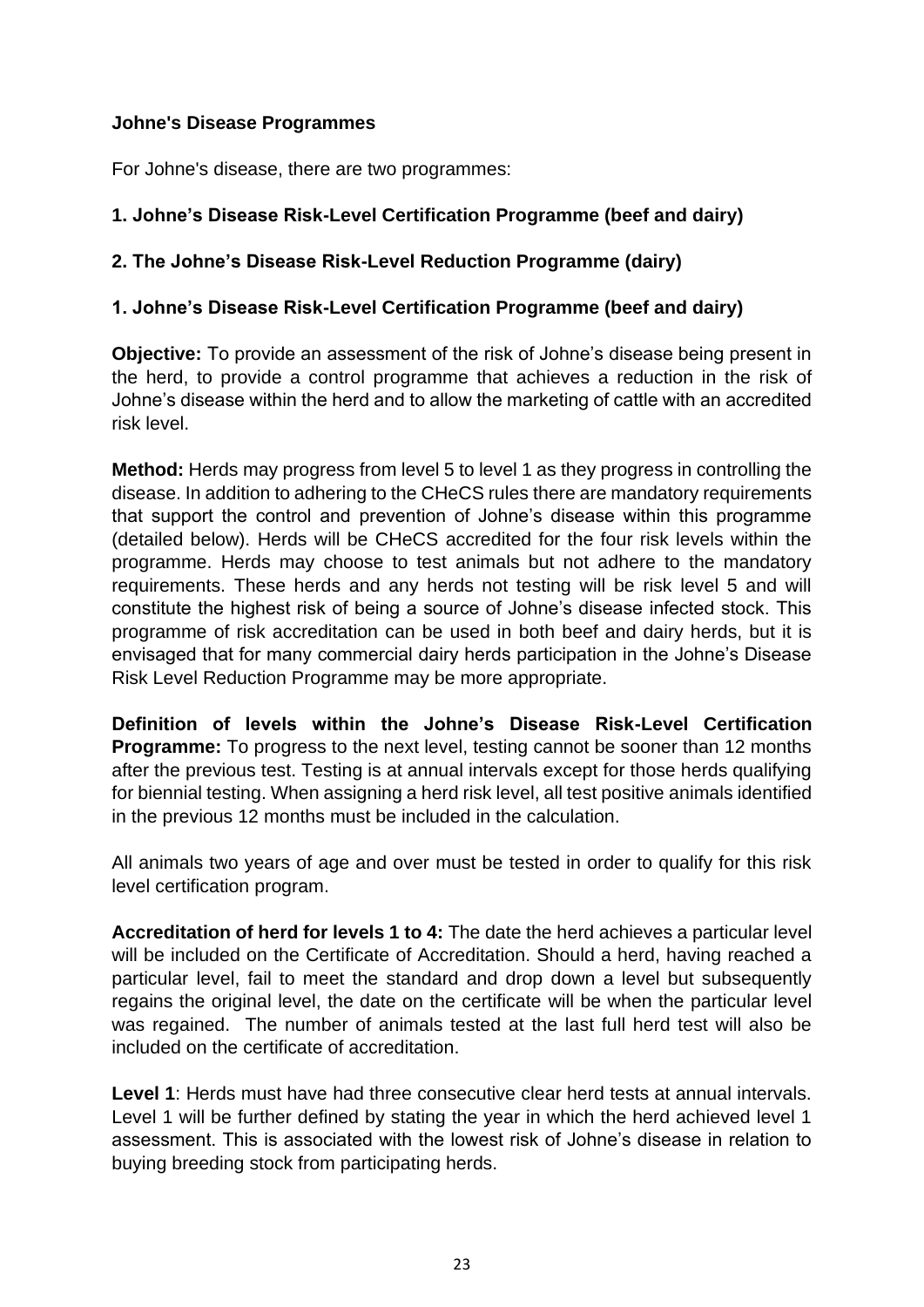Level 2: This applies to all herds that have had an initial, or two consecutive clear tests, but are yet to achieve level 1 status. Level 2 will be further qualified by the number of consecutive clear herd tests that have been achieved (e.g. Level 2, one year clear; Level 2, two years clear).

**Level 3:** These are herds that have test positive animals identified within the herd, but the number of test positive animals does not exceed 3% of the herd eligible for testing in the Johne's programme at the most recent test.

**Level 4:** These herds have more than 3% of eligible animals identified as test positive animals at the most recent test.

Level 5: These herds may be carrying out a testing programme, but are not adhering to the mandatory requirements of the programme.

## **2. The Johne's Disease Risk-Level Reduction Programme (dairy)**

**Objective:** To implement a control programme to reduce the detrimental effects on herd productivity caused by this disease and to reduce disease prevalence over time. The ultimate long-term goal is to achieve freedom from the disease but the removal of test positive animals is not a strict requirement. In order to achieve certification for Johne's disease, participating herds are required to join the Johne's Disease Risk-Level Certification Programme (beef and dairy).

#### **1. Essential points on Testing Methods**

**The instructions contained within 1.1 to 1.10 are mandatory for herds participating in the Johne's Disease Risk-Level Certification Programme (beef and dairy), but are discretionary for herds following the Johne's Disease Risk-Level Reduction Programme (dairy).**

**1.1 Samples:** Blood samples should be either clotted or heparinised. Individual milk samples provide an alternative sample. Advice on this can be obtained from your cattle health scheme provider. Faeces samples should weigh at least 5g and be submitted in a sample pot designed for the purpose.

**1.2 Definition of a test positive animal:** Any animal that tests positive for antibodies to Johne's disease by a milk or blood ELISA test must be placed in isolation and retained there as a test positive animal. Any animal that tests positive for antibody is also defined as a test positive animal if no further testing is done. Further testing may not be appropriate in herds where more than 2% of the herd is positive for antibody.

Test positive animals should have no contact with young stock and where possible should be kept isolated from the rest of the herd until the results of further testing are known and allow the appropriate action to be taken.

Where animals test positive for antibody in a milk sample, or positive close to the cutoff threshold with a blood sample, then at the laboratory's discretion retesting after one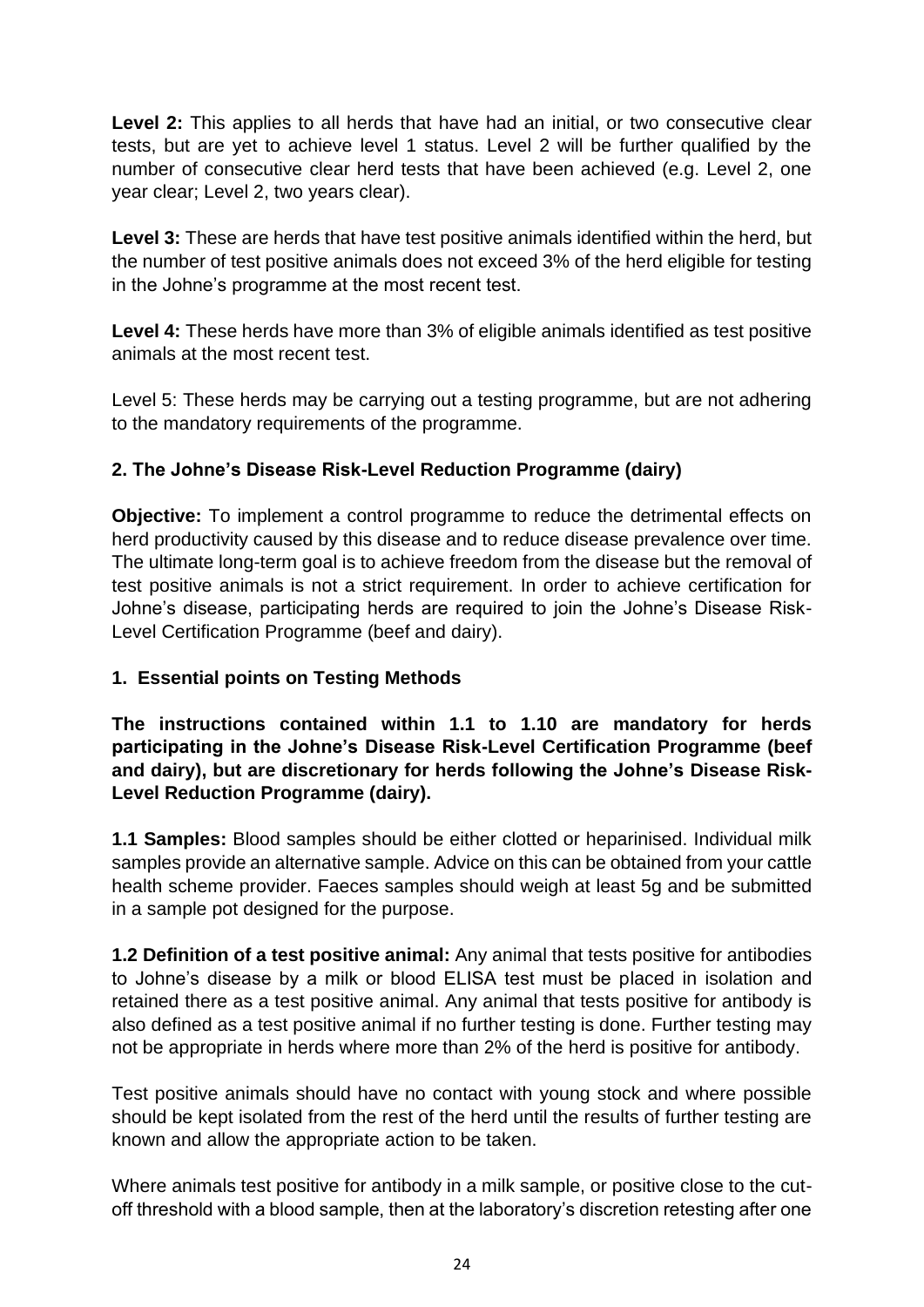month may be carried out using blood antibody ELISA test. If it is negative on that occasion then it should be considered not to be a test positive animal.

Where a herd has vaccinated against Johne's disease, it is likely that a significant proportion of the herd will test positive using the antibody ELISA and testing option 1.5 may be more appropriate.

The further tests available are:

- **a.** Examination for the infective organism in faeces by culture or PCR.
- **b.** If the animal concerned is sent for slaughter, examination of tissues for the infective organism by culture or PCR or histological assessment of the ileocaecal junction and draining lymph node.

If the animal is confirmed as having Johne's disease, either by detecting the organism in faeces or tissues or by finding typical histological lesions in the intestine, that animal is defined as a test positive animal.

**1.3 Any animal that tests positive for antibody to Johne's disease by blood or milk ELISA and negative for infective organism by culture or PCR should be considered as high risk and must not be sold for breeding.** It is also advised that these animals should not be retained for breeding. These animals do not affect the herd risk level.

#### **1.4 Suspected cross-reactions following intradermal tuberculin testing:**

Following the tuberculin test, animals may produce antibody that will cross- react in the Johne's antibody test and result in false positives. To avoid this it is recommended that testing is not carried out within three months following tuberculin testing. Where this cannot be avoided or where it has inadvertently occurred it is recommended that seropositive animals should be separated from test negative animals and be tested again at one month, and if still positive, at three months after the original blood test. If the positive results have been due to cross-reacting antibody then the level of antibody will have declined. Any animal remaining antibody positive at three months should be subjected to faecal screening. If faecal testing is negative the animal is considered to be free of infection and the herd status is retained.

**1.5 Whole Herd Faecal Screen:** The option exists for herds to test the whole herd by faecal culture or PCR instead of the blood test. Faecal samples may be pooled in the laboratory and tested in batches of up to five.

**1.6 Clinical Disease:** Any disease condition in an animal six months of age or older that might be attributable to Johne's disease must be investigated by the herd's Veterinary Surgeon. This includes all animals that may have diarrhoea, or weight loss or both. If the Veterinary Surgeon is satisfied that the condition is not Johne's disease, then no further action need be taken. If the Veterinary Surgeon cannot rule out Johne's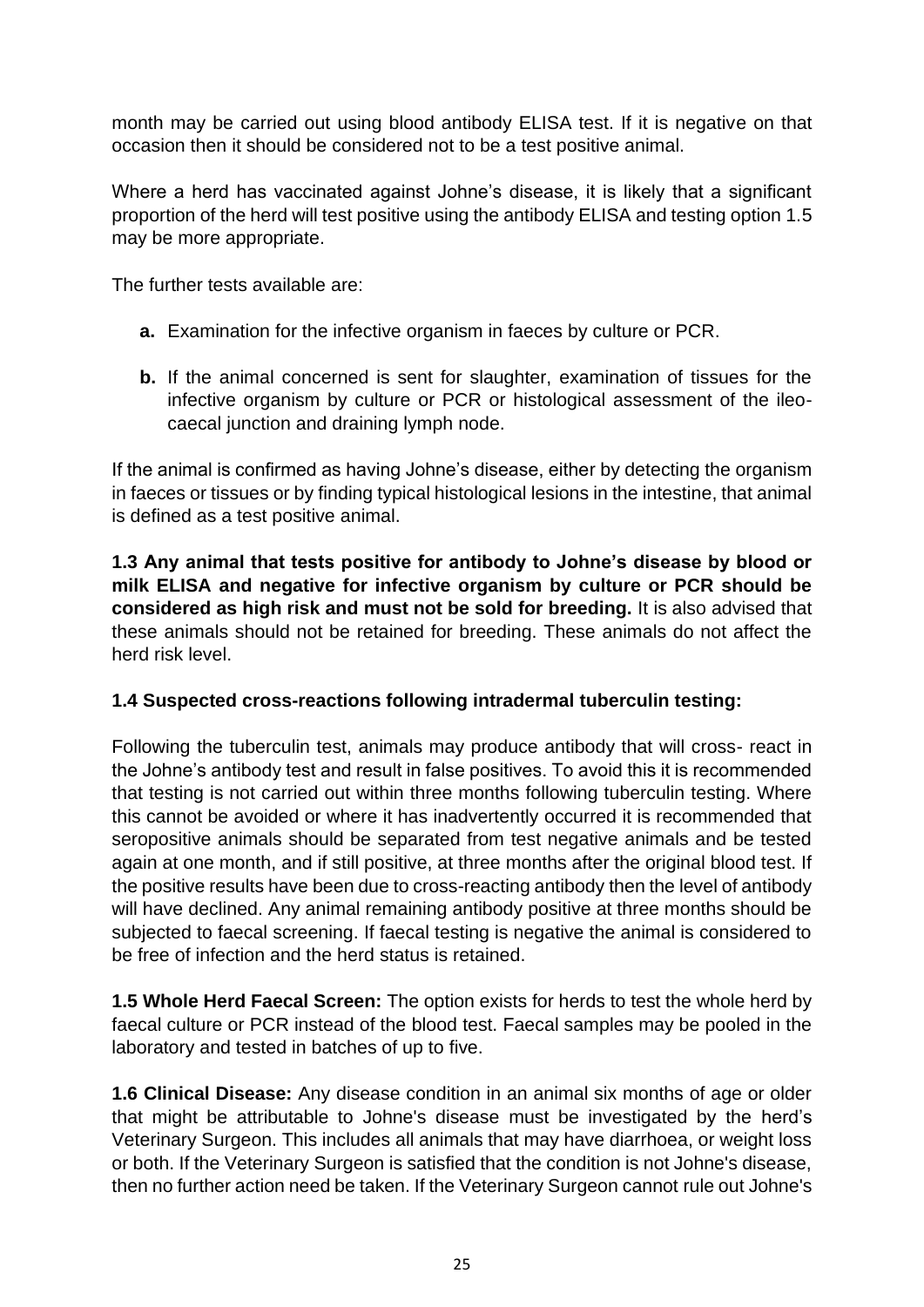disease, then a blood sample and faeces sample should be collected from each affected animal and tested.

The affected animals should be isolated from the herd until the results of the laboratory tests are known. Animals that die before blood or faeces samples are collected must be examined as in 1.2b above.

**1.7 Added Animals – Non-accredited:** These animals always constitute a risk of introducing infection and if at all possible should not be added to the herd. Young stock, in particular, can be incubating infection but test negative. When this risk is taken, it is preferable to blood sample and test animals for antibody to Johne's disease, and also to test faeces, while they are on the farm of origin. If positive, the animals cannot enter the herd and there will be considerable savings in time and expense.

It has been found that following pre and post movement tuberculin testing animals may test positive for antibody in the Johne's ELISA. While this has previously been assumed to be due to a cross-reaction (i.e. a false positive reaction) evidence is emerging to suggest that positives occurring in this situation may well indicate previous exposure to Johne's disease and such animals may be infected. Where crossreactivity is suspected animals with a negative antibody and faecal result three months after purchase may enter a herd without loss of status, however it must be acknowledged that this is a high risk strategy and it may be prudent to exclude them from the herd.

On entry to the herd, added animals must be placed in quarantine and the general CHeCS rules on isolation and testing apply. This is mandatory for herds with status Levels 1, 2, 3, or 4 and strongly advised for Level 5 herds. The animals must be tested for Johne's disease using both blood and faeces samples irrespective of the age of the animal. Only when the results are negative can the animals be introduced to the herd. Note that the time required to test for Johne's disease by faecal culture can be up to ten weeks and these animals must be isolated until the results are known. In addition, they must also be re-tested every twelve months, notwithstanding any annual or biennial herd-screening programme (see section 2.4 below). Where a group of animals have been purchased from a single source and one or more of them tests positive, the remainder of the animals in the group should be viewed as level 5 animals carrying the highest risk of introducing infection to a herd.

**1.8 Added animals - Accredited**: Animals which are born and have resided since birth in RL1 herds are exempt from the isolation and quarantine testing requirements for Johne's.

**1.9 Selling on animals that have been purchased from another herd**: When an animal is purchased from a herd with an inferior Johne's disease risk level than the herd to which it is added, the purchased animal retains the risk level of the herd of origin should it be sold on. For example it cannot be sold as risk level 1 if purchased as risk level 2, 3, 4 or 5. Animals that are purchased from a herd with a superior risk level can be sold only at the risk level that applies to the purchasers herd at the time of subsequent sale. For example, an animal purchased as risk level 1 into a risk level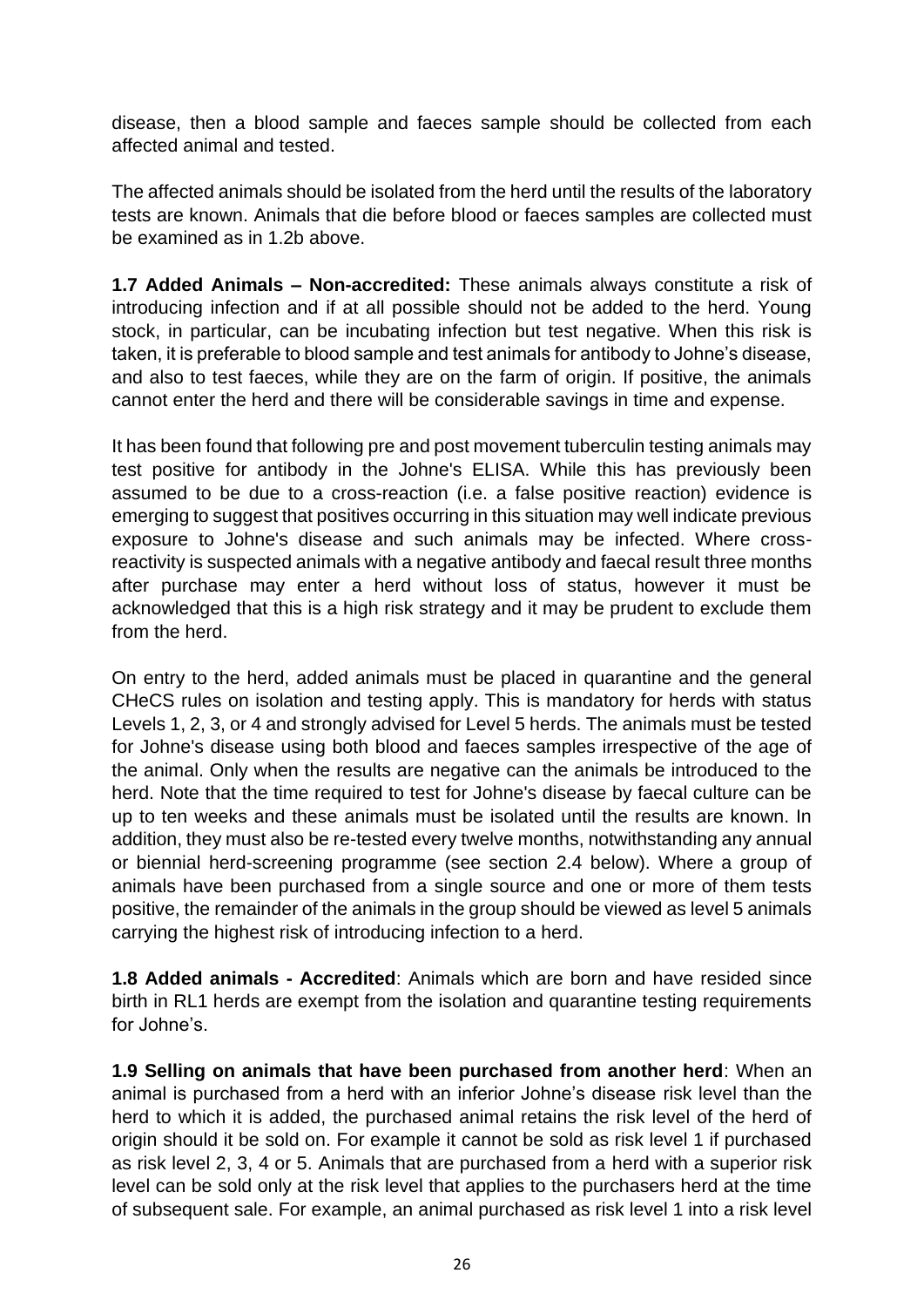4 herd can only be sold at the risk level that applies to the level 4 receiving herd at the time of subsequent sale. Purchased animals are described on sale certificates as 'nothomebred' and cannot be sold with a herd status, with the exception of animals sourced from Risk Level 1 herds that have remained throughout their lives in a Risk Level 1 herd and appropriate evidence of this is provided to their health scheme provider. This is at the discretion of the health scheme provider and assessed on a case by case basis.

**1.10 Where a purchased animal from a herd with a certified risk level is found within six months of purchase to test positive by faecal culture or PCR then the purchaser must inform their health scheme provider who the vendor was and also inform the vendor of the result. Both the purchaser's health scheme provider and the vendor must in turn inform the vendor's health scheme provider.** The result will then be taken into consideration in relation to the number of positives that were found in the most recent herd test that has been completed for the vendor's herd at the time the animal was found to be positive. The risk level of the herd will be re- assigned as per the rules of the scheme. Therefore a herd that was risk level 1 or 2 will become risk level 3 or 4 depending on the total number of positives and the number of eligible animals in the herd. If the test positive animal had been too young to be included in the herd test or had already left the herd then it should be added both to the numerator and the denominator in order to determine the exact percentage of the herd that tested positive and whether the risk level is now 3 or 4. To progress to the next level, the vendors next annual herd test cannot be sooner than 12 months after the most recent positive testing animal is identified on a purchasers farm.

In cases of dispute the following protocol should be followed. Animals may be re-tested after one month using sequential faecal screening. Animals must be placed in an isolation pen free of faecal contamination from other animals and with no nose to nose contact with other animals. Faecal samples should be collected on day 7, 14, 21 and 28 of isolation for PCR testing or culture. Faecal samples must be collected per rectum by a vet. If an animal tests positive on any one of the four occasions it is confirmed as a test positive animal.

**1.11 Shows, Sales etc:** If Johne's disease accredited cattle have been away from the herd at a show for a period not exceeding seven days and have been prevented from having contact with other cattle, particularly their manure and soiled bedding, the accredited cattle can re-join their herd of origin without the need for isolation or testing.

#### **2. Johne's Disease Risk-Level Certification Programme (beef and dairy)**

**2.1 Annual Herd blood tests:** These are carried out on all animals two years of age or older at an interval of 12 months. An annual herd test can only count as clear providing 12 months have passed since there was a herd test with any test positive animal and providing no other test positive animal has been identified in the herd in those 12 months.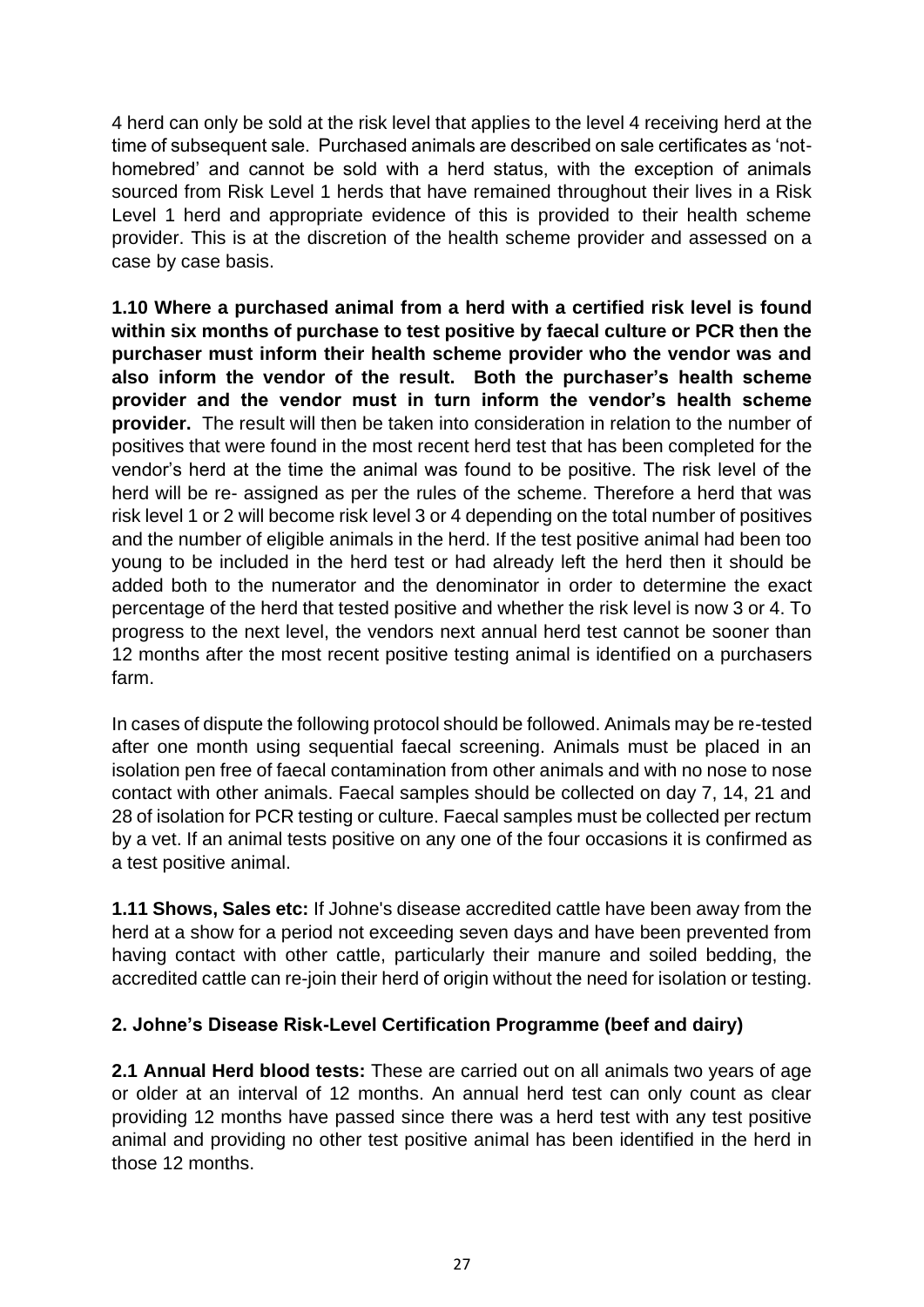**2.2 Quarterly individual milk samples:** This can be used in place of a herd test as described in 2.1. A clear cycle of testing is achieved when four quarterly tests have been carried out and all bulls and other eligible non- milking cattle have been blood tested and no test positive animal has been identified in the herd over a 12 month period.

**2.3. Accreditation of herd for levels 1- 4:** The date the herd first achieved a particular level will be included on the Certificate of Accreditation. Should a herd, having reached a particular level, fail to meet the standard and drop down a level, but subsequently regain the original level, the date on the certificate will be when the particular level was regained.

# **2.4. Annual or Biennial Herd Tests:**

- Annual All animals two years or older must be tested every 12 months.
- Biennial once a herd achieves Risk Level 1 status and has subsequently had two further clear annual herd tests, there is the option to follow the nonhomebred and cull screen programme (see 2.5 below), in which testing of homebred animals may be carried out biennially rather than annually. This option is only available to herds that have at least 20 homebred breeding animals of two years of age and over.

**2.5. Non-Home Bred and Cull Screen:** This test must be performed when the biennial herd test has been selected. This option is not available to herds with less than 20 homebred animals two years or older. At 12 months from the last complete herd test, all animals two years or older that are not home-bred or are scheduled for culling, are blood sampled (this does not apply to finishing cattle). Animals should not be removed from the herd before the test result is known or a faeces sample has been collected. Where, in the course of the second 12 months from the full herd test, further animals are culled they too are sampled as above. If the blood results are positive or inconclusive then their faeces samples will be screened for the presence of the infective organism by culture or PCR.

**2.6. Definition of a clear test:** For a herd test to be clear, irrespective of whether an annual or biennial programme is being followed, any animal with positive antibody results must have further testing carried out, as in section 1.2, with negative results. If further testing is not carried out, animals with positive antibody results are considered to be test positive animals by default and the herd will drop down a level or levels depending on the number of test positive animals. Further testing may not be appropriate in herds where more than 2% of eligible animals test positive by blood or milk antibody ELISA.

## **3. Mandatory Control Elements of the Johne's Disease Risk-Level Certification Programme 3.1-3.6**

**3.1. Antibody positive animals:** All seropositive animals must be placed in isolation (see 1.1 and 1.2) with any follow up testing, if appropriate, being carried out as soon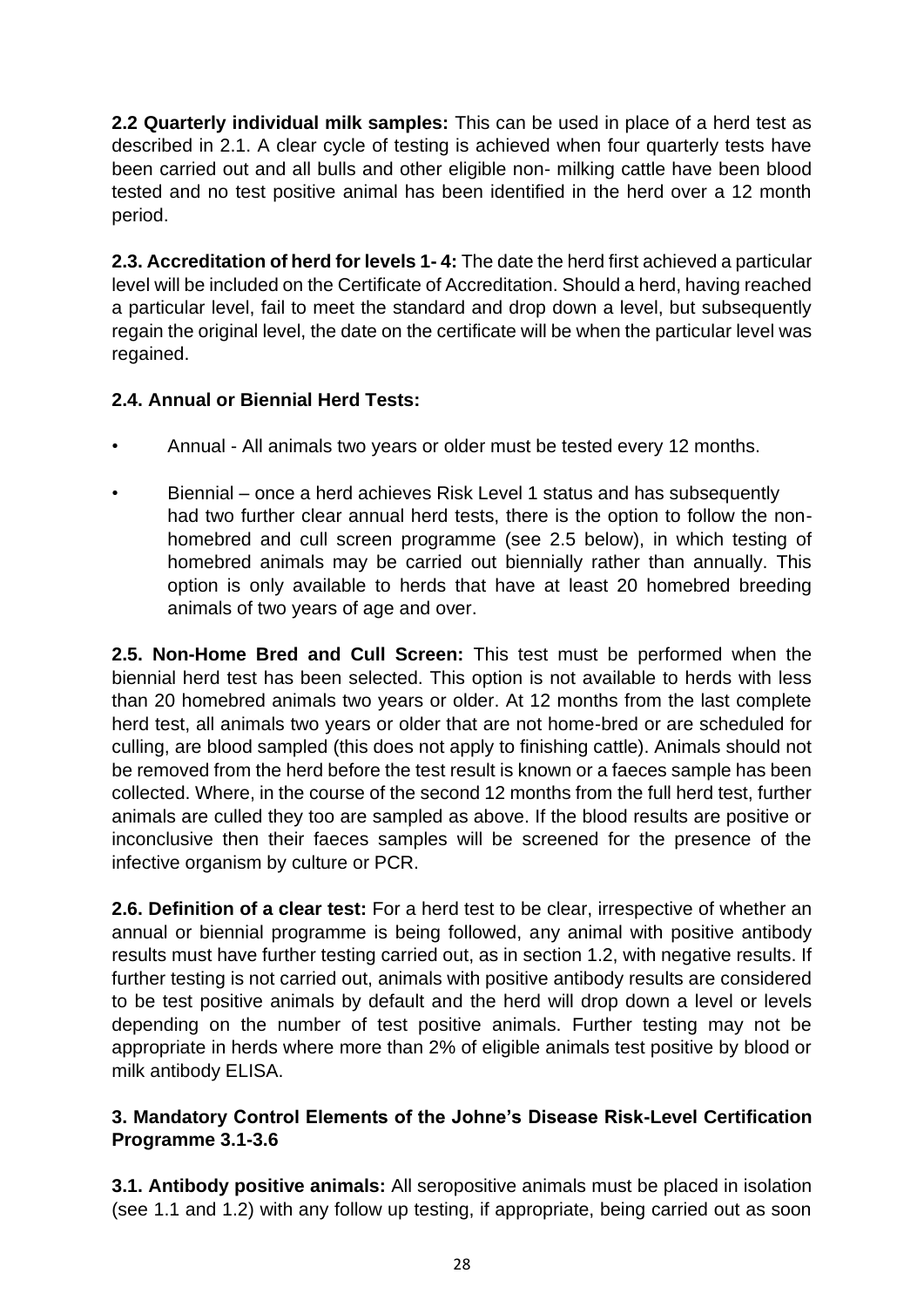as is practical. Members should be aware that any animal that leaves the herd or dies before the results of the herd test are known, may have a positive antibody result. Therefore to ensure that such animals can have confirmatory screening carried out you should arrange for your vet to collect a faeces sample from these animals before they leave the holding. This can be managed for animals that have been subject to emergency slaughter, culled for some other reason, sold or otherwise died. In the event of these animals having a positive antibody result the dung samples can be tested if required.

**3.2. Cull all test positive animals:** Notwithstanding the requirements for separation of test positive animals in 3.1, all animals confirmed as test positive animals must be removed from the breeding herd as soon as is practical. Where cows are in late pregnancy or rearing calves, they may be retained until the calf can be weaned but must be separated from other breeding animals or animals intended for breeding. If the test positive animal is kept at pasture no breeding animal or animal intended for breeding can graze that pasture for 12 months following the removal of the test positive animal. The faeces from test positive cattle must be kept away from other cattle.

**3.3. Offspring of female test positive animals:** Any calf that has been reared by a cow since the time the cow was recognised as a test positive animal must not be retained for breeding or sold as a breeding animal. See also 4.7.

**3.4. Health Plan:** A health plan covering the control of Johne's disease must be in place. It must be updated annually and it must be signed off by both the herd's Veterinary Surgeon and by the herd owner or manager. The health plan must be available to the health scheme provider on request. The health plan must cover the four mandatory control elements (3.1 to 3.4) and the seven advisory measures listed in the guidelines (4.1 to 4.7) The herd's Veterinary Surgeon must detail in writing within the health plan why any particular guideline has not been followed.

**3.5 Failure to adhere to mandatory requirements:** Should a herd fail to adhere to all points under section 1 and 2 of the Johne's risk level certification programme and to any of the points 3.1 to 3.4 then it will immediately lose status and be categorised as level 5. Furthermore failure to provide a current and signed off health plan within one week of it being requested by the health scheme provider will result in the immediate loss of status and the herd will be categorised as level 5.

**3.6 Re-accreditation:** Herds that have lost status as detailed in 3.5 can only regain their previous status following all mandatory requirements being satisfied and after the next herd test.

#### **4.0 Guidelines for the Johne's Disease Risk-Level Certification programme health plan (4.1- 4.7)**

**4.1 Hygiene programme:** Detailed herd specific instructions should be in place to reduce the amount of faecal contamination that stock are exposed to. The main focus for this is to keep cows in the immediate pre-calving period as clean as possible and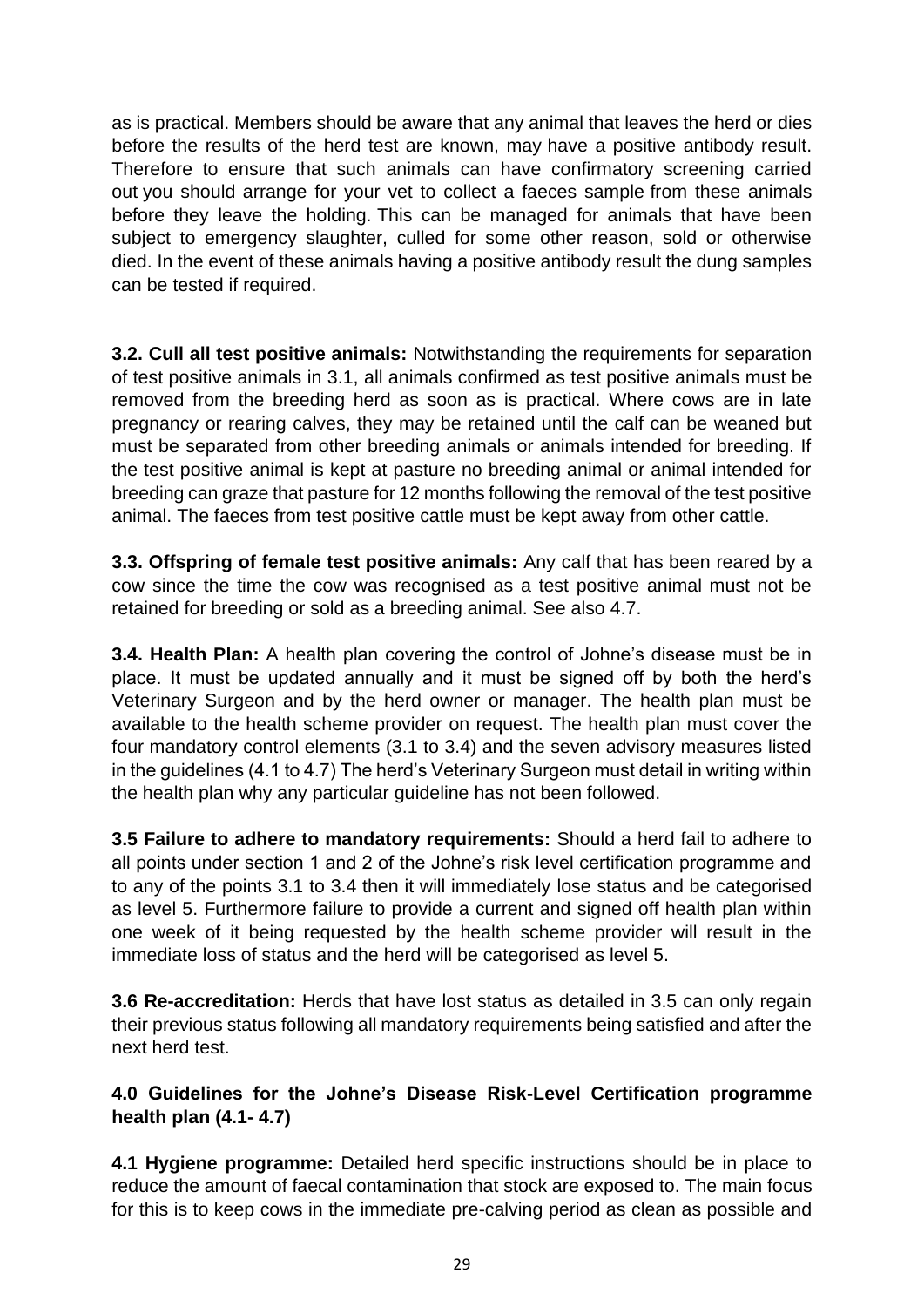to ensure that faecal contamination of any calving area, post calving housing and for young calves sucking their dams is minimised. It should include guidelines on slurry and manure management.

**4.2 Feed and water delivery systems:** Procedures should be in place to keep all feed and water delivery systems as free of faecal contamination as possible.

**4.3 Water provision at grass:** Where ever possible mains water should be provided. Herds in extensive grazing which are at least 50 hectares are exempt from this requirement, but note that enclosed grazings (in-by) are not exempt.

**4.4 Natural water sources:** Ponds and other areas that allow cattle to defecate into them and then drink from them should be fenced off. Extensive grazing is exempt from this requirement.

**4.5 Co-grazing with other ruminant species:** Other ruminants can be a source of infection for cattle and should not co-graze with cattle. This applies to all but extensive hill grazings.

**4.6 Rabbits:** Rabbit populations can become infected with Map and should be considered as a potential source of environmental Map contamination.

**4.7 Offspring of female test positive animals:** The mandatory requirement of 3.3 that, any calf that has been reared by a cow since the time the cow was recognised as a test positive animal must not be retained for breeding or sold as a breeding animal, should be extended to include her previous calf.

## **5. Dairy Johne's Disease Risk-Level Reduction Programme (dairy) –Test systems**

**5.1 Initial herd test:** All animals two years or older must be either blood tested annually or milk sampled quarterly. Any animals two years and older that have not had a milk sample tested as part of the herd screen, must be blood sampled, including any cows not being milked and bulls. If all samples in the initial herd blood test or first year of quarterly milk samples are negative, then this can be the first clear test for the Johne's Disease Risk-Level Certification Programme, providing the rules of the scheme are adhered to and the mandatory requirements (3.1 to 3.4) are satisfied.

Where herds are using this programme they may progress to the Certification programme once a complete clear herd test has been attained and the mandatory elements of the Certification programme are being followed. As with the conventional testing system there is the option to confirm milk antibody positives using a faecal test (defined in 1.2 above). Having achieved a clear 12 month period, they may then enter the Certification programme at Risk Level 2, providing the other requirements detailed (3.1 to 3.4) have been met. These subsequent clear herd tests may be based on either continued complete 12 month cycles of quarterly milk testing with the addition of all bulls and other eligible non-milking cattle as defined in 2.2 or annual whole herd tests as defined in 2.4 and 2.5.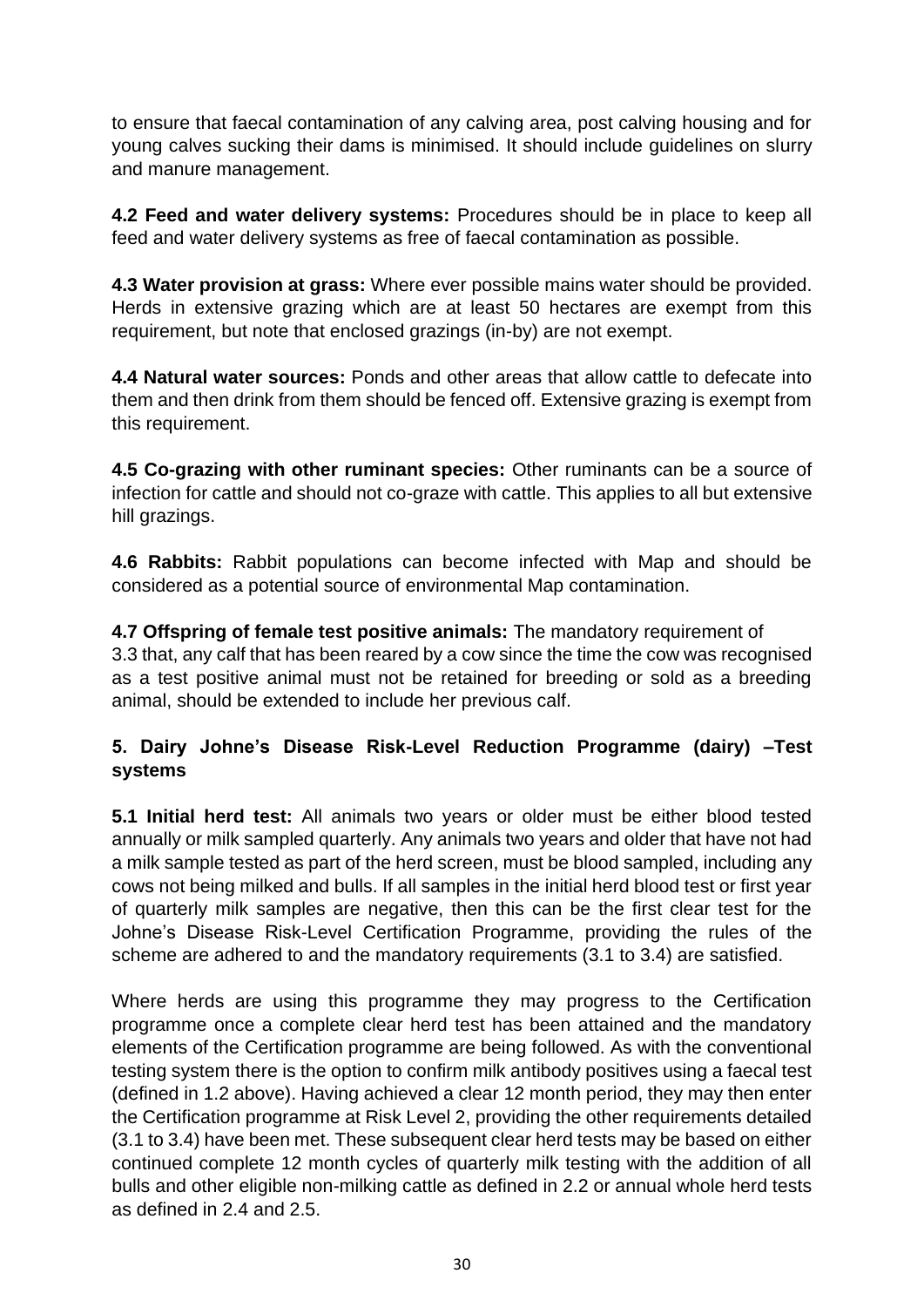## **5.2. Managing test positive animals and their offspring:**

It is advised that the last two calves of any test positive animal should not be retained for breeding and any test positive animal should be removed from the herd as soon as is practical.

In the case of quarterly individual cow milk testing, a management strategy for high and medium risk cows should be agreed between the vet and the farmer. Where possible, no high risk cows should remain in the herd at calving. Medium risk cows should be isolated at calving to avoid risk of infecting young stock.

**5.2.1 Definition of High Risk Cow:** A cow is identified as high risk if she has tested positive on two consecutive quarterly milk antibody tests or on one blood antibody test.

**5.2.2 Definition of Medium risk Cow:** A cow is identified as medium risk if she has tested positive on one occasion in a quarterly milk sample during her current lactation. Cows that have been identified as medium risk on the last milk sample of their current lactation should be further blood sampled after one month and before the animal calves. Should she test positive on blood she will be categorised as high risk.

**5.2.3 Definition of Low Risk Cow:** A cow is low risk if she has had more than two consecutive milk antibody tests or a single blood antibody test in the negative zone, including the most recent result, irrespective of previous testing results.

**5.3. Routine herd test:** Routine annual testing (testing all eligible animals over two years old) and/or quarterly individual cow milk testing (testing all eligible animals in milk over two years old at each test) continues and management procedures to reduce the exposure of cattle to infection are implemented.

## **5.4. Suspected cross-reactions following intradermal tuberculin testing in milk antibody testing schemes:**

Following the tuberculin test animals may produce antibody that will cross- react in the Johne's antibody test and result in false positives. In most cases such cross-reactions will disappear within three months and before the next round of Johne's antibody testing. Therefore cows testing positive as a result of the skin test will eventually return to the low risk category.

**6 Vaccination:** If the number of positive animals at a herd test is such that a culling policy cannot be pursued, herd vaccination may be considered. There is no licensed Johne's disease vaccine available in the UK, but the use of an imported vaccine may be authorised and the herd's Veterinary Surgeon can advise on this. Antibody tests cannot distinguish between vaccinated non-infected cattle and infected cattle, therefore discussion should be had with your health scheme provider before enrolling a vaccinated herd on a disease reduction programme. Vaccination will not prevent infection but may delay the onset and reduce the severity of clinical disease signs. Management procedures to reduce the exposure of cattle to infection should be implemented. Vaccination continues until no clinical Johne's disease occurs for a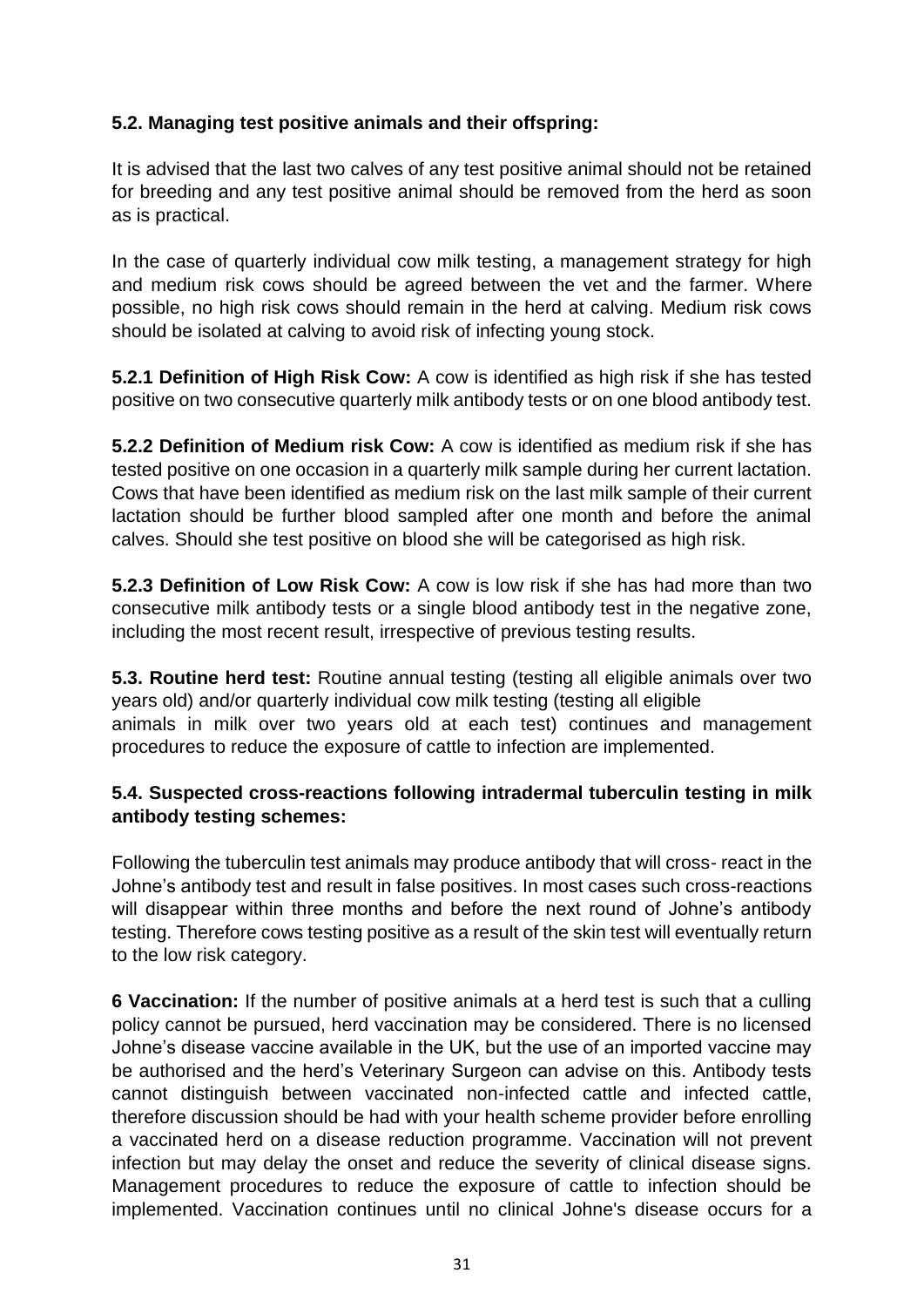<span id="page-31-0"></span>period of at least two years. At this point, vaccination can cease and progression towards Johne's disease risk level assessed status can begin.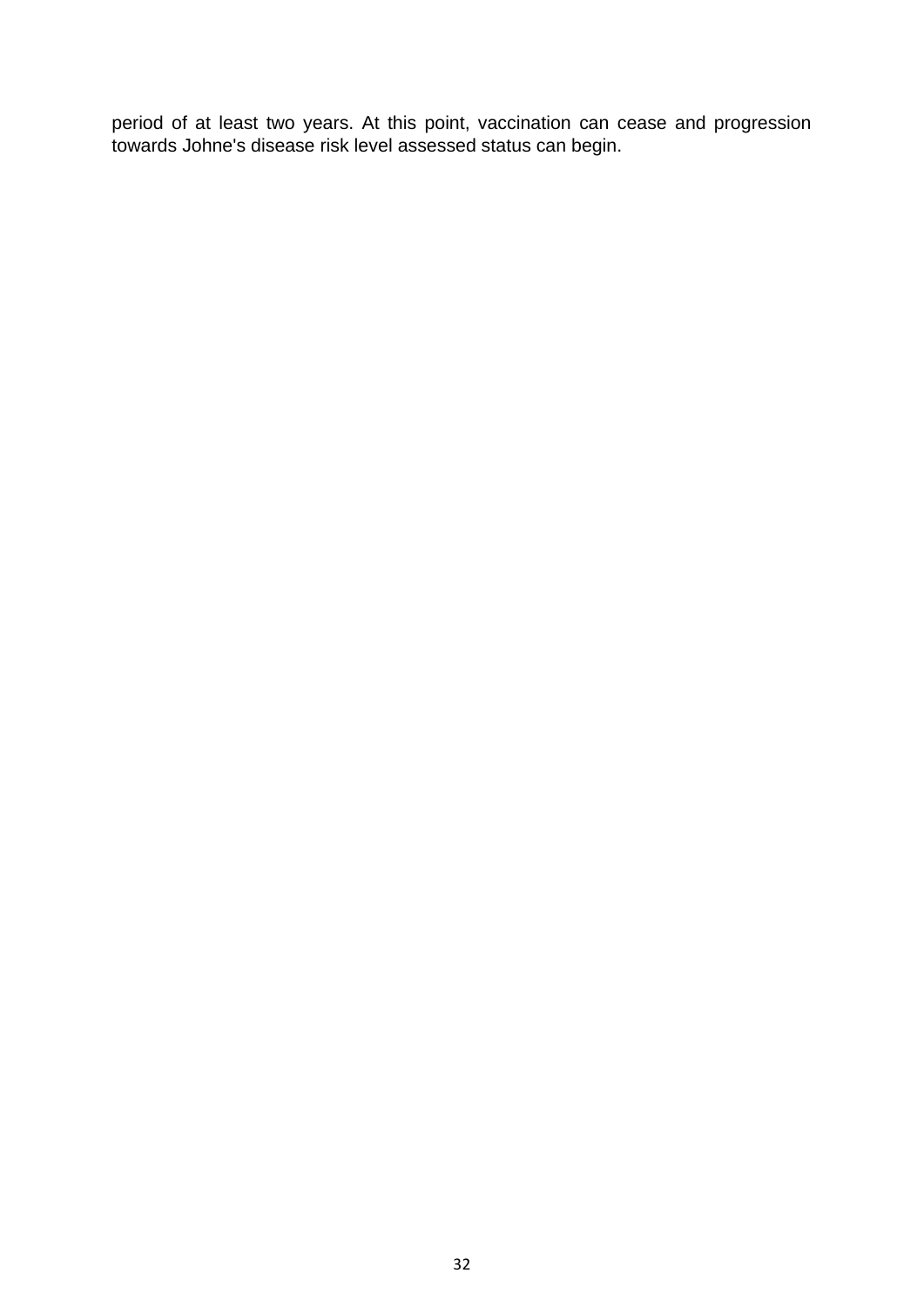### **Bovine Viral Diarrhoea (BVD) Programmes**

For BVD there are three programmes allowing the farmer to work with his own vet to formulate a BVD health strategy to suit the particular circumstances on that farm. Vaccination of the breeding herd can be used in all three programmes without compromising their integrity.

### **1. Accredited Free Programme**

**Objective:** To demonstrate the herd is free from BVDV, to maintain freedom from BVDV and to allow the sale of stock as accredited free of BVDV. Installation of double fencing, or use of an equivalent boundary to provide a gap of three metres between scheme cattle and any neighbouring cattle of a lower health status is essential for this programme.

## **2. Vaccinated Monitored Free Programme**

**Objective:** To control BVD through vaccination of the breeding herd and, by regular monitoring of young stock, to demonstrate that the control is effective and exposure of young stock to BVDV has not occurred. The goal is to allow the sale of stock from a vaccinated herd that is monitored free of active BVDV infection. This programme is considered appropriate for commercial herds selling stock for finishing. The status of BVD Vaccinated Monitored Free herds is lower than that of BVD Accredited herds.

#### **3. Eradication Programme**

**Objective:** To implement a control programme to reduce the detrimental effects on herd productivity caused by the disease and to achieve freedom from the disease. This programme applies where there is evidence of recent BVD infection in the herd or where positive results have been found in the course of an accreditation programme.

#### **1. Essential Points on Testing Methods**

**1.1. CHeCS Rules:** The Rules of CHeCS apply to BVD Accredited Free and Vaccinated Monitored Free Programmes. However, in the case of the Vaccinated Monitored Free Programme, there is no requirement for double fencing with a three metre gap as boundary biosecurity.

**1.2. Samples:** Blood samples should be either clotted or heparinised, as specified by the testing laboratory. Individual milk samples provide an alternative sample. Tissue samples, typically ear notch samples, may also be used for detection of BVDV by ELISA or molecular tests. Bulk tank screens for antibody to BVDV and for the presence of BVD virus are tests that may be used within the programmes. Advice on sampling can be obtained from your cattle health scheme provider.

**1.3. Added animals - Non-accredited Pre-Purchase Screen:** When added animals cannot be obtained from accredited herds, it is preferable to blood sample and test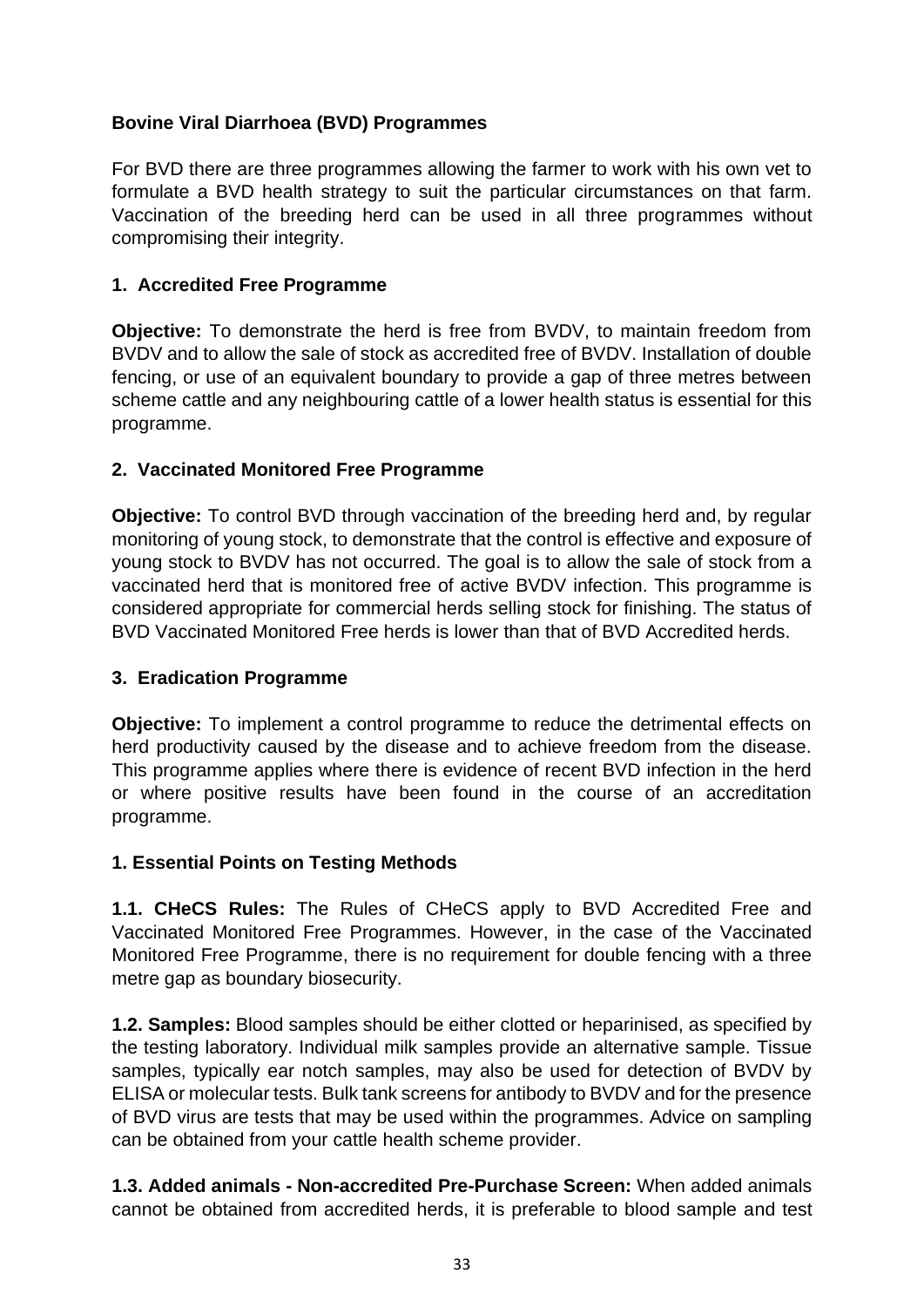them for BVD virus and for antibodies to BVDV on the farm of origin. BVD virus positive animals cannot enter the herd and elimination of them at this stage will create considerable savings in time and expense.

**1.4 Added animals - Non-accredited Quarantine and Screening:** On entry to the herd, added animals must be placed in quarantine and the general CHeCS rules on isolation and testing apply. If animals have not been screened as in 1.3, an early test is strongly recommended to identify infected cattle as soon as possible. Notwithstanding this, added animals must be blood sampled and tested for BVD virus and for antibody to BVD at least 28 days after entry into isolation (see 1.7 below for bulls). The appropriate virus test for the age of the animal must be used as directed by the CHeCS licensed laboratory. An animal can only enter the herd if it is deemed to be neither transiently or persistently infected (PI) with BVDV (section 3.4). In a group of animals with mixed antibody results, animals must be held in isolation for a further 28 days and the seronegative animals re-tested. If no seroconversion is found, the animals may enter the herd. If seroconversion has occurred, the same process must be repeated until no further seroconversions are detected. Thus added animals can only enter the herd 28 days after the last seroconversion.

**1.5 Quarantine and testing of calves:** Maternal antibody can interfere with BVD virus screening in calves. Calves should only be released from quarantine after they have been screened negative for virus and on the advice of your CHeCS scheme provider's Veterinary Surgeon.

**1.6 Quarantine and testing of pregnant cattle:** Pregnant cattle with positive antibody results cannot be released from quarantine because they may be carrying a PI calf. Seropositive pregnant cattle must be excluded from the herd or maintained in quarantine until the calf is born and tested negative for BVDV. Exceptionally, the cow may be removed from quarantine before its calf is born if it was known to be seropositive or fully vaccinated against BVDV prior to service. The calves of such cows must be screened as soon as possible after birth to confirm that they are not persistently infected (PI).

**1.7 BVD virus in semen:** Bulls that are antibody positive have a chance of shedding virus in their semen and should not be used for a minimum period of ten weeks after entry to quarantine. It is also possible that a bull that is antibody positive may persistently produce BVD virus in its semen. This is considered to be extremely rare but to reduce risk further semen can be screened for virus under the guidance of your Veterinary Surgeon and the scheme's Veterinary Surgeon.

#### **1.8. Animals added prior to commencing the accreditation programmes:**

All animals that have been purchased before beginning a BVD programme and have not been in contact with a group which will be screened by a Check Test (see 2.3 below) by the time of the initial screen should be identified, blood sampled and tested for BVD antibody and virus.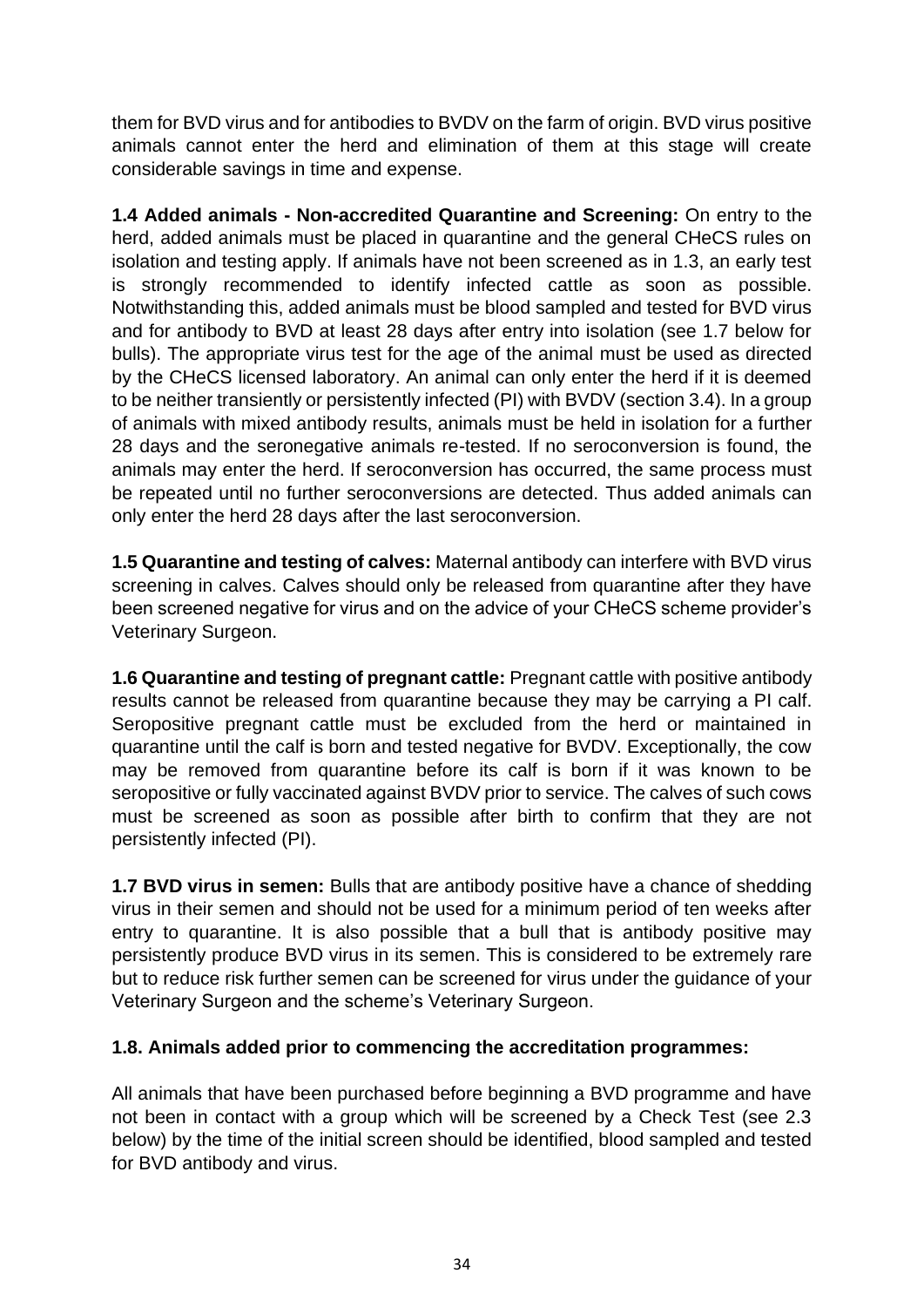#### **2. Test systems used in the accreditation and the vaccinated monitored free programmes**

There are a range of testing options that may be carried out at different times depending on the programme being followed and the results of previous tests. These are defined below and the criterion for a test pass or fail is provided. It should be noted that a test failure need not mean a failure in achieving accredited status. This is explained further in the section on the implementation of the programmes (5.0 onwards).

**2.1. Bulk Milk Test:** A representative sample of milk is taken from the bulk tank and tested for antibody to BVDV. If the milk from the cows goes into more than one tank, then a separate sample must be collected from each tank.

#### **If the Bulk Milk Test is antibody positive the result is a Fail. If the Bulk Milk Test is antibody negative the result is a Pass.**

**2.2. First Lactation Test:** Individual milk samples are collected from all cows in their first lactation. These samples will be combined at the testing laboratory to give a single sample for testing.

#### **If the First Lactation Test is antibody positive the result is a Fail. If the First Lactation Test is antibody negative the result is a Pass.**

**2.3. Check Test:** From each separately managed group of cattle in the age range 9 to 18 months\*, sample five unvaccinated home reared cattle and test for antibody to BVDV.

- Where groups are made up after weaning, these are considered to be separate subgroups and five samples must be collected from each group.
- In groups of cattle where animals have been added to the group at intervals it is necessary to sample the five oldest in the group, which have not been vaccinated and the five that have been added most recently.
- Cattle should only be sampled after they have been together for at least two months.
- Where more than one group is included in the Check Test and at least five animals are sampled in each subgroup and all are antibody negative the Check Test is considered to be a pass and no further testing is required.
- Where fewer than seven animals in total have been sampled and are all antibody negative, then one animal should be tested for BVD virus. The check test is considered a pass if the single animal is also negative for BVD virus.
- Where fewer than five animals are sampled in any group included in the Check Test and all animals are antibody negative then one animal from each group with fewer than five animals should be tested for BVD virus. The Check Test is considered a pass when the animals tested for BVD virus are also negative.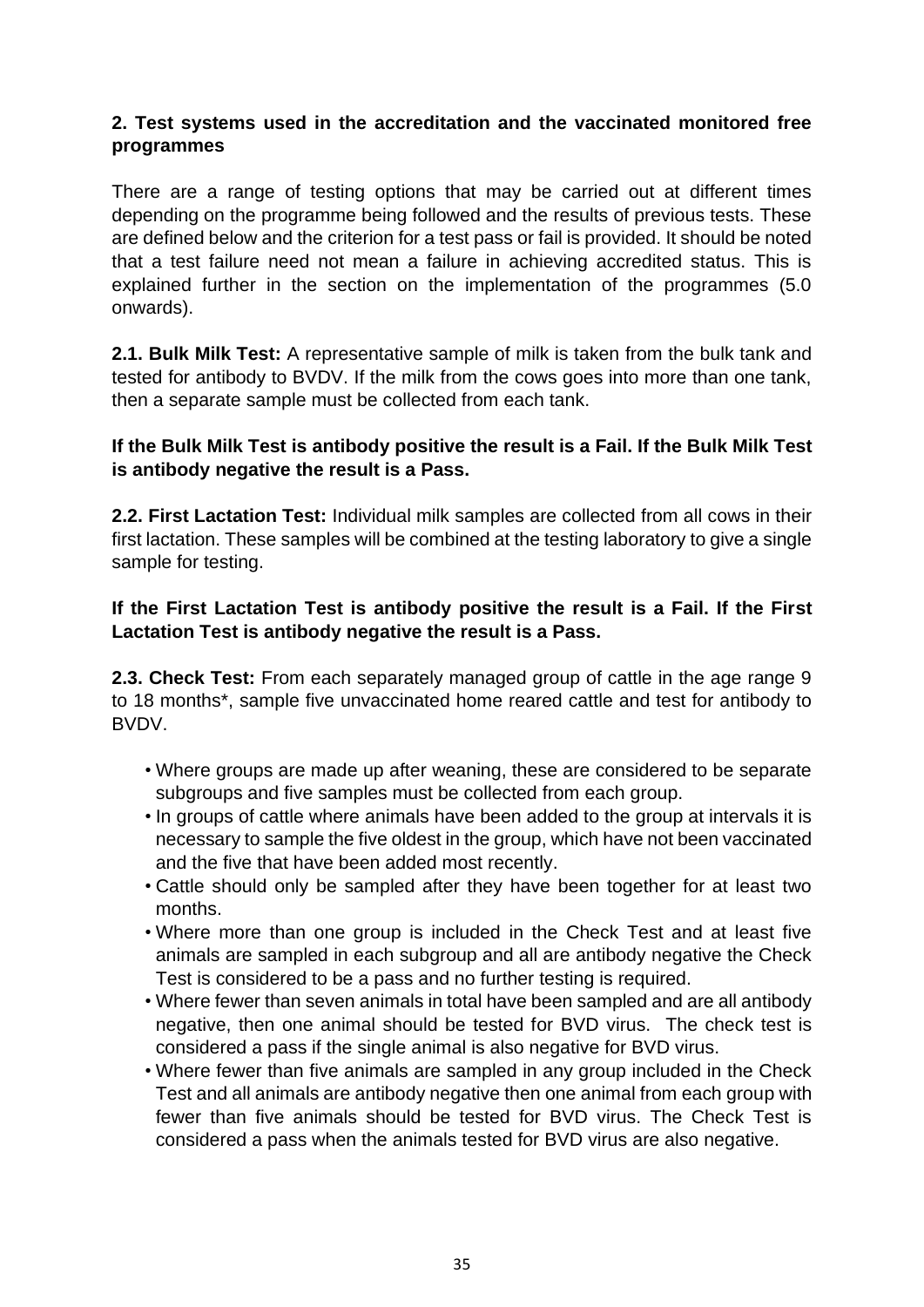Animals that have been vaccinated with a BVD vaccine or a multivalent vaccine containing BVD may test positive for antibody to BVDV and should be excluded from the Check Test where possible.

Where multivalent pneumonia vaccines are used consideration should be given where possible to refining the vaccine programme to avoid the use of vaccines that have a BVD component.

If there is evidence of exposure to BVDV in the Check Test the result is a Fail. If every animal in the Check Test is antibody negative and providing that any test carried out for BVD virus is also negative the result is a Pass.

*\*In herds where complete groups may be sold off the farm before 9 months of age, the age range for the Check Test should be 6 to 9 months and the sample size should be 10 per group of animals or the whole group if less than 10 animals are available within this age range and not five. It should be noted that maternally derived antibody may occasionally persist beyond 6 months of age. In herds where vaccine is used cattle should be sampled before vaccination.*

**2.4 Calf virus test:** The calf virus test is an alternative to the Check Test and can be used where the majority of the calves are sold before they reach nine months of age (and are not available for the check test, see 2.3 above). All calves born are tested for virus using blood or tissue samples (see 1.2). The testing laboratory should be consulted prior to testing to ensure that the correct samples are tested for the age of calf and virus test to be used.

A positive result for any animal in the calf virus test is a Fail. If every animal born in the last 12 months is virus-negative the result is a Pass. Calves that test negative for BVD virus within a "failed" herd test can be sold as individually tested BVD virus free.

#### **3. Tests used in the Eradication Programme**

When testing in the accreditation programme results in a failure, indicating active BVDV infection in the herd, the emphasis changes to disease eradication and to detection of animals that are carrying BVD virus. The approach taken in any herd will depend on the specific conditions of the herd. The objective is to provide the most cost-effective and timely testing programme required for the herd to remove BVDV infection. It should be recognised that the probability of a PI animal existing in the adults of the herd is much lower than in the young animals of the herd. Therefore approaches that minimise screening the adult herd may be adopted (3.1 and 3.2). However the gold standard remains screening each individual animal for the presence of BVD virus.

**3.1 Screening the breeding herd for BVD virus (dairy):** The bulk tank can be screened for the presence of BVD virus by the RT-PCR test. There will be an upper limit for the number of animals that can be tested in a single pooled sample. This number may vary according to the scheme provider. In herds where the numbers in milk exceed this then the pooled samples for screening may be produced by collecting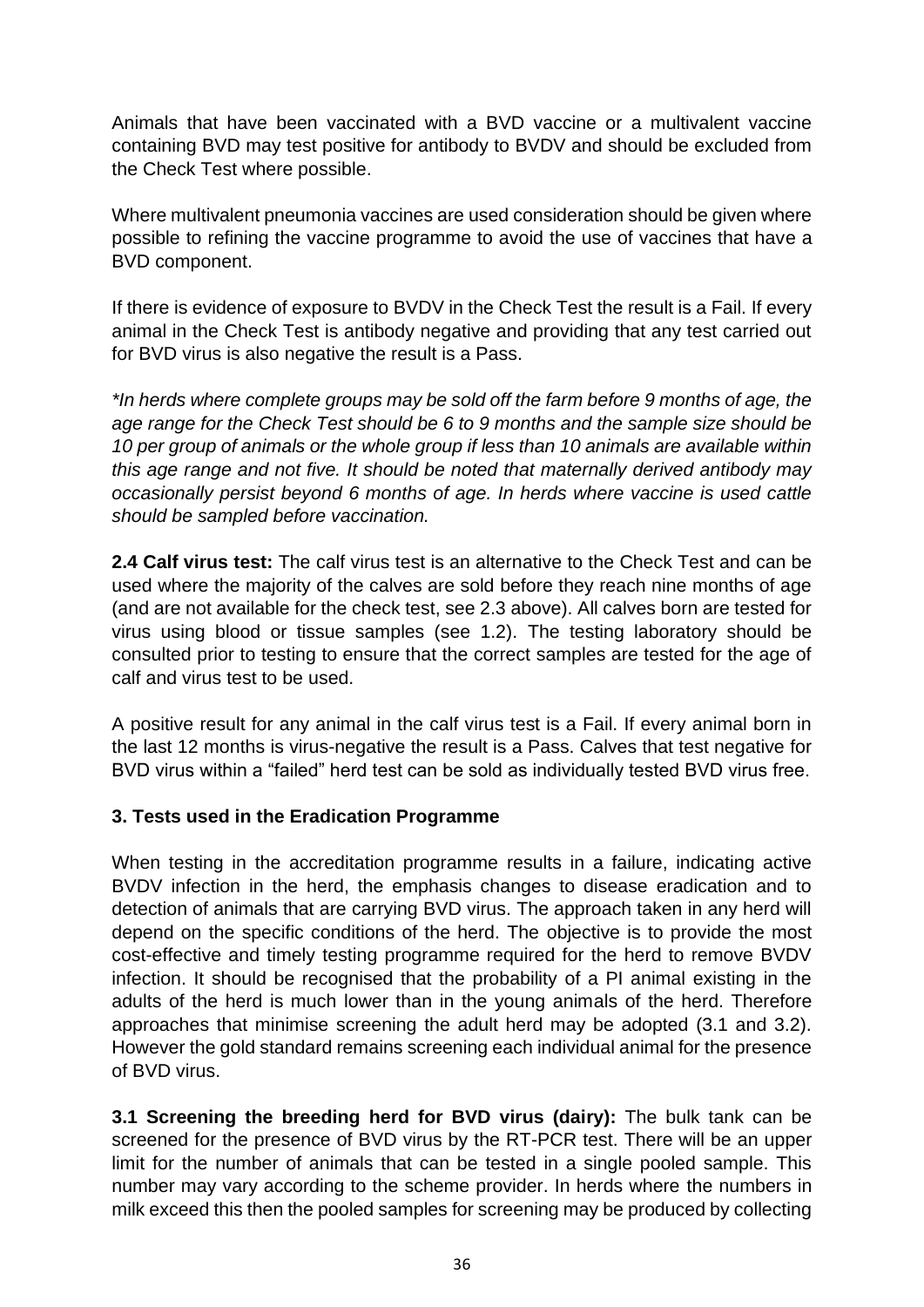individual milk samples and producing pools from those. If the test for any pool is positive then the individual animals contributing to the pool must be individually tested in order to identify the virus positive animal(s). All animals not contributing to the bulk tank must be screened individually by the blood test.

**3.2 Screening the breeding herd for BVD virus (beef):** After the calf crop has been screened individually (3.3), dams of calves which are not PI do not need to be tested. Other breeding females and bulls should be tested individually.

**3.3 Screening immature cattle for BVD virus (beef and dairy):** All immature cattle (includes all females yet to calve and young bulls not specifically covered by 3.1 and 3.2) on the farm should be screened for BVD virus from an age within the detection limit of the test used. Testing of all calves born into the herd should continue for 12 months after the last PI animal has been identified and removed, or for a period of 12 months after eradication step 1 (sections 9.1 or 10.1) has been completed without detecting any PI cattle.

**3.4 Confirming BVD virus positives as PI animals:** All animals that are identified as virus positive should either be removed immediately or be placed in quarantine and re-sampled three weeks after the first sample to differentiate persistent infection (PI) and transient infection. Once confirmed, PI animals should be removed immediately from the herd to slaughter.

# **4. Other Essential Tests for all Three Programmes**

**4.1. Reproductive Failure:** Any animal that aborts, produces a stillborn calf or fails to calve having been previously identified as pregnant, it is advised should be bloodtested for antibodies to BVD. It is at the discretion of the herd's Veterinary Surgeon whether this sample is also tested for virus. The interpretation of the result of this test must be made against the herd status and any knowledge of the seroprevalence within the herd. It is a statutory requirement to report abortions and it is good practice to fully investigate abortion events by submission of the aborted foetus and placenta to your regional APHJA/SAC/AFBI laboratory.

**4.2. Clinical Disease:** Any animal showing ill health and where BVD infection cannot be excluded on clinical grounds must be blood tested for BVD antibodies and virus. Virus positive cattle must either be removed immediately or be placed in strict isolation and undergo a second test for virus at least 21 days later to confirm whether they are PI or transiently infected. Animals confirmed as PI must be removed from the herd immediately.

#### **Step-By-Step Implementation of BVD Programmes**

# **5. Accredited Free Programme - Dairy Herds**

**5.1. Accreditation Step 1:** Carry out a bulk milk test for BVD antibody. If this is negative, repeat quarterly over the next year and proceed to Step 2. If positive, a first lactation test should be carried out. If both are positive there is the possibility of current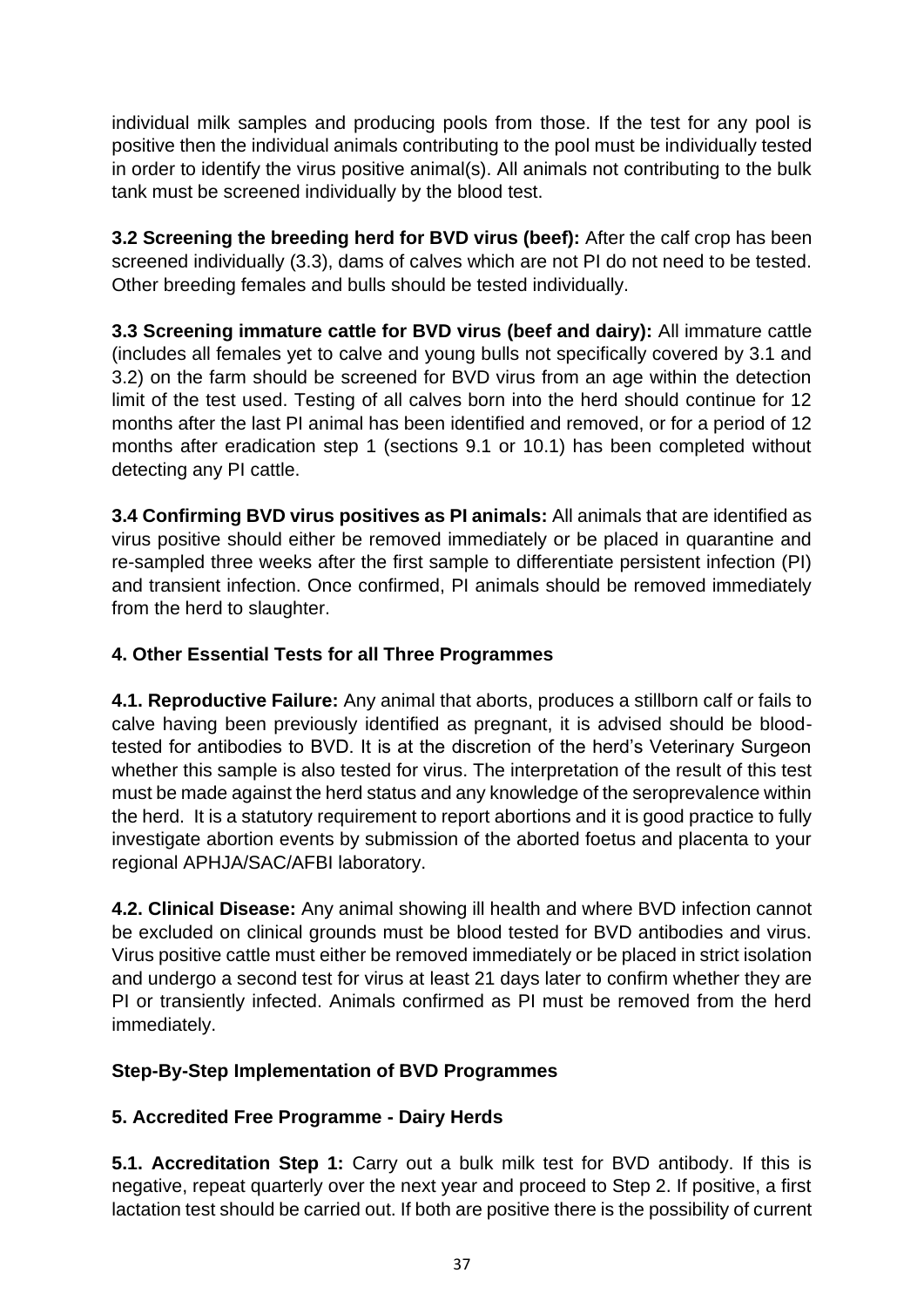or recent infection in the herd. Proceed to Step 2 (check test) to investigate further. If the bulk milk test is negative or the first lactation test is negative, this suggests the herd may be currently free of infection; proceed to Step 2 (Check Test or calf virus test) to investigate further.

## **5.2. Accreditation Step 2:**

**Option 1.** A Check Test should be carried out as described (see 2.3 above). If the test is positive, there is evidence of current or recent infection and the herd should enter the eradication programme. If negative, the Check Test is repeated on successive groups of heifers.

**Option 2.** A calf virus test should be carried out as described (see 2.4 above). If the test is positive (virus detected in one or more calves) the herd should enter the eradication programme. If negative, the calf virus test should be used on the following year's calf crop. After one or more rounds of calf virus testing, herds may revert to check testing.

**5.3. Achieving Accreditation:** without herd vaccination against BVDV: A dairy herd is accredited free of BVDV if Step 1 is completed followed by either negative check tests on successive groups of calves over a 12 month period or negative calf virus tests in two successive years, and either the bulk milk test or first lactation test remain negative on quarterly sampling.

**5.4 Achieving Accreditation with vaccination against BVDV:** A vaccinated dairy herd is accredited free of BVDV when there are negative check tests on successive groups of calves over a 12 month period or negative calf virus tests on two successive years. (There are several BVDV vaccines available that will impact on the bulk milk test differently. In general where BVDV vaccine has been used in the herd bulk milk testing options may not be appropriate for accreditation. Your health scheme provider can advise on this in relation to the vaccine and antibody test used and whether bulk tank milk antibody may be used in the accreditation process.)

**5.5. Maintaining Accreditation**: Following accreditation a Check Test (see 2.3) is also carried out on successive groups of calves or calf virus test (see 2.4) is carried out on all calves born into the herd each year. It is advised that bulk tank monitoring may be used in unvaccinated herds or as explained in 5.4. Reproductive failure and clinical disease testing should be carried out whenever such disease occurs.

#### **6. Accredited Free Programme - Beef Herds**

**6.1. Accreditation Step 1:** A check test or calf virus test (see 2.3 or 2.4) should be carried out. If the test is positive, there is evidence of infection and the herd should enter the eradication programme. If negative, proceed to accreditation Step 2.

**6.2. Accreditation Step 2:** A check test or calf virus test (see 2.3 or 2.4) is carried out again on the following year's calf crop. If the test is positive, then there is evidence of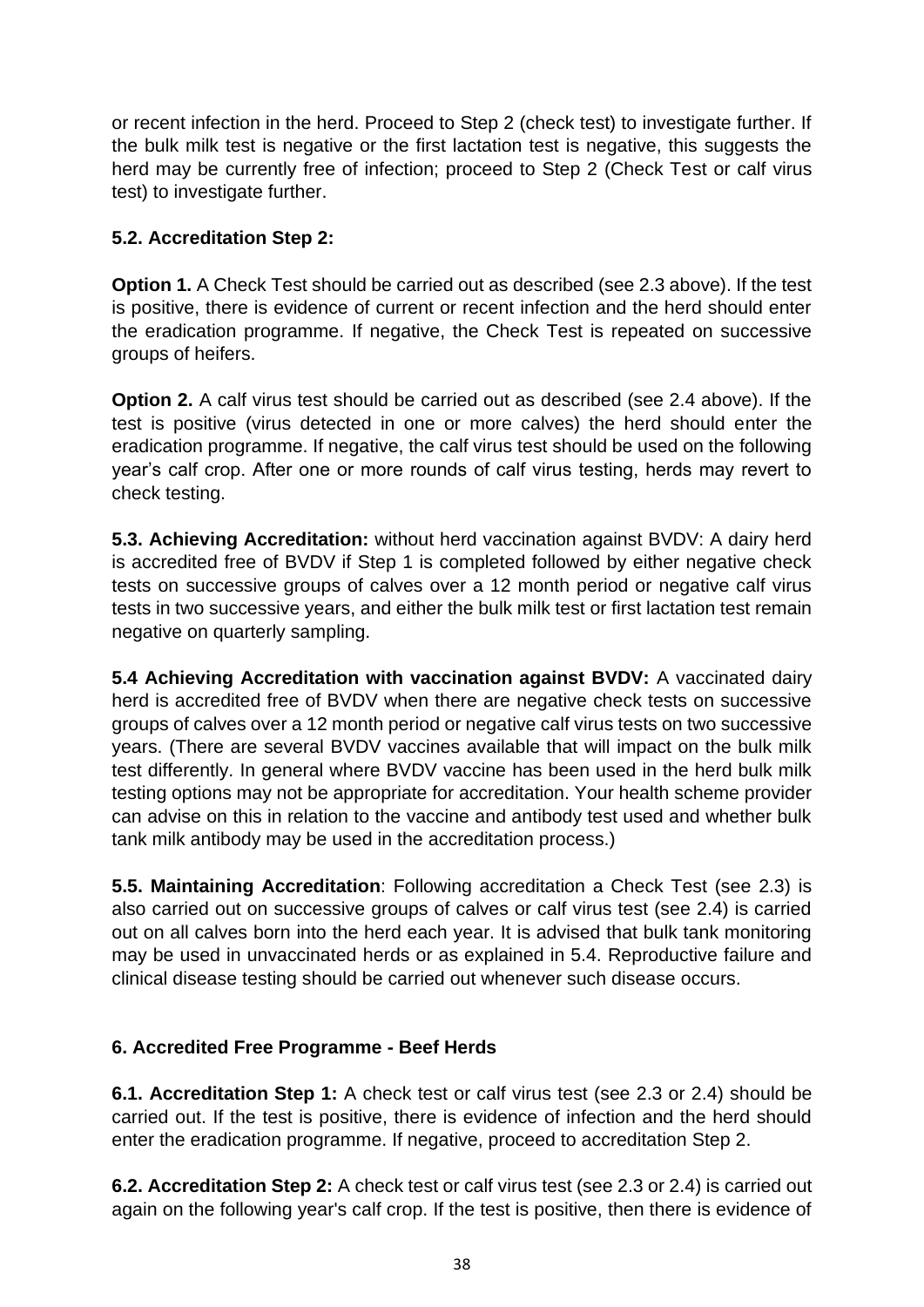infection and the herd should enter the eradication programme. If negative, the check test or calf virus test is repeated annually.

**6.3. Achieving Accreditation:** A herd is accredited free of BVDV if Steps 1 and 2 are completed and negative results achieved without there being any other evidence of active BVD infection in the herd.

**6.4. Maintaining Accreditation:** Following accreditation, a check test or calf virus test (see 2.3 or 2.4) is carried out on each successive calf crop. Reproductive failure and clinical disease testing should be carried out whenever such disease occurs.

**7.0. Loss of Accredited Status - Dairy and Beef Herds:** Where any test for the presence of BVDV is positive, except antibody tests in vaccinating herds in adult animals that were positive prior to accreditation or added seropositive animals, then accreditation is lost. Where further screening is done and the results indicate a limited breakdown without the birth of a PI, then status may be regained if the check tests carried out from each subsequent eligible group of calves for the next 12 months show no evidence of infection and the review of herd biosecurity indicates that it is compatible with the CHeCS rules for this disease.

# **8. Vaccinated Monitored Free (VMF) Programme**

**8.1 VMF Step 1:** Carry out a Check Test or calf virus test (see 2.3 or 2.4). Where evidence of exposure to or infection with BVDV is obtained in the young stock, a herd should move into the eradication programme for dairy or beef herds as appropriate. Where no evidence of exposure to or infection with BVDV in the young stock is found, this constitutes the first clear test.

**8.2 VMF Step 2:** A Check Test or calf virus test (see 2.3 or 2.4) is carried out again on the following year's calf crop. If positive results are obtained, then the options are as in step 1.

**8.3 VMF Accreditation:** A herd is deemed BVD vaccinated monitored free if step 1 and step 2 are completed and negative results achieved without there being any other evidence of active BVDV infection in the herd.

**8.4 Maintaining VMF Accredited Status:** After gaining BVD VMF status, a Check Test or calf virus test (see 2.3 or 2.4) is carried out on each successive calf crop. Reproductive failure and clinical disease testing should be carried out whenever such disease occurs. The breeding herd should continue to be vaccinated according to the instructions of the vaccine manufacturer.

# **9. Eradication Programme - Dairy herds**

**9.1 Eradication Step 1:** Either all animals in the herd are screened individually or the bulk tank is screened for BVD virus by PCR (see 3.1) and all animals not contributing to the bulk tank are screened individually. Virus positive animals that are confirmed as PI should be removed from the herd to slaughter immediately.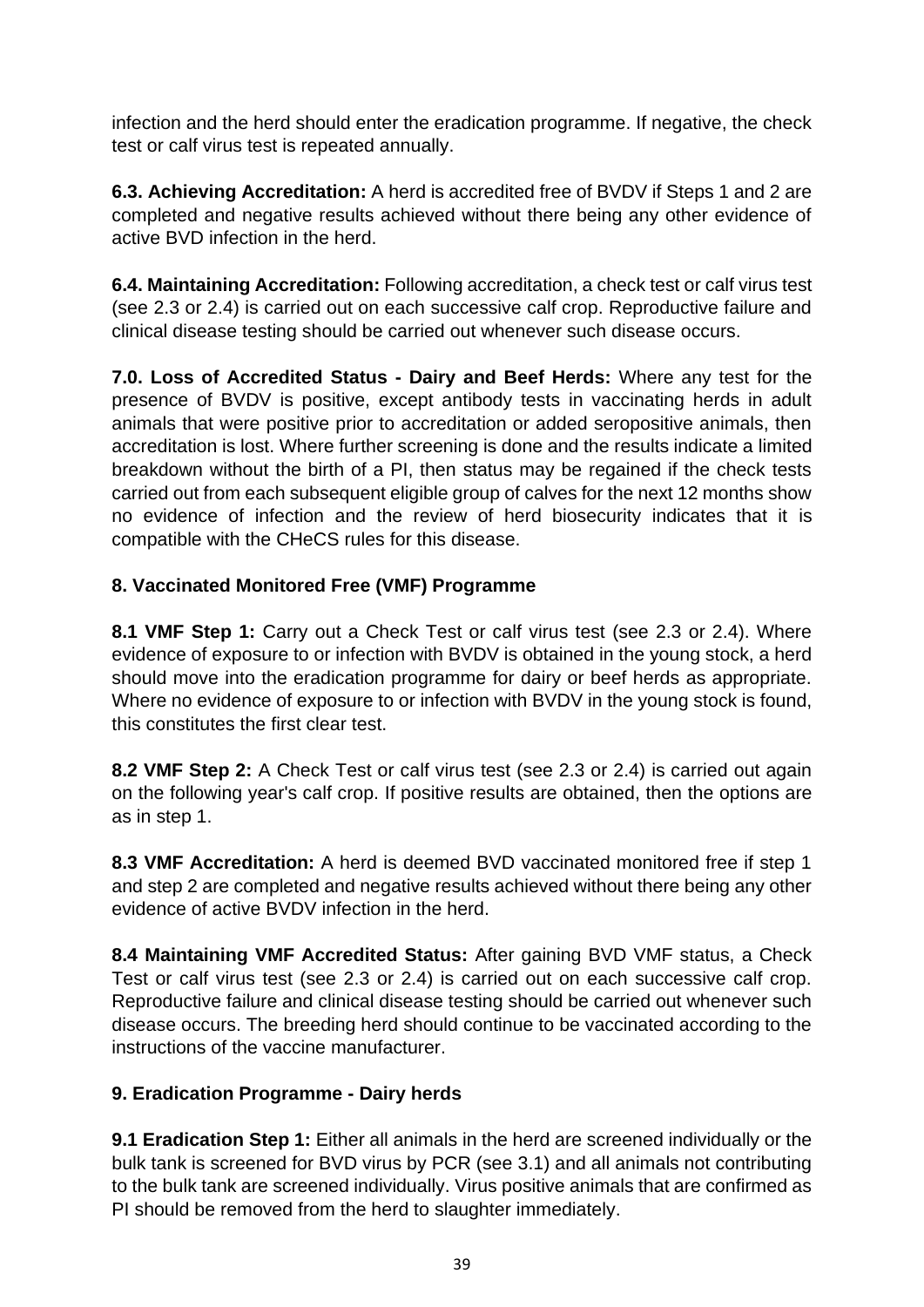**9.2 Eradication Step 2:** All calves to be screened as in section 3.3.

**9.3 Eradication Step 3:** After step 2 has been completed, Check Tests (2.3) are carried out as heifer groups reach 9 months of age. If positive, then step 2 should be repeated, testing all animals in the target range that have not already been tested.

**9.4 Eradication Step 4:** At 12 months after passing step 3, a Check Test is carried out. Negative results in two Check Tests, allow accreditation.

#### **10. Eradication Programme - Beef herds**

**10.1 Eradication Step 1:** Either all animals in the herd are screened individually for BVD virus or screening is restricted initially to the immature cattle as detailed in section 3.3. If the latter option is selected then once the results of the immature cattle screen are obtained, this is followed by screening the dam of any virus positive animal identified, any female that has not had a calf tested and all bulls (see 3.2). Virus positive animals that are confirmed as PI should be removed from the herd to slaughter immediately.

**10.2 Eradication Step 2:** Following step 1 all calves born are tested as detailed in section 3.3.

**10.3 Eradication Step 3:** After step 2 has been completed, Check Tests (see 2.3) are carried out as calf groups reach 9 months of age or calf screening continues. If positive, then step 2 should be repeated, testing all animals in the target range that have not already been tested individually.

<span id="page-39-0"></span>**10.4. Eradication Step 4:** At 12 months after passing step 3, either a Check Test (see 2.3) or a calf screen are carried out. Negative results in two Check Tests allow accreditation.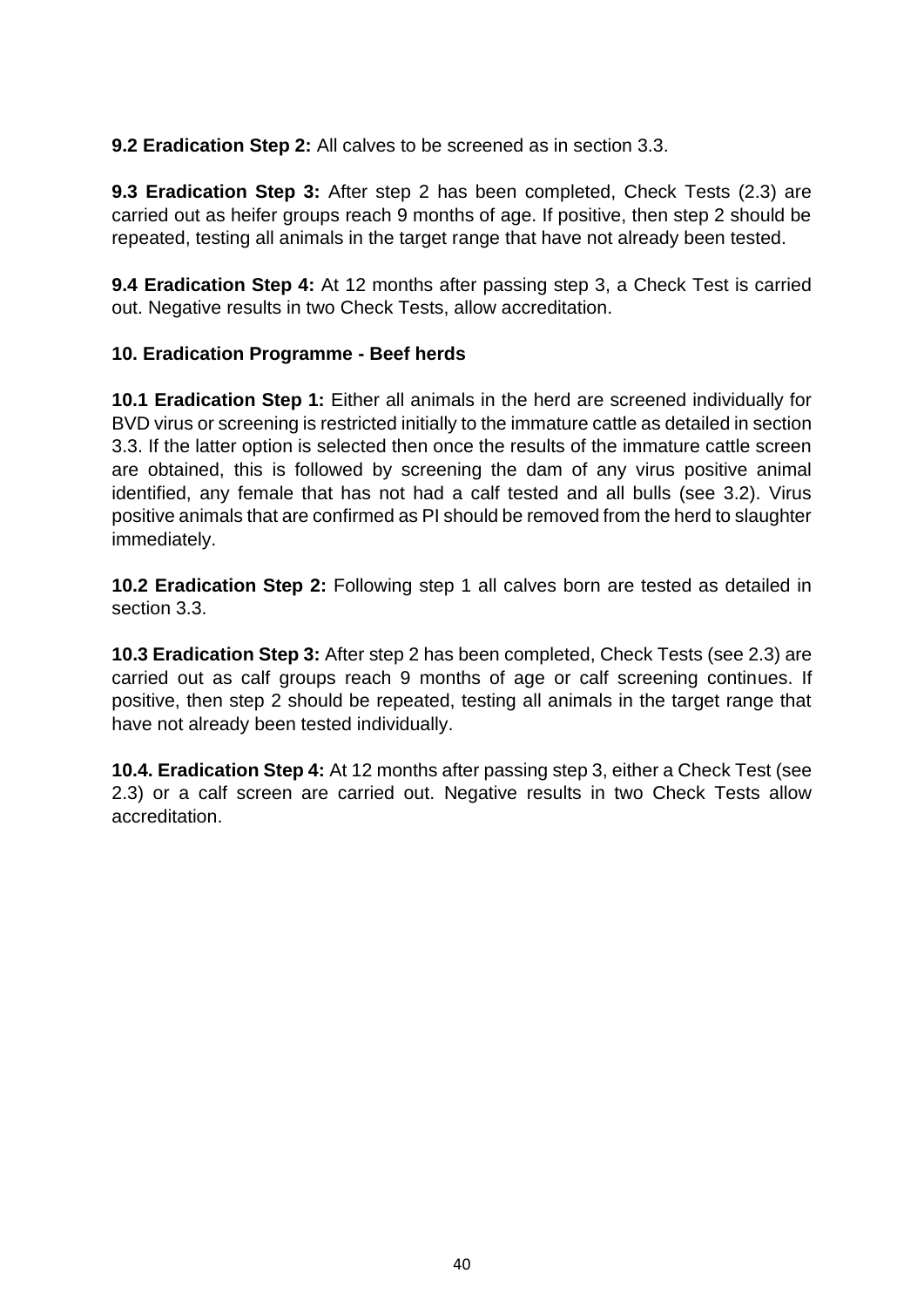#### **Neospora Programmes**

#### **Neospora Risk-level Certification Programme (beef and dairy)**

**Objective:** To provide an assessment of the risk of neosporosis being present in the herd and to provide a control programme that achieves a reduction in the risk of neosporosis within the herd and to allow the marketing of cattle with an accredited risk level by identifying test positive animals and removing these from the herd in order to reduce the impact of the disease. Known test-positive female animals will not be used to provide a source of female breeding replacements in the herd.

**Method:** Herds may progress from risk level 5 to risk level 1 as they progress in controlling the disease. In addition to adhering to the CHeCS rules there are mandatory requirements that support the control and prevention of neosporosis within this programme (detailed in section 3 below). Herds will be CHeCS accredited for the four risk levels (1-4) within the programme. Herds may choose to test animals but not adhere to the mandatory requirements. These herds and any herds not testing will be risk level 5 and will constitute the highest risk of being a source of Neospora infected stock. This programme of risk accreditation can be used in both beef and dairy herds.

#### **Definition of levels within the** *Neospora* **Risk-Level Certification Programme:**

To progress to the next level, testing cannot be sooner than 12 months after the previous test. In addition testing may be carried out at intervals through the year to fit in with management purposes. However progress to the next level will occur at 12 monthly intervals only, after all eligible animals have been screened, and on a defined annual assessment date. When assigning a herd risk level, all test positive female animals identified during the previous 12 months must be included in the calculation to determine the risk level. The percentage used to calculate the risk level is defined as the percentage of test positive female animals identified in the herd by the date of the annual assessment, out of all the eligible animals on that date. Eligible animals are defined as all female animals aged two years and older, plus any females between one and two years of age which are intended for breeding, plus any purchased females intended for breeding. All eligible animals must be tested in order for the herd to qualify for this risk level certification programme.

**Accreditation of herd for levels 1 to 4:** The date the herd achieves a particular level will be included on the Certificate of Accreditation. Should a herd, having reached a particular level, fail to meet the standard and drop down a level but subsequently regain the original level, the date on the certificate will be when the particular level was regained.

**Level 1:** Herds must have had three consecutive clear annual herd screens. Level 1 will be further defined by stating the year in which the herd achieved level 1 assessment. This is associated with the lowest risk of neosporosis in relation to buying breeding stock from participating herds.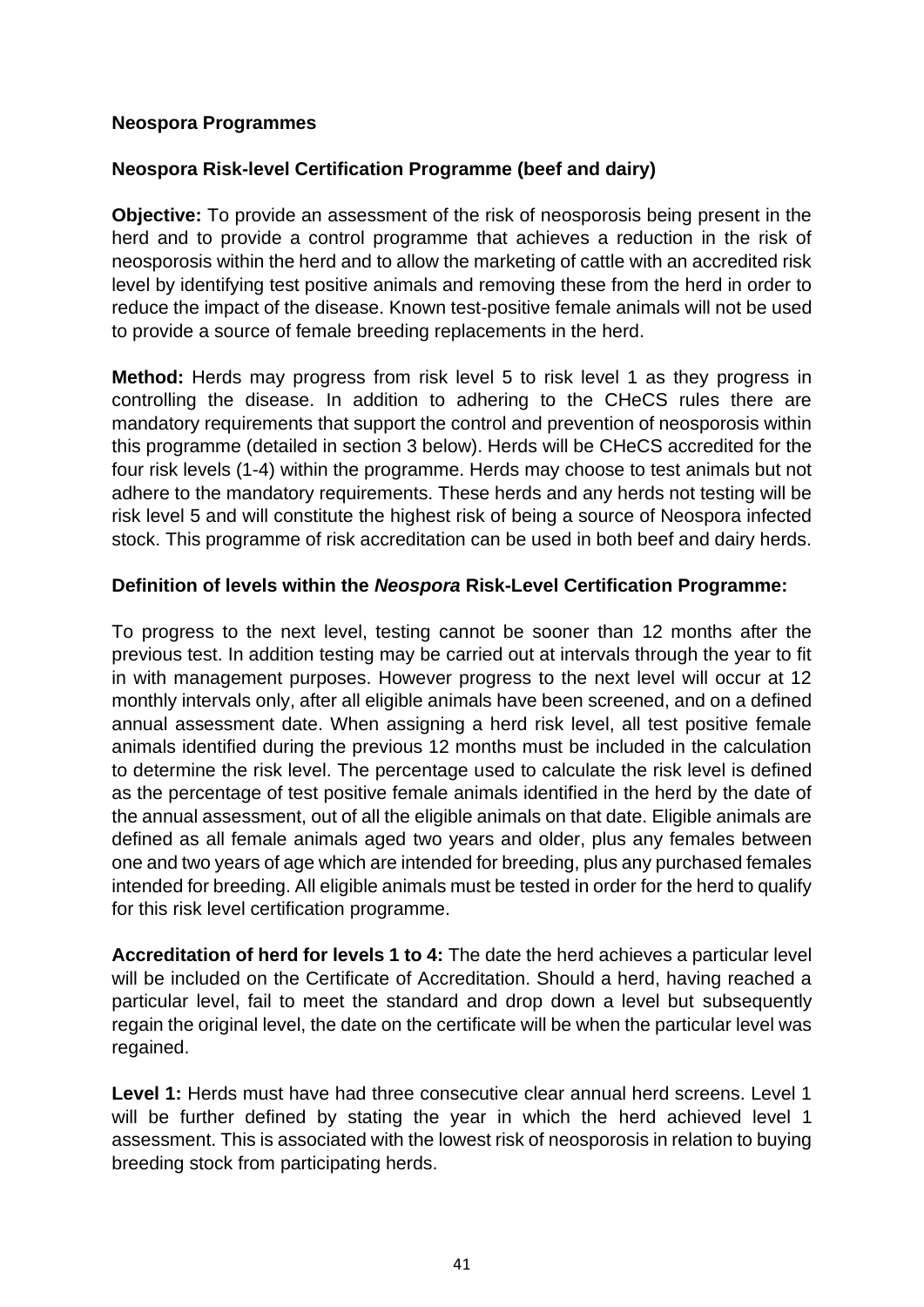Level 2: This applies to all herds that have had an initial, or two consecutive clear tests, but are yet to achieve level 1 status. Level 2 will be further qualified by the number of consecutive clear herd tests that have been achieved (e.g. Level 2, one year clear; Level 2, two years clear).

**Level 3:** These are herds that have test positive animals identified within the herd, but the number of test positive animals does not exceed 5% of the herd eligible for testing in the Neospora programme at the most recent test.

**Level 4:** These herds have more than 5% of eligible animals identified as test positive animals at the most recent test.

**Level 5:** These herds may be carrying out a testing programme, but are not adhering to the mandatory requirements of the programme.

## **1 Essential points on testing methods**

**1.1 Samples:** Samples taken during the course of this protocol should be either blood collected in plain (red top) vacutainer tubes without anticoagulant (clotted) or individual milk samples with preservative. Advice on this can be obtained from your cattle health scheme provider.

**1.2 Definition of a test positive animal:** Any animal that is positive to the antibody test is a test positive animal. There will be the ability to retest occasional animals at the discretion of the scheme provider

**1.3 Added animals – Non-accredited:** Under no circumstances should any seropositive female animals or offspring from sero-positive added female animals be retained to introduce into the breeding herd.

When added animals cannot be obtained from accredited herds, it is strongly recommended to sample and test them for antibodies to Neospora on the farm of origin. Where possible the dams of prospective purchased heifers should also be blood sampled and tested. If any are positive, the animals or their female offspring cannot enter the herd and there will be considerable savings in time and expense.

#### **2 Testing Methods**

**2.1 Annual herd tests:** These are carried out on all female animals aged two years and older, plus any females between one and two years of age which are intended for breeding and any purchased females (see 1.3). An annual herd test can only count as clear providing 12 months have passed since there was a herd test with any test positive animals and providing no other test positive animal has been identified in the herd in those 12 months.

**2.2 Biennial herd tests:** Once a herd achieves Risk Level 1 status and has subsequently had two further clear annual herd tests testing of homebred animals may be carried out biennially rather than annually.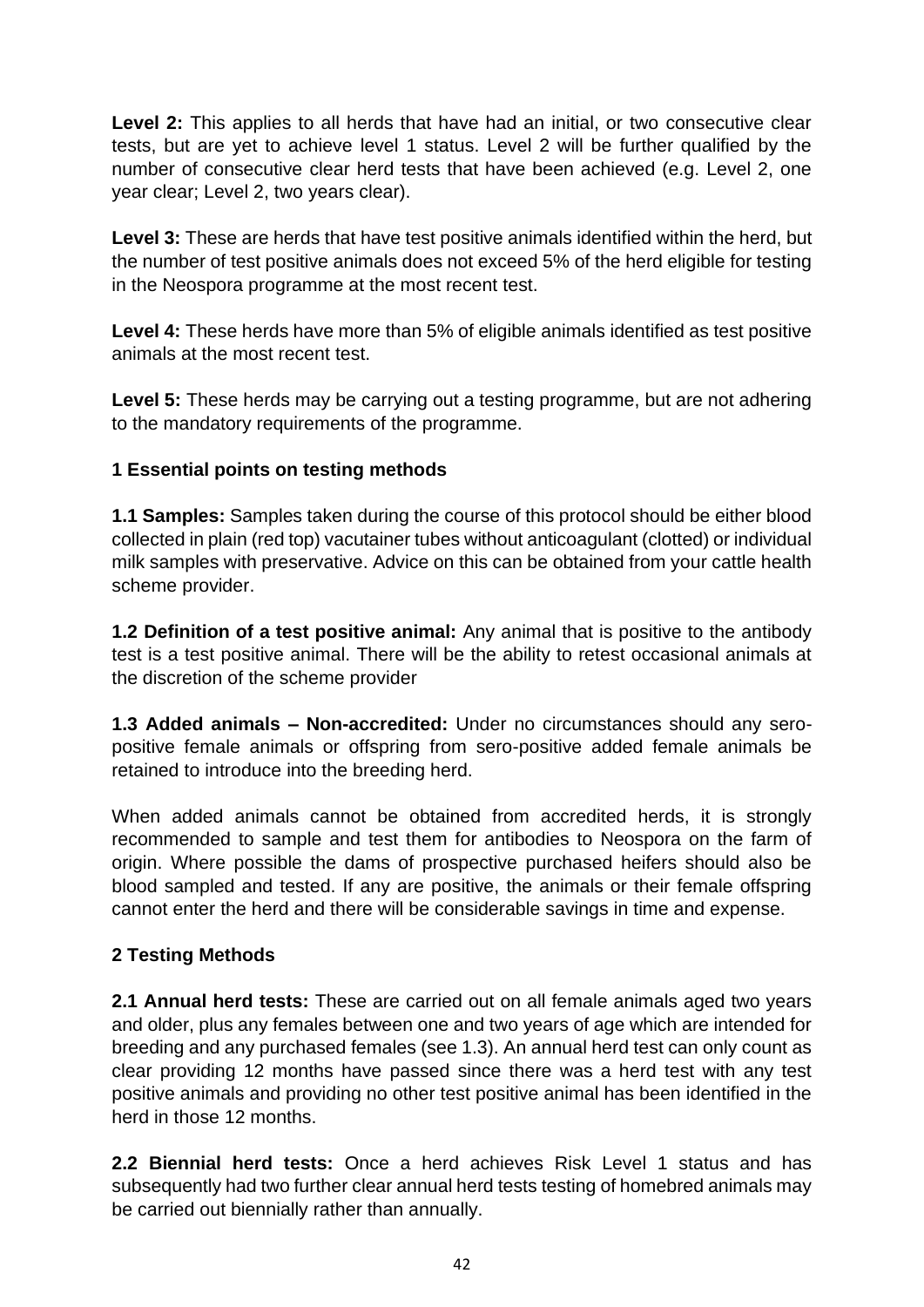**2.3 Definition of a clear test:** For a herd test to be clear, there must be no test positive female animals. Females with positive antibody results are considered to be test positive animals and the herd may drop down a level or levels depending on the percentage of test positive animals.

## **3. Mandatory Control Elements of the Neospora Risk-Level Certification Programme 3.1-3.6.1**

**3.1. Offspring of female test positive animals:** Any female calf born to a cow since the time the cow was recognised as a test positive animal must not be retained for breeding or sold as a breeding animal.

**3.2. Removal of test positive animals:** To make maximum progress test positive female animals should be culled or removed from the breeding herd at the end of their productive period (i.e. the end of the current lactation). These animals must not be sold for breeding. In some herds there is a desire to retain high genetic merit testpositive animals to breed bulls. If doing this the herd cannot progress above level 3 until the test positive animals are removed. When assigning a herd risk level, all test positive female animals identified during the previous 12 months must be included in the calculation.

**3.3 Health Plan:** A health plan covering the control of neosporosis must be in place. It must be updated annually and it must be signed off by both the herd's Veterinary Surgeon and by the herd owner or manager. The health plan must be available to the health scheme provider on request. The health plan must cover the seven mandatory elements listed 3.1 – 3.6.1 and the six advisory measures listed in the biosecurity guidelines (4.1 - 4.6). The herd's Veterinary Surgeon must detail in writing within the health plan why any particular advisory measure has not been followed.

**3.4 Failure to adhere to mandatory requirements:** Should a herd fail to adhere to any of the mandatory requirements then it will immediately lose status and be categorised as level 5. Furthermore, failure to provide a current and signed off health plan within one week of it being requested by the health scheme provider will result in the immediate loss of status and the herd will be categorised as level 5.

**3.5 Re-accreditation:** Herds that have lost status as detailed in 3.4 can only regain their previous status following all mandatory requirements being satisfied and after the next herd test.

**3.6 Maintaining Accreditation:** Following accreditation at level 4 upwards, annual screening of all eligible animals is required. Once level 1 is reached and two further clear annual tests have been achieved, biennial testing of all eligible animals may be carried out (2.2). In addition, at any risk level, any animal that aborts, was pregnancy diagnosed as in calf but subsequently did not calve, gives birth to a stillborn calf or where there is unexplained calf mortality within 24 hours of birth must have a full investigation according to section 3.6.1.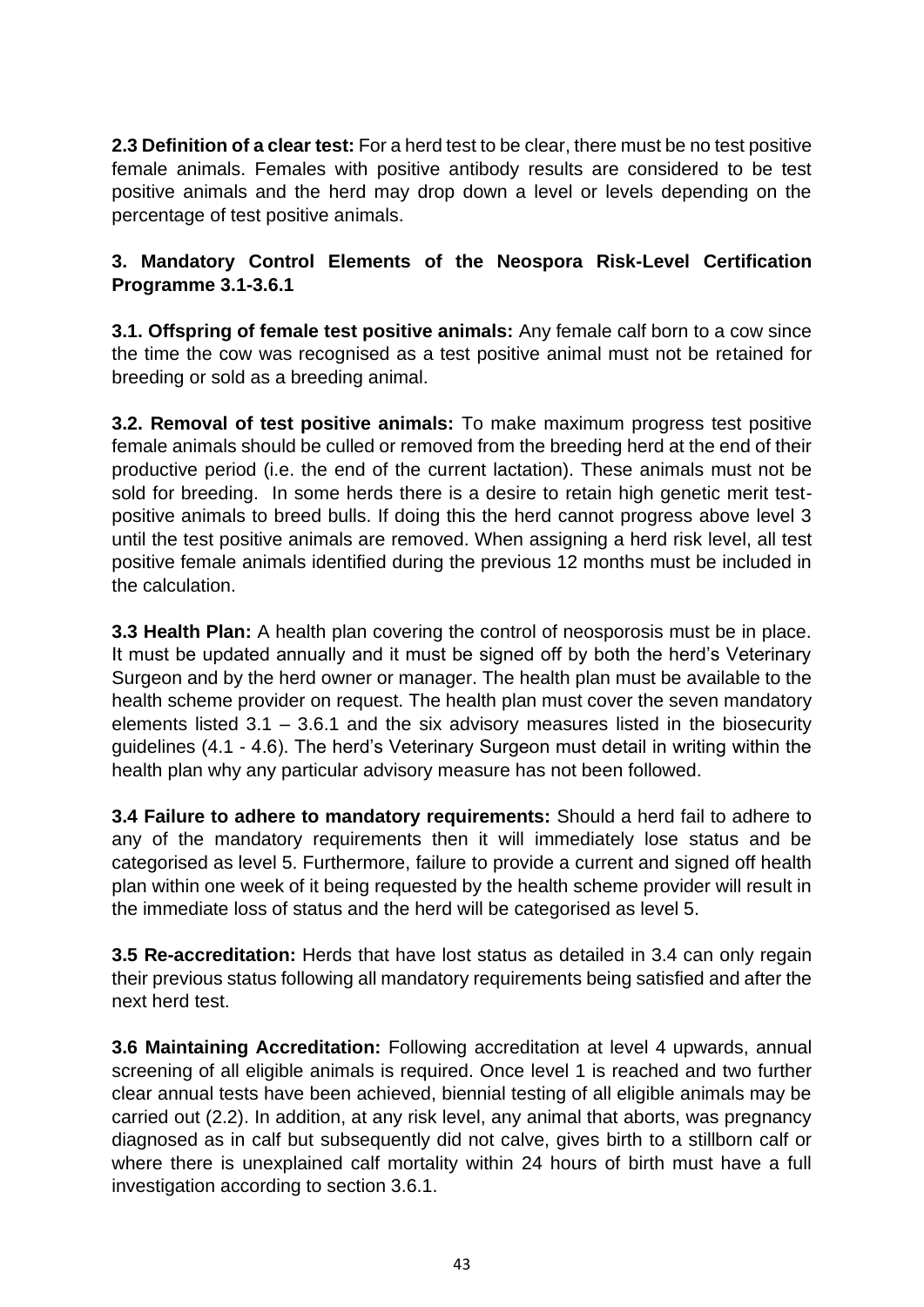**3.6.1 Abortion/further investigation:** The minimum requirement is sampling and testing the aborted cow for antibodies to *N. caninum* by ELISA at the time of abortion. As well as being a statutory requirement to report abortions, it is good practice to fully investigate abortion events by submission of the aborted foetus and placenta to your regional APHA/SAC/AFBI laboratory and this is strongly recommended.

Any test positive animals identified will be included in the risk level calculation and the herd may drop down a level or levels depending on the percentage of test positive animals identified during the preceding 12 months.

If neosporosis is confirmed to have been involved in the abortion by any of the above testing the dam will be considered test positive. Further investigation is advised to quickly identify other animals that may have been infected at the same time. This involves immediate sampling for Neospora ELISA of all female animals in the same cohort as the aborted cow. The cohort is defined as all animals which are due to calve or have calved from one month before to one month after the due date of the aborted cow.

## **4. Advisory Control Elements of the Neospora Risk-Level Certification Programme 4.1-4.6**

Below is a list of biosecurity measures that are specific to the control of neosporosis. It is important that herds participating in CHeCS Neosporosis programmes conform to these in addition to the general CHeCS rules on biosecurity.

**4.1.** All dogs should be prevented from having access to the calving or lambing areas on the farm and any bovine or ovine carcase material or placentae. This includes farm dogs, visitors' dogs, dogs belonging to members of the public and fox hounds.

**4.2.** Placentae, stillborn calves and carcasses should be removed from the calving accommodation/paddocks as soon as possible to a secure location ready for removal by fallen stock contractors. Dogs should be prevented from gaining access to potentially infected material.

**4.3.** Feed storage facilities, both 'straights' and forage, must be dog-proof to prevent contamination with dog faeces. They should also be vermin- proof.

**4.4.** Suppliers of feed should provide assurance that measures are in place to prevent contamination of feed by faecal material from dogs.

**4.5.** Access of dogs to pasture used for cattle grazing or for the production of cattle forage should be kept to a minimum because it increases the risk of cattle becoming infected with *N. caninum*.

**4.6**. Where practical, the public and dogs should not have access to paddocks used for calving.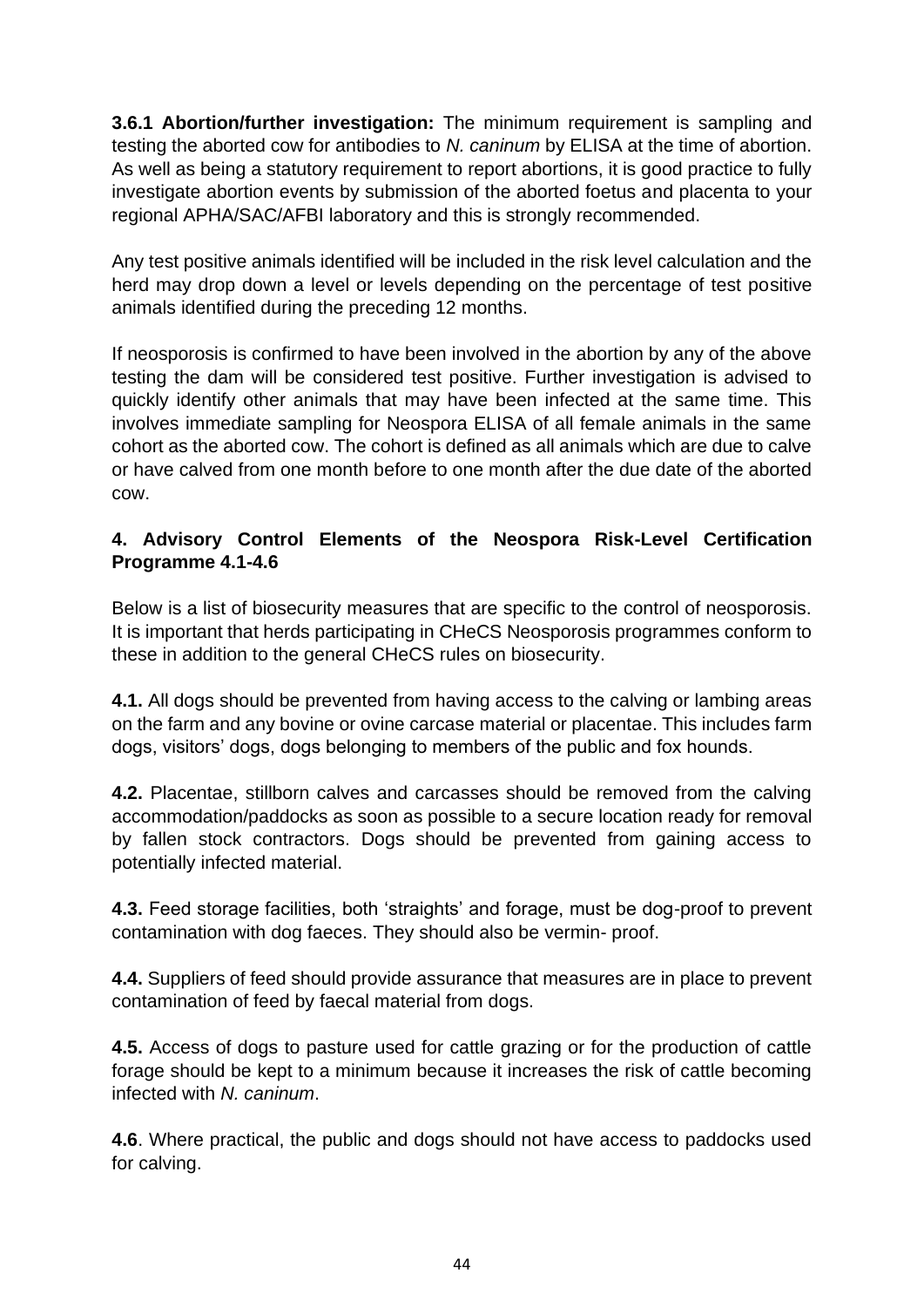#### <span id="page-44-0"></span>**The Diseases**

#### **Infectious Bovine Rhinotracheitis (IBR)**

IBR is caused by bovine herpesvirus 1 (BoHV-1). This virus causes an acute upper respiratory tract disease which can lead to fatal pneumonia. Infection can also cause severe and prolonged drop in milk yield, reduced fertility and abortion, however, on occasions, the disease can be so mild that newly infected animals are not seen to be affected. The virus is mainly shed in secretions from the nose, but can also be spread in the semen of infected bulls. An important characteristic of the disease is that once an animal has become infected, it remains infected for life. This is termed 'latent infection' with the virus surviving in neural tissue. Reactivation and shedding of the virus can occur at periods of stress. The experience of transport and introduction to a new herd is a common trigger for reactivation of the virus, leading to new infections in the herd. Vaccination is an effective means of preventing the disease but does not stop infection nor does it stop infected animals from shedding the virus at a later date.

Infected animals can be detected by testing either milk or blood for antibody to BoHV1. The available tests cannot differentiate between antibodies stimulated by the naturally occurring virus and those stimulated by conventional BoHV-1 vaccines. However, in 2001, BoHV-1 marker vaccines were introduced into this country. Central to the marker vaccine system, is an antibody test that can distinguish marker vaccinated animals that have not been infected from marker vaccinated animals that have been infected. Marker vaccines can now be used in an infected herd where the long-term objective is to achieve freedom from infection with minimum culling. However, it must be recognised that the marker vaccine test is less able to detect infection than the standard test. The consequence of this limitation is that marker vaccinated bulls are not accepted onto AI studs and may not be accepted for import to some countries.

IBR is endemic in the UK and in many parts of the world, but some countries are free of infection and there are moves in other EU countries to eradicate the disease. Despite the effect this disease has on animal health and productivity, its main significance is as a barrier to the export of live cattle to other regions or countries within Europe where the disease has already been eradicated. In future, in order to gain access to these markets, herds will have to be able to prove freedom from BoHV-1 infection.

#### **Leptospirosis**

Leptospirosis is an important cause of illness in humans throughout the world with infection being contracted from the urine of infected wildlife or livestock. Most mammals have their own Leptospira organism or organisms that are adapted specifically to them, some of which cause very little disease in their natural host. In cattle leptospirosis is caused by two organisms collectively referred to as Leptospira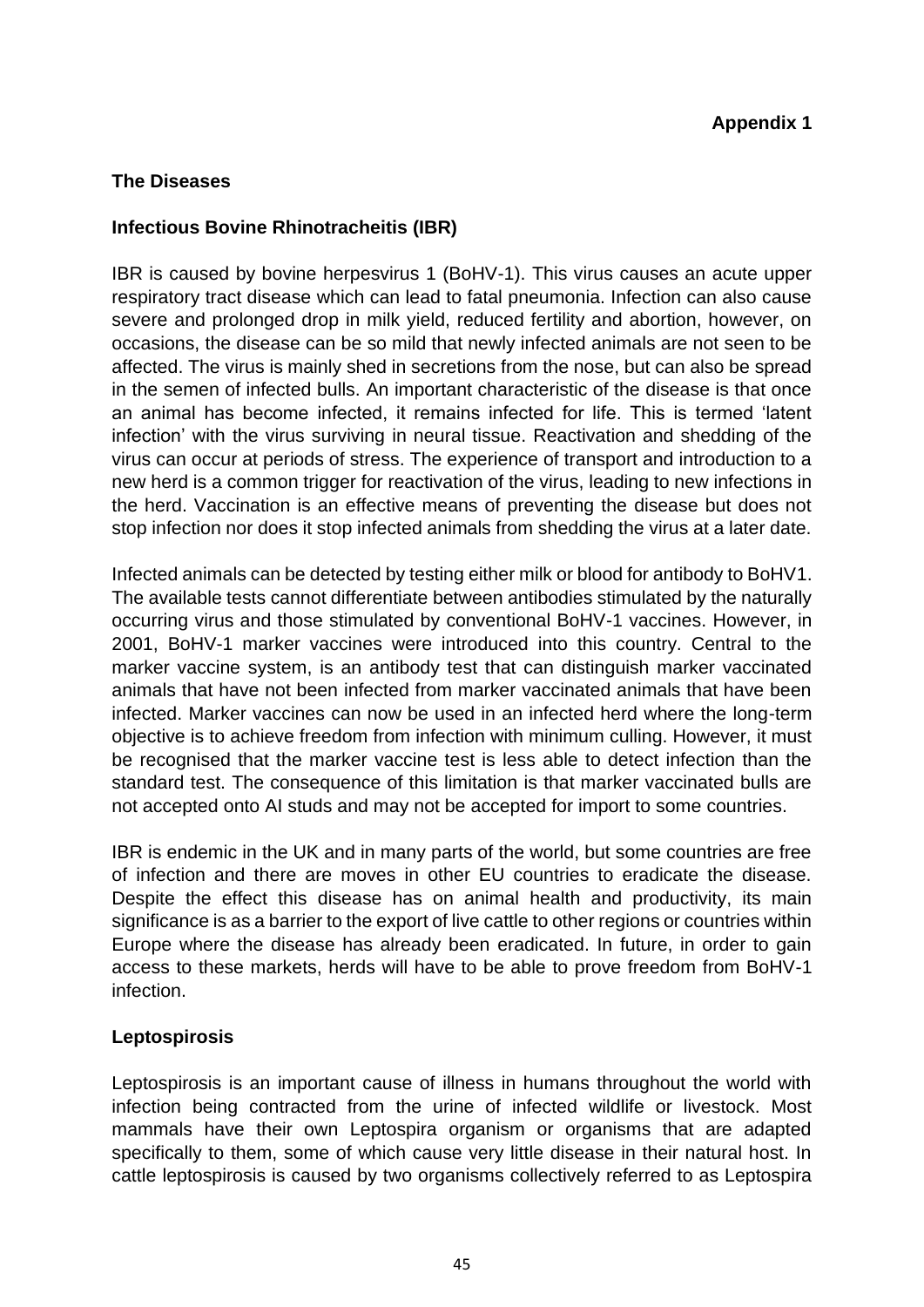Hardjo (Leptospira borgpetersenii type hardjobovis and Leptospira interrogans type hardjoprajitno).

When new infections occur in cattle, the outcome can range from no adverse effect through milk drop to infertility and abortion and the birth of weak calves.

After infection *L.* Hardjo localises in the kidneys and urinary tract as well as in the reproductive tract of both males and females, but for transmission of infection localisation in the urinary tract is of great importance. The urine of infected animals is the most important medium for the spread of infection.

Some animals shed the organism continuously for a short time in their urine and then stop; others shed either continuously or intermittently for life. Infection due to *L.* Hardjo arises from contact with infected urine or from water or pasture contaminated with urine. Disease is usually introduced to a herd by the purchase of infected cattle. Antibiotic treatment has been used to reduce the number of organisms an animal is shedding, but it will not necessarily clear the infection.

*L*. Hardjo has been recovered from the urine of sheep and sheep are therefore a potential source of infection. It is recommended that contact between cattle and sheep is kept to a minimum. As leptospira organisms do not tolerate drying or exposure to sunlight, a rest period of two months after grazing by sheep or infected animals should make pasture safe for uninfected animals.

The biggest risk to humans is where there is exposure to urine from infected cows. Clearly people milking cows are at highest risk in this respect. In humans infection with the cattle leptospires results in flu-like symptoms and severe headaches. Herd owners must therefore be aware of their responsibilities under the Control of Substances Hazardous to Health (COSHH) regulations.

Once cattle have been infected they produce antibody to the leptospires within two to four weeks. This antibody can be detected in the blood and milk with the *L*. Hardjo antibody test. Where infection has been demonstrated in a herd, vaccination may offer the best means of control. However once animals have been vaccinated they are likely to test positive for life. Therefore, when antibody positive animals are detected in a herd test, it is important to consider the results carefully to assess if the infection is active or is the result of previous vaccination. In those situations where infection is considered to be unlikely the situation can be monitored by annually testing the animals that tested negative to confirm no new infection has occurred. Where no new infection is detected and the number of positive animals is less than 5% of the herd, the status of *L*. Hardjo Monitored Free can be gained.

Where testing shows no evidence of the disease, breeding stock from such a herd can be considered to be free of infection and sold and purchased safely. Accreditation of freedom from *L*. Hardjo infection is a useful tool in safeguarding the health and breeding performance of cattle and in preventing the infection of people working with cattle.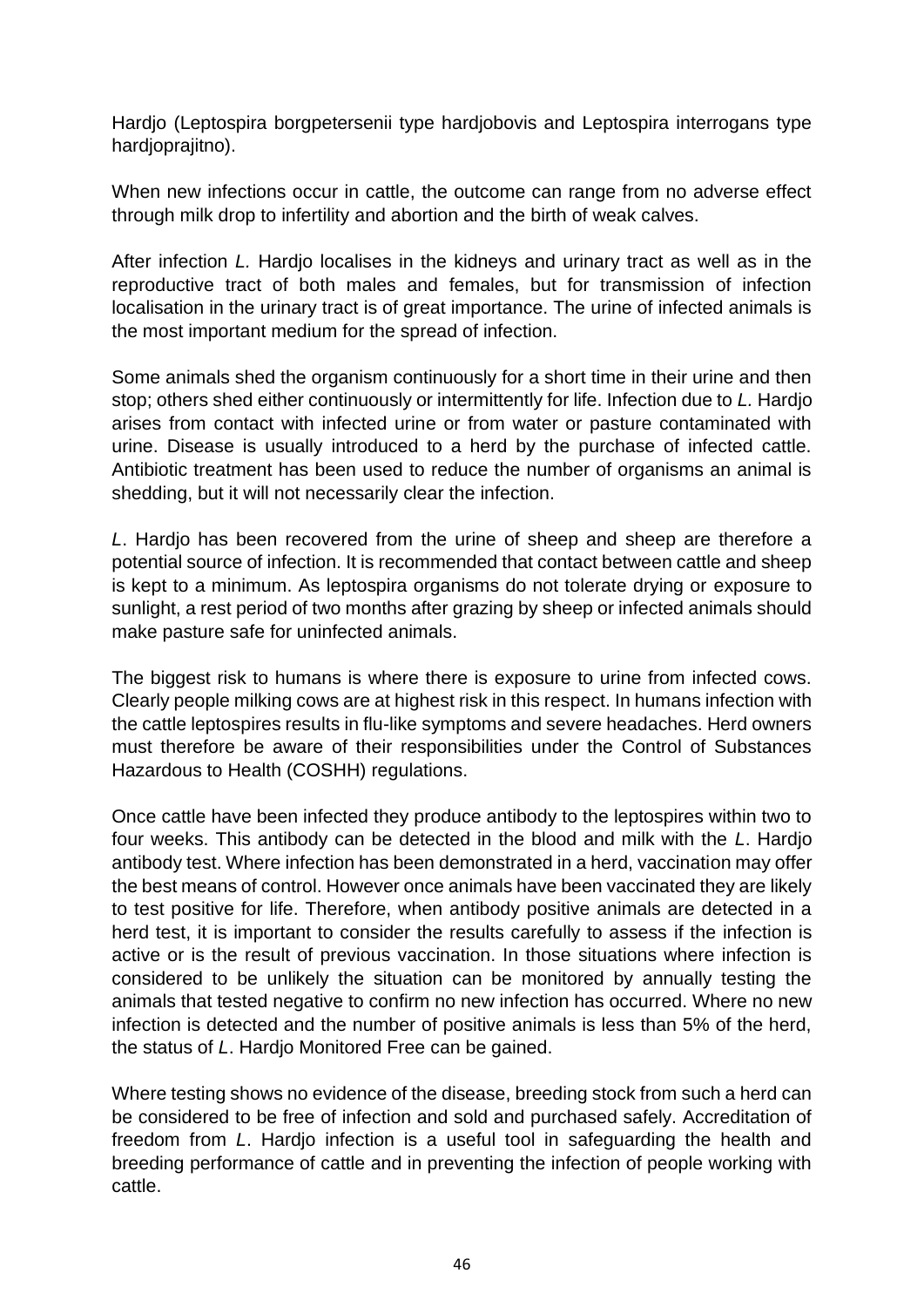#### **Johne's Disease**

This disease is a chronic, progressive, wasting condition that affects ruminants. It is caused by the organism Mycobacterium avium subspecies paratuberculosis (Map). The infectious agent is shed in faeces, can cross the placenta and can be found in colostrum and milk. Animals are generally infected by ingesting the agent and young animals are considered to be the most susceptible to infection. However, clinical signs of diarrhoea and weight loss usually do not occur until sometime after 18 months of age. In heavily infected herds this leads to a high rate of wastage in cattle mostly in the three to five years age range. Infection is nearly always introduced to a herd by purchasing infected replacement breeding stock, including bulls.

It has been suggested that the causal organism of Johne's disease may be implicated in the human disease of the bowel known as Crohn's disease, although no direct link between the diseases has yet been shown to exist. However, both the Food Standards Agency and Defra have advised that the precautionary principle should be observed and that measures should be taken to minimise the number of Map organisms that enter the food chain. This can be achieved by having a herd Johne's disease control programme.

Tests carried out on blood or milk samples to detect antibodies and on faeces samples to detect Map are valuable procedures for the diagnosis of Johne's disease. However, they can only be reliably used to detect infected animals in the later stages of infection in the short period before clinical disease becomes apparent. This means that infected animals may test negative on several occasions at annual tests before they test positive. Testing individual animals at the point of sale may be of very limited value. Nevertheless the tests are a good indicator of herd infection. If a herd repeatedly tests negative for the disease at annual intervals, the herd can be categorised as low risk with regards to Johne's disease.

As the diagnosis of the disease is difficult and because the organism survives well in the environment, control and eradication of Johne's disease is more difficult than for the other diseases in the CHeCS portfolio. However, for the reasons given above, an effort should be made to eradicate the disease from an infected herd. A simple test and cull programme is not sufficient. It must be supplemented by the removal of offspring of any test positive dam from the breeding herd, as these are at particularly high risk of developing the disease, and by a hygiene programme designed particularly to reduce calf exposure to faeces from adults and more generally to reduce the amount of faecal contamination for all ages of breeding stock. It will take a minimum of three years before progress can be appreciated and at least a further three years before the disease is removed from the herd. In many herds removal of the disease from the herd may take considerably longer.

Map infection is not limited to cattle, and sheep flocks can be infected and be a source of infection for cattle. Rabbit populations on farms where there are infected cattle herds have also been shown to be infected with Map. These potential sources of infection must be considered in any control programme.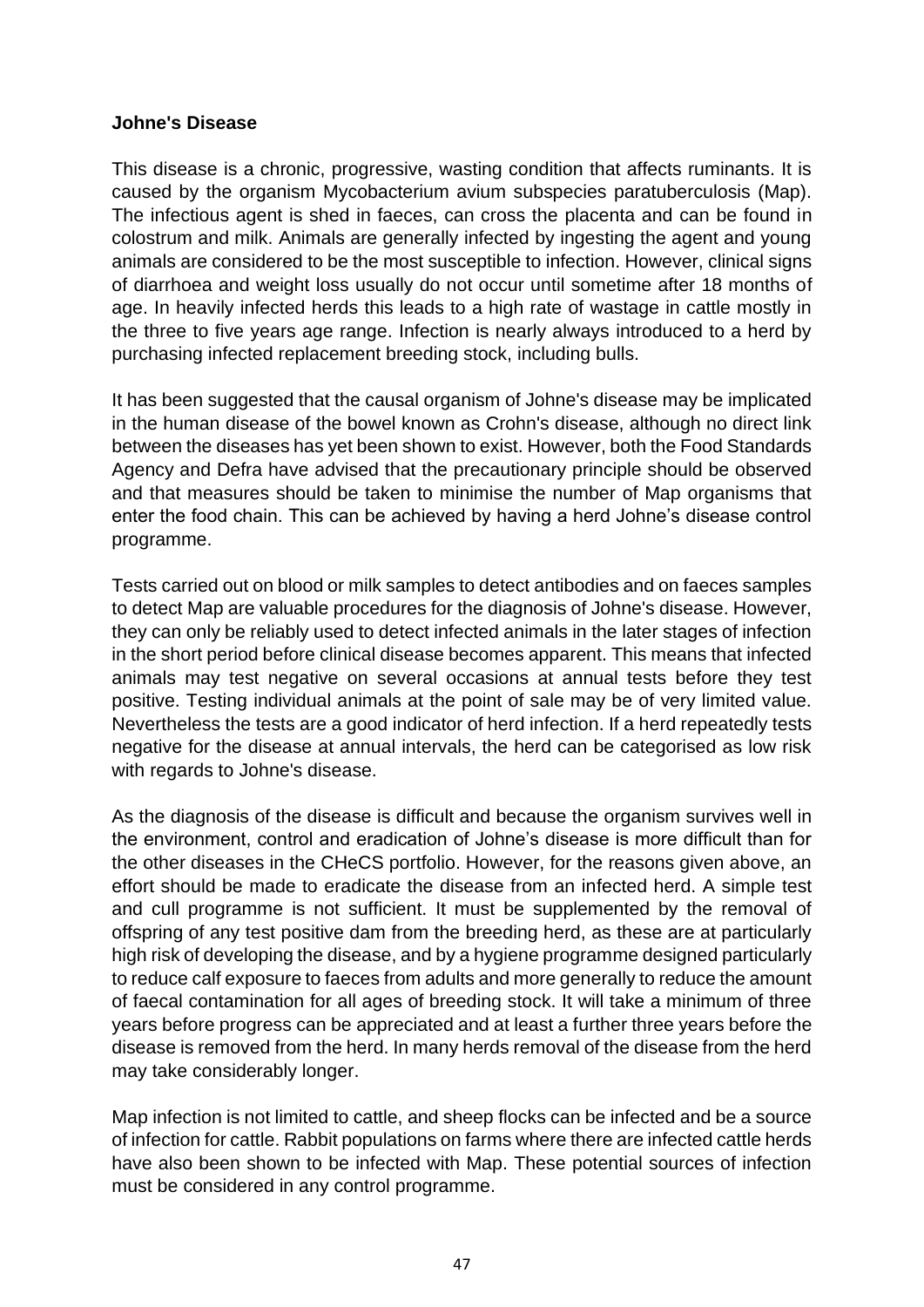In heavily infected herds, particularly where there are barriers to introducing the control programme, vaccination may be used to reduce the number of clinical cases of Johne's disease and possibly to reduce the amount of infection in the environment. However, vaccination will not remove the infection from a herd and the use of vaccine is not recommended for herds that are selling breeding stock.

#### **Bovine Viral Diarrhoea (BVD)**

BVD virus (BVDV) is closely related to the viruses that cause classical swine fever in pigs and border disease in sheep. BVDV causes a complex of diseases in cattle, the most important of which interfere with reproduction, affect the foetus and can lead to persistent infection and mucosal disease. BVDV can also cause enteritis, which is usually mild but is occasionally severe enough to kill even adult cows. BVDV infection causes significant suppression of disease resistance and contributes to disease complexes in calves such as pneumonia and neonatal diarrhoea.

Many European countries have eradicated BVD virus (BVDV) or are well advanced in their national control programmes. Ireland, Northern Ireland and Scotland fall into this second category and England and Wales are considering national initiatives. The CHeCS programmes have been based on the Scandinavian approach to control and are now incorporating elements of the Swiss and German programmes. That such effort has been made underlines the benefits of BVDV eradication at the herd level through improving fertility and in particular improving the health and welfare of younger cattle.

Infection with BVDV immediately before or during the breeding season will reduce conception rates in the affected group of cattle and cause early death of embryos. Infection at any stage of pregnancy can result in abortion. The virus can also cause deformities in the calf. However, of particular importance is infection of developing calves during the first 120 days of pregnancy. Calves that survive such infection remain persistently infected (PI) with the virus. It is these PI calves, once born, which provide the major source of BVDV for new infections.

In general PI calves do not produce antibody against BVDV. They often appear normal but they shed virus continuously throughout their lives. The majority of PI animals develop a fatal enteritis known as mucosal disease before they reach maturity. When mucosal disease is acute, affected animals are extremely unwell; they have severe diarrhoea, quickly lose body condition and soon die. In some the disease may progress more slowly and these animals will appear unthrifty compared to their contemporaries in the herd. However, significant numbers of PI animals maintain their health and survive into adulthood. A PI cow will always produce a PI calf and a PI bull, although often infertile, can cause widespread disease if introduced into a BVDV-free herd.

Despite the significant impact that infection has on breeding cattle, in most cases the infection of any animal after birth will usually result in a short-lived infection that may go unrecognised. This is termed a 'transient infection'. During transient infection,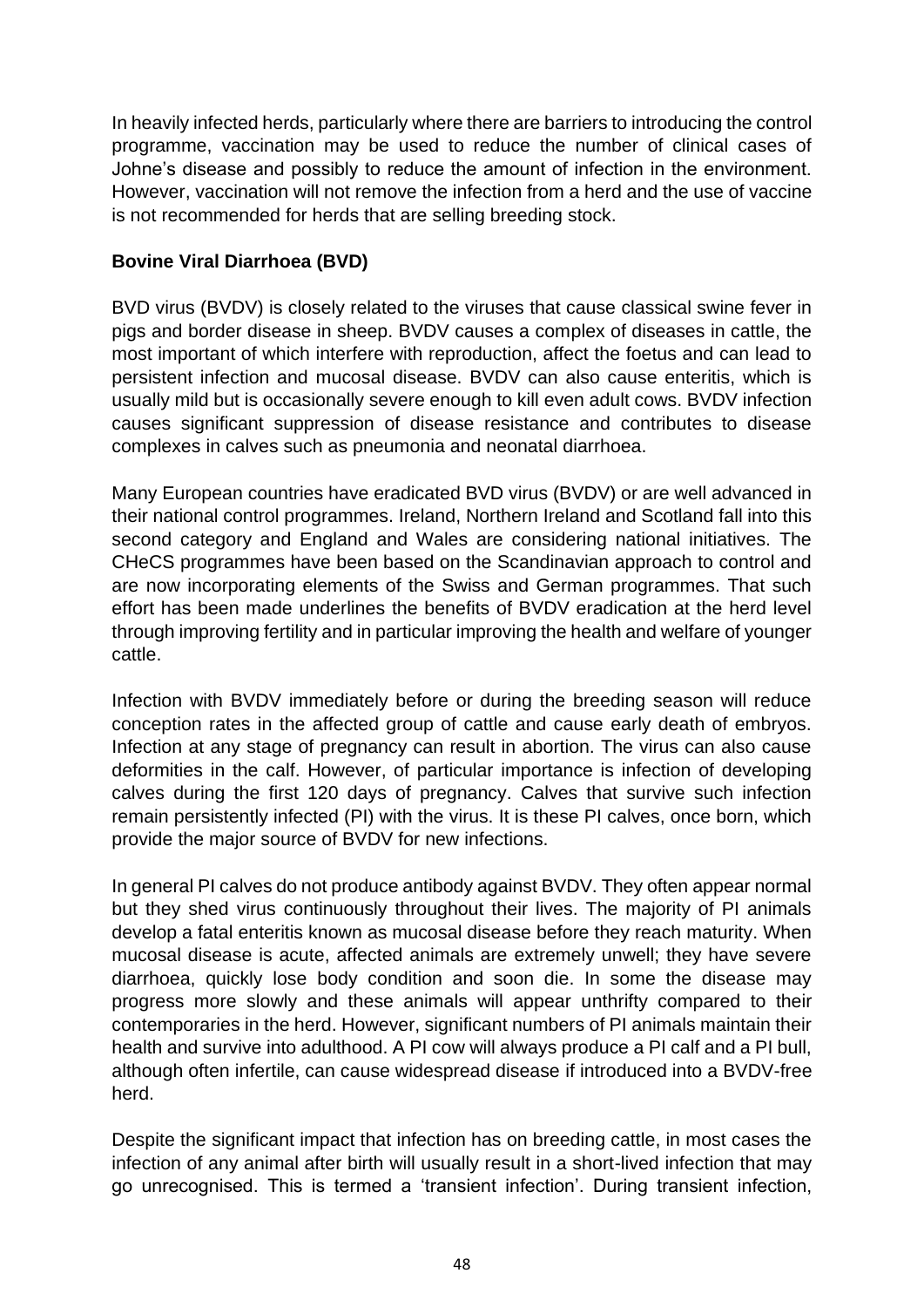disease resistance of the animal is compromised and susceptibility to other diseases increased.

When bulls are transiently infected, BVDV may be passed in the semen for a variable period of time and they may suffer reduced fertility for periods up to two months after infection. An extremely rare occurrence is for bulls that encounter transient infection at around the time of puberty to become antibody positive, but to persistently produce virus in their semen. Laboratory tests are available to screen semen for the presence of BVDV.

In theory other ruminant species, such as sheep and deer, can be a source of infection for cattle, although sheep are at greater risk from cattle than vice versa. Contaminated needles and other equipment can also spread virus from animal to animal and herd to herd. Therefore, careful herd biosecurity and quarantine are essential parts of control.

Where possible, control by identification and removal of PI animals is advised, with subsequent exclusion of any potential sources of re-infection. As with the other diseases antibody detection tests are used on milk and blood but, unlike the situation with IBR and *L*. Hardjo, these antibody positive animals only serve as an indicator that there has been exposure to a PI animal and that there may be a PI animal in the herd. If groups of calves older than nine months are screened for antibody and found to be negative this shows that there is no PI present in those groups of calves. This is the Check test and it is central to the BVD accreditation system. Similarly, if the bulk tank milk is negative for antibody there is no PI animal in the adult herd and unlikely to be a PI in the younger animals.

For those herds where infection has been shown to be present the main tests for BVDV are to show the presence of the virus. This can be done using virus antigen ELISA to detect a particular part of the virus in blood or tissue or by using a test for the genetic material of the virus (reverse transcriptase- polymerase chain reaction (RT-PCR)) test in blood, tissue or bulk milk.

Herd vaccination can be used in both the eradication of BVDV and the prevention of BVDV outbreaks. Vaccination should be seen as part of a series of measures employed in a herd to control and maintain freedom from BVDV infection. The use of the vaccine does not prevent a herd from participating in the BVD accreditation programme.

#### **Neospora**

Neosporosis is the disease in cattle caused by Neospora caninum, a protozoal parasite with worldwide distribution. The organism is related to Toxoplasma gondii which causes disease mainly in sheep and similarly has a two animal life cycle, but with *N. caninum* the intestinal phase of the infection occurs in dogs.

The organism causes infection of cattle by one of two routes: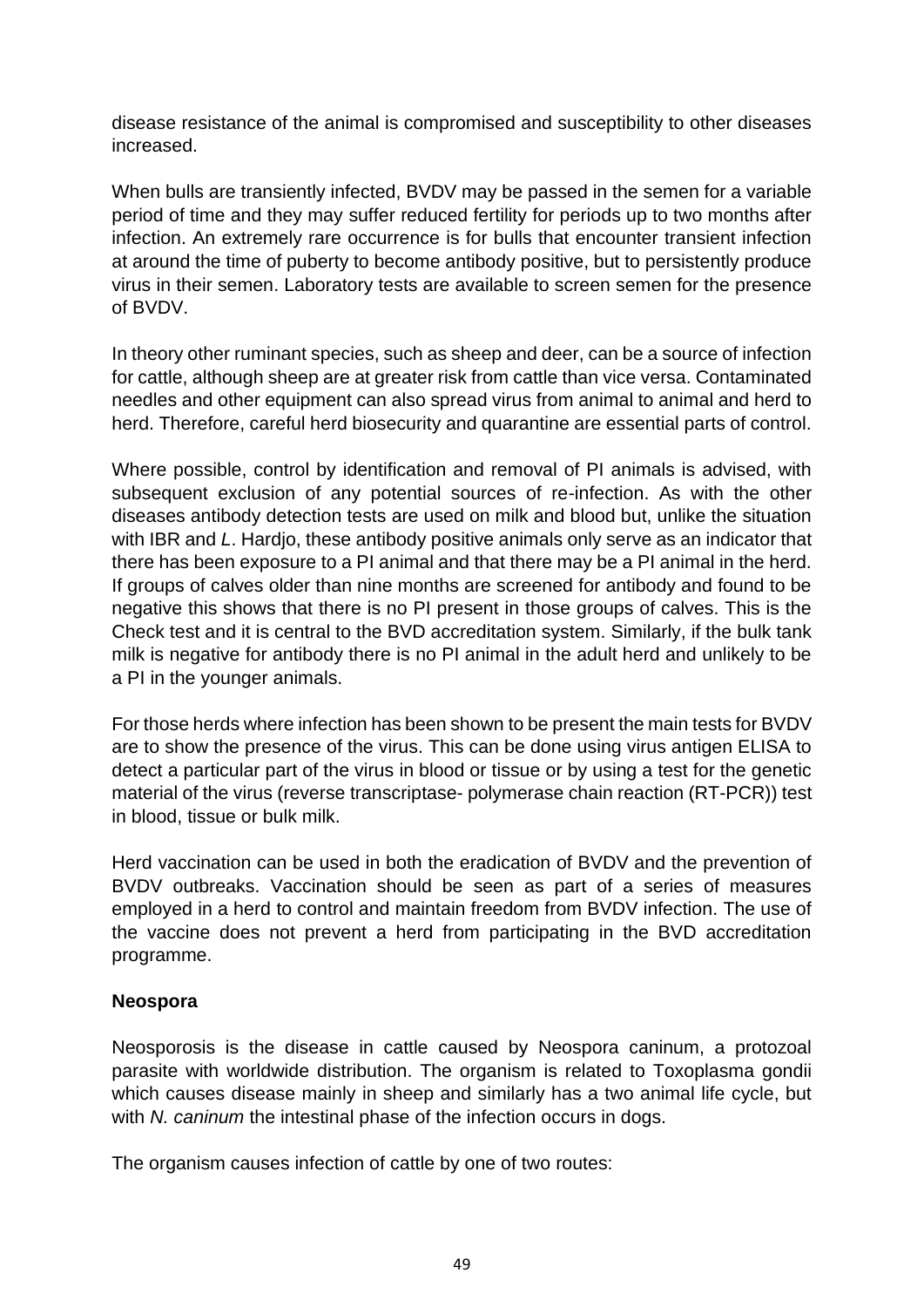- endogenous ('vertical') infection in which the organism passes from an infected dam to its calf as it develops in the uterus
- exogenous ('horizontal') infection in which the cow ingests oocysts from dog faeces contaminating the environment, e.g. feed or pasture grass.

It is not currently possible to distinguish between the two routes of infection using available diagnostic tests. Cattle are most commonly infected via the endogenous route.

Both these routes give rise to infection of the foetus. Infection may, in turn, lead to abortion, usually between three and eight months of gestation (median six months). However, not all cases of intra-uterine infection lead to abortion; some infected calves survive and appear clinically normal but will be born and will remain infected.

Infection can enter a naïve herd either via infectious dog faeces contaminating feed or pastures or by the purchase of infected animals. It is perpetuated by vertical transmission. Dogs may be infected by the ingestion of infected dead calves or placentae. Therefore, control of the disease is by a combination of biosecurity measures and the identification and management of infected animals and their offspring.

Neosporosis is the most frequently diagnosed cause of abortion in cattle in the UK. It occurs in beef and dairy cows but at a lower rate in beef cows. The cost of abortion, which involves not just the loss of the calf but also reduced milk production and additional breeding costs, is well documented. Therefore, the cost of neosporosis to the UK cattle industry is significant.

<span id="page-49-0"></span>An ELISA, which detects antibodies to *N. caninum*, is used for screening in the Neosporosis programme. Sero-positive animals are approximately six to seven times more likely to abort compared to sero-negative animals. It is important for the success of the neosporosis programme that all incidents of abortion are appropriately investigated.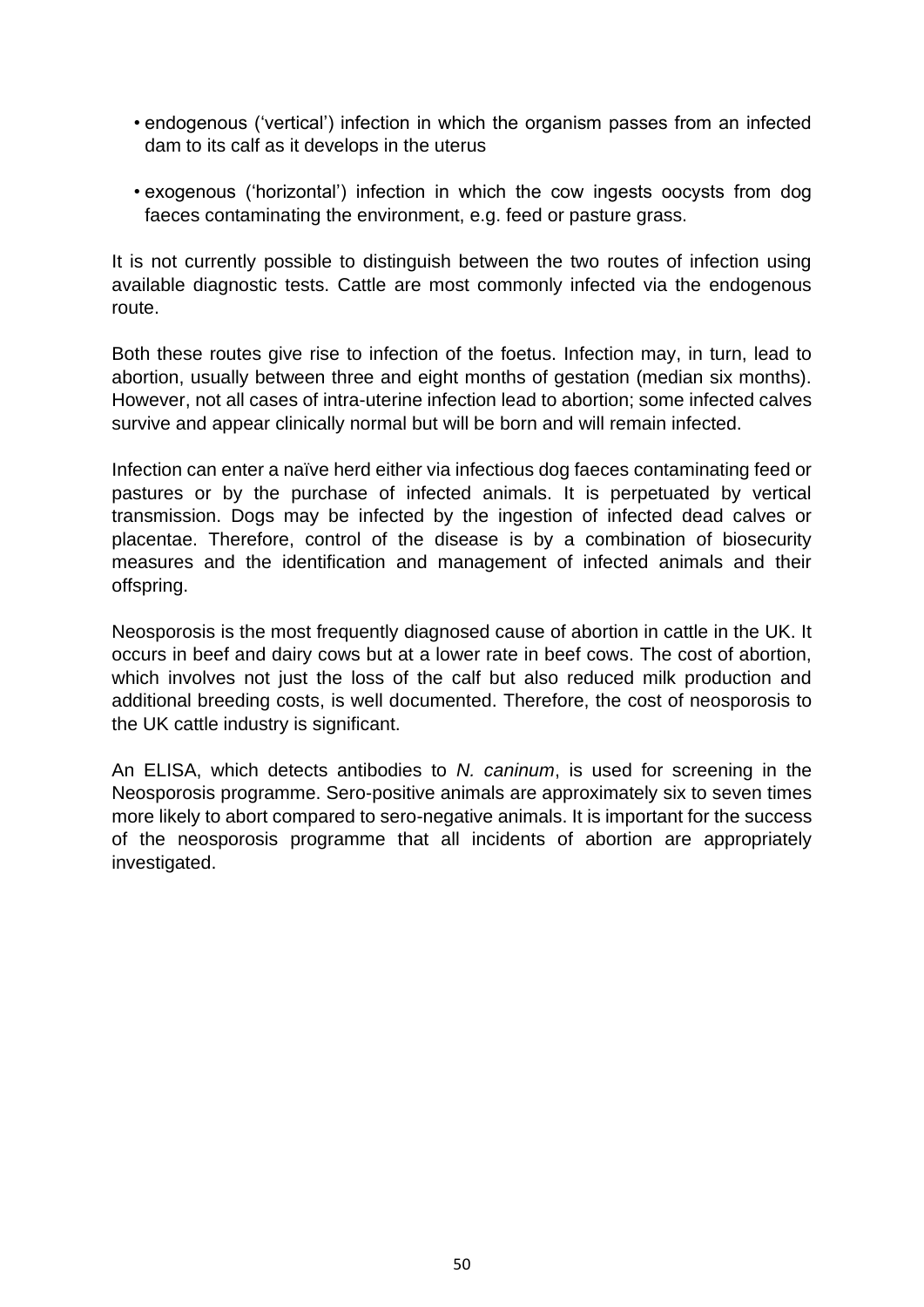**Appendix 2**

# Certificate of Accredited Status

Issued by CHeCS Licensee

This certifies that the herd owned by: And kept at:

Herd No. **Holding No. Holding No.** 

# is registered as

# **Accredited Free**

Of

# **Bovine Virus Diarrhoea** since

# **Infectious Bovine Rhinotracheitis** since

# **Leptospirosis** since

and has achieved

# **Johne's Disease Risk Level Status since . (X)**

cattle tested at the last full herd test).

# **Neospora Risk Level Status** since **bTB Score**

in the

# **Cattle Health Scheme**

on the basis of laboratory tests carried out in accordance with the Technical Document of Cattle Health Certification Standards (UK)

> This Certificate valid until: Signed: Authorised Officer of Cattle Health Scheme

Name: Date:



Scheme is Licensed by CHeCS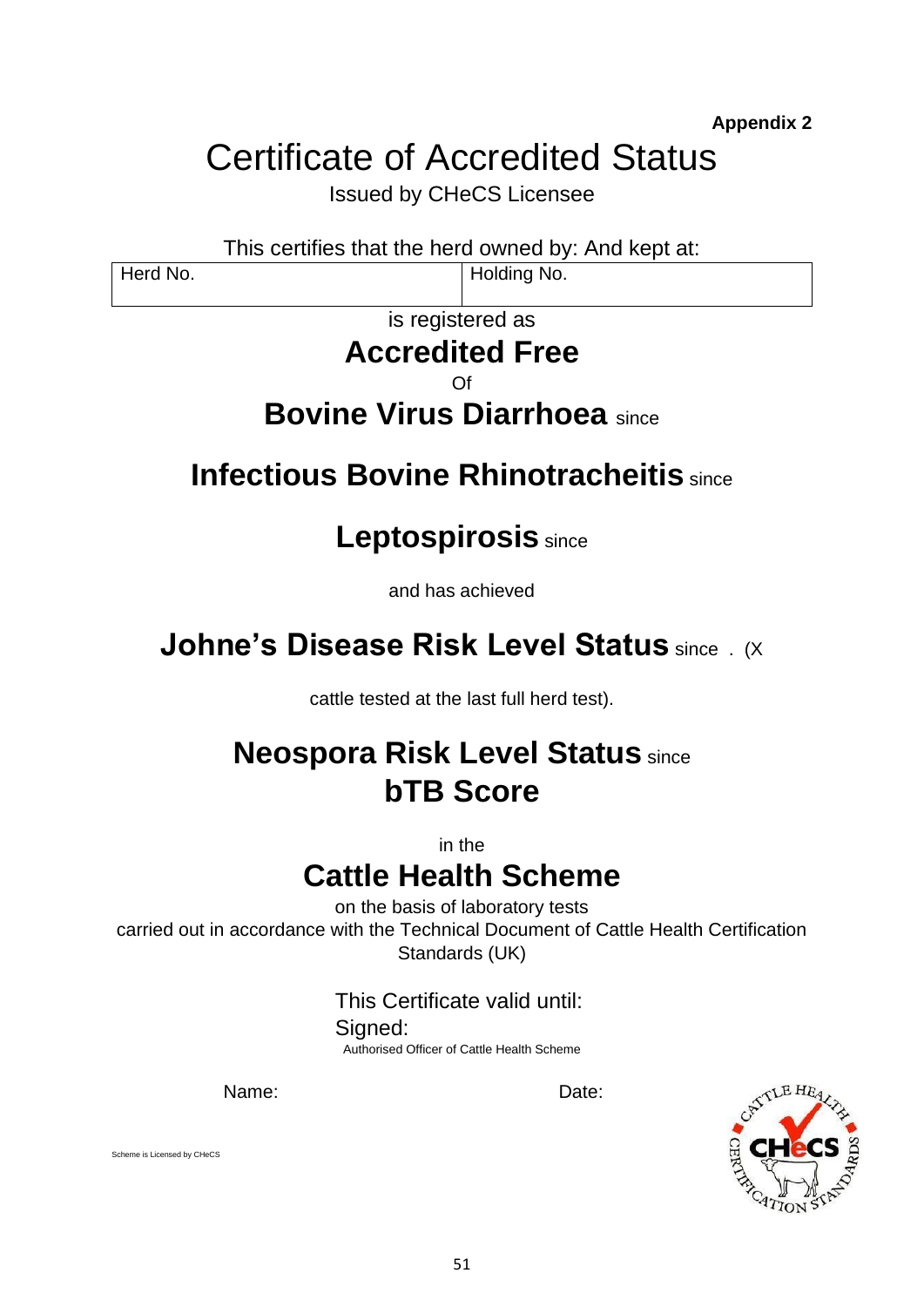# <span id="page-51-0"></span>**Appendix 3** Owner's Declaration of Health Status

Issued as a requirement by the CHeCS Licensee

Owner:

Premises:

Herd No. **Holding No.** Holding No.

I hereby declare that the animals listed below are from the above herd which is

# **Accredited Free** of

# **Bovine Virus Diarrhoea** since

# **Infectious Bovine Rhinotracheitis** since

# **Leptospirosis** since

And has achieved

# **Johne's Disease Risk Level Status since . (x**

cattle tested at the last full herd test)

# **Neospora Risk Level status** since **bTB Score**

in the

# **Health Scheme**

and have been managed in accordance with Health Scheme Rules Specified in the Technical Document of Cattle Health Certification Standards (UK)

<span id="page-51-1"></span>Please list animal ear marks: This Certificate valid until: Signed:  $|$ Date: **Owner** 

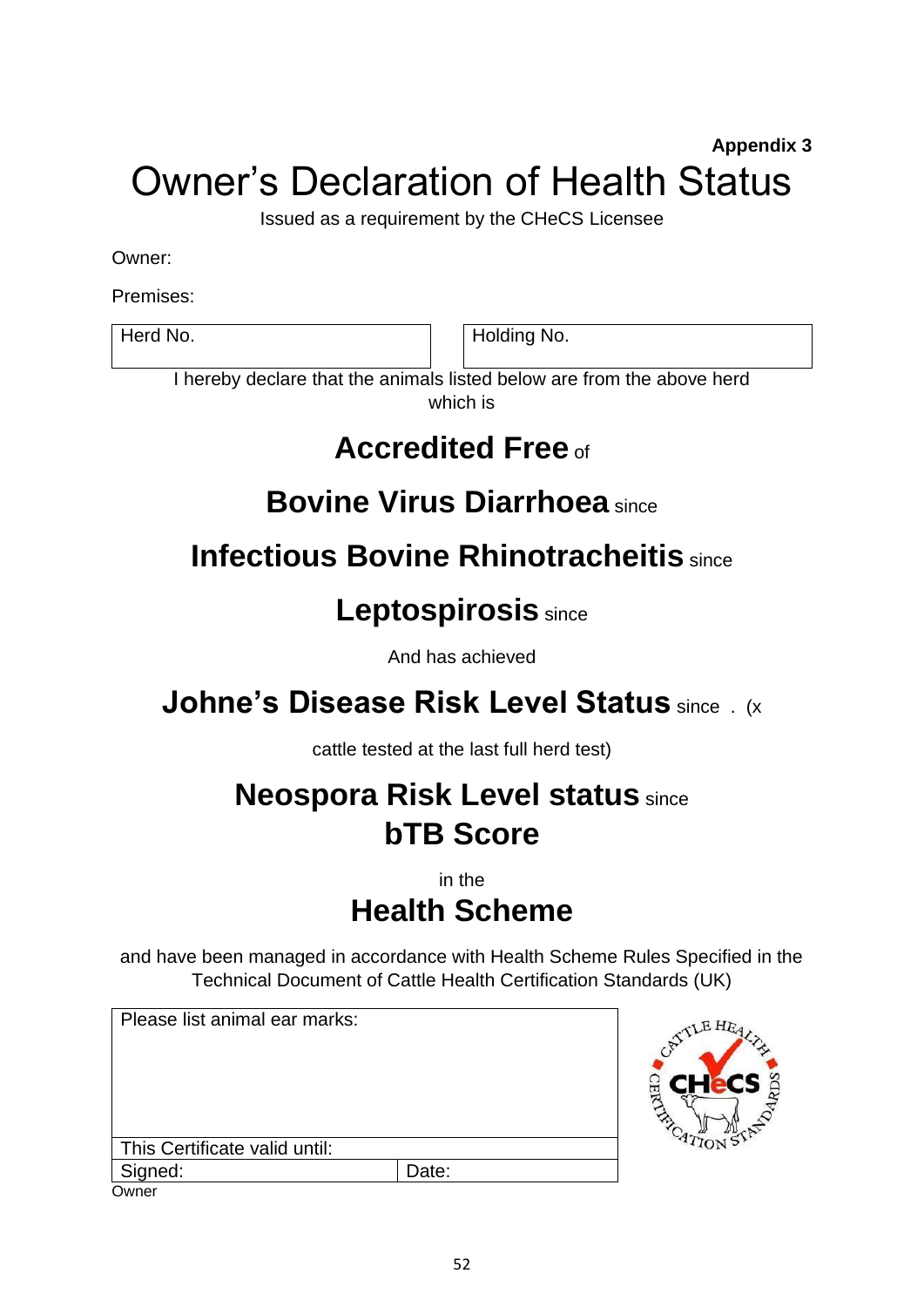## **INDIVIDUAL HEALTH DECLARATIONS (PEN CARDS)**

### **Explanatory Notes**

All cattle with individual health declarations should have an A3 copy, signed by the testing laboratory, for display in the sale pen, and an A4 copy containing more detailed information to be passed on to the purchaser. It is important to note that individual animals that are not from CHeCS accredited herds can be sold with a pen card, however column 2 containing the Herd Accreditation boxes will be blank.

**1. The diseases are listed in column (1).** The TB testing interval is given beside the TB title if known.

**2. Herd accreditation is shown in column (2).** Herds that are accredited for BVD, IBR or leptospirosis have a white coloured box in this column containing the number of years the herd has been accredited. The herd's Johne's or Neospora Disease risk level is shown along with the number of years the herd has been at this level. Only Johne's or Neospora Disease risk level 1 herds are given a white box. For Johne's the number of animals tested at the last full herd test is also shown. Neospora status is relevant for female animals only. When provided, the date of the last clear herd TB test is displayed. In a separate row the CHeCS herd TB score is displayed. Further details of testing are given on the accompanying A4 sheet. Animals from livery retain the TB status of the herd of origin

**3. Results for individual testing**, if done, are shown in column (3) and are colourcoded as follows:



Antibody testing if required must be carried out within three months of the date of sale. If not from a BVD accredited herd, BVD antibody and virus testing is required. **Bulls with positive BVD antibody titres** (green box) and no known history should not be used for 10 weeks after testing as they can carry the virus after infection. **Pregnant females that test positive for antibodies to BVD** will not be given pen cards unless the animal was known to be antibody positive or fully vaccinated prior to service.

**4. Vaccination details are given in column (4).** Where marker vaccination has been given for IBR, this is indicated. Further details on vaccination are given on the accompanying A4 sheet.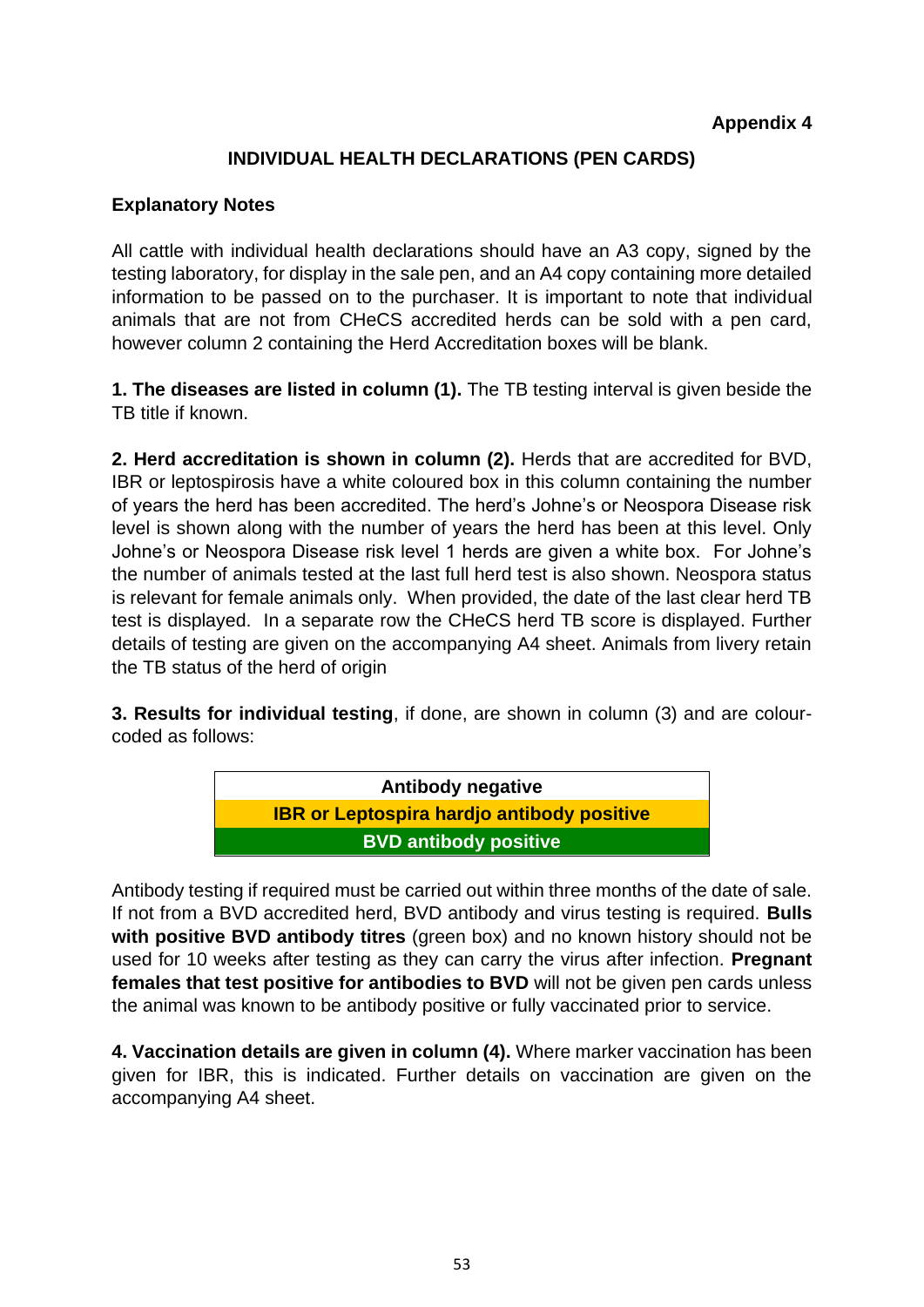| Name:                                                                                                                                                                                                                                                    | <b>BIOBEST BEEF</b>                          | UK123456 300916<br>Ear Number:                                            |                                                                            |  |
|----------------------------------------------------------------------------------------------------------------------------------------------------------------------------------------------------------------------------------------------------------|----------------------------------------------|---------------------------------------------------------------------------|----------------------------------------------------------------------------|--|
| <b>DISEASE</b>                                                                                                                                                                                                                                           | <b>HERD ACCREDITED</b><br>(YEAR S)           | <b>INDIVIDUAL TEST</b><br><b>RESULT</b>                                   | <b>VACCINATED</b>                                                          |  |
| <b>BVD</b>                                                                                                                                                                                                                                               |                                              |                                                                           | 28-Jun-18                                                                  |  |
| IBR                                                                                                                                                                                                                                                      |                                              | $29$ -Jan-18                                                              |                                                                            |  |
| <b>LEPTO</b>                                                                                                                                                                                                                                             |                                              | 29-Jan-18                                                                 |                                                                            |  |
| TB <sub>1</sub>                                                                                                                                                                                                                                          | 20-Nov-17                                    | $26 - Jan - 18$                                                           | <b>Information Applies</b><br>to 2018 Carlisle                             |  |
| <b>CHeCS TB</b>                                                                                                                                                                                                                                          | Score 10                                     | <b>MATION CLIPS</b><br><b>ERIO ACC REDITED FREE OFD BRASE OR</b>          | MarchSale                                                                  |  |
| <b>Neospora</b>                                                                                                                                                                                                                                          | <b>Risk Level 2</b>                          | NON DUAL ANTIKOD YN FOATIVE<br><b>BRITISHTO HAROJO ANTIBO OV POSITIVE</b> | This animal has tested<br>free of BVD virus or is<br>from a BVD accredited |  |
|                                                                                                                                                                                                                                                          | since 16-Aug-17                              | <b>BYD AN THIODY POSITIVE</b><br>free herd                                |                                                                            |  |
| <b>JOHNE'S</b>                                                                                                                                                                                                                                           | <b>Risk Level 1</b><br>4 year(s); 84 animals |                                                                           |                                                                            |  |
| CATTLE HE<br>Veterinary Provider:<br>13 Feb-18<br>Da te:<br>ab.<br>2365994<br><b>Matu</b><br>Sucan Duthie BVM S, PhD, CertVR, MRCVS<br>$c_{4750N5}$<br>Standard Cattle Health Certificate developed by an all inductry group facilitated by NFU Scotland |                                              |                                                                           |                                                                            |  |

# **Example of A3 Individual Health Declaration**

# **Example of A4 Individual Health Declaration**

| <b>Name:</b>                                                                                                                                                                 | <b>BIOBEST BEEF</b>                                | UK123456 300916<br><b>Ear Number:</b>                                                          |                                                                                         |  |
|------------------------------------------------------------------------------------------------------------------------------------------------------------------------------|----------------------------------------------------|------------------------------------------------------------------------------------------------|-----------------------------------------------------------------------------------------|--|
| <b>DISEASE</b>                                                                                                                                                               | <b>HERD ACCREDITED</b>                             | <b>INDIVIDUAL TEST RESULT</b>                                                                  | <b>VACCINATED</b>                                                                       |  |
| <b>BVD</b>                                                                                                                                                                   | 17-Feb-17                                          |                                                                                                | <b>Bovidec</b><br>$14$ -Jun-18<br>1st dose:<br>2nd dose:<br>28 Jun 18                   |  |
| <b>IBR</b>                                                                                                                                                                   |                                                    | <b>Antibody Negative</b>                                                                       |                                                                                         |  |
|                                                                                                                                                                              |                                                    | 29-Jan-18                                                                                      |                                                                                         |  |
| <b>LEPTO</b>                                                                                                                                                                 |                                                    | <b>Antibody Negative</b>                                                                       |                                                                                         |  |
|                                                                                                                                                                              |                                                    | 29-Jan-18                                                                                      |                                                                                         |  |
| <b>TB1</b>                                                                                                                                                                   | 20-Nov-17                                          | $26 - Jan - 18$                                                                                | In formation Applies to<br>March 2018 CarlisleSale                                      |  |
| <b>CHeCS TB</b>                                                                                                                                                              | Score 10                                           |                                                                                                |                                                                                         |  |
| <b>Neospora</b>                                                                                                                                                              | <b>Risk Level 2</b><br>since 16-Aug-17             | <b>KEY TO COLOURS:</b><br>HERD A CCREDIT ED FREE OF DI \$5A SEINDIVIDUAL ANT IBODY<br>NB9ATIVE | This animal is tested<br>free of BVD virus or<br>is from a BVD<br>accredited free herd. |  |
| <b>JOHNE'S</b>                                                                                                                                                               | Risk Level 1 since 22-<br>Jan-14; 84 tested cattle | IBRANDIORLEPTO HARDJO ANTIBODY POSITIVE<br>BVD ANTIBODY POSITIVE                               |                                                                                         |  |
| Signed by Veterinary Provider:<br>Susan Duthie BVMS, PhD, CertVR, MRCVS<br>Standard Cattle Health Certificate developed by an all industry group facilitated by NFU Scotland |                                                    | 13-Feb-18<br>Date:<br>2365994<br>Biobest Ref:                                                  | CATTLE HE<br>$C_{1700N}$                                                                |  |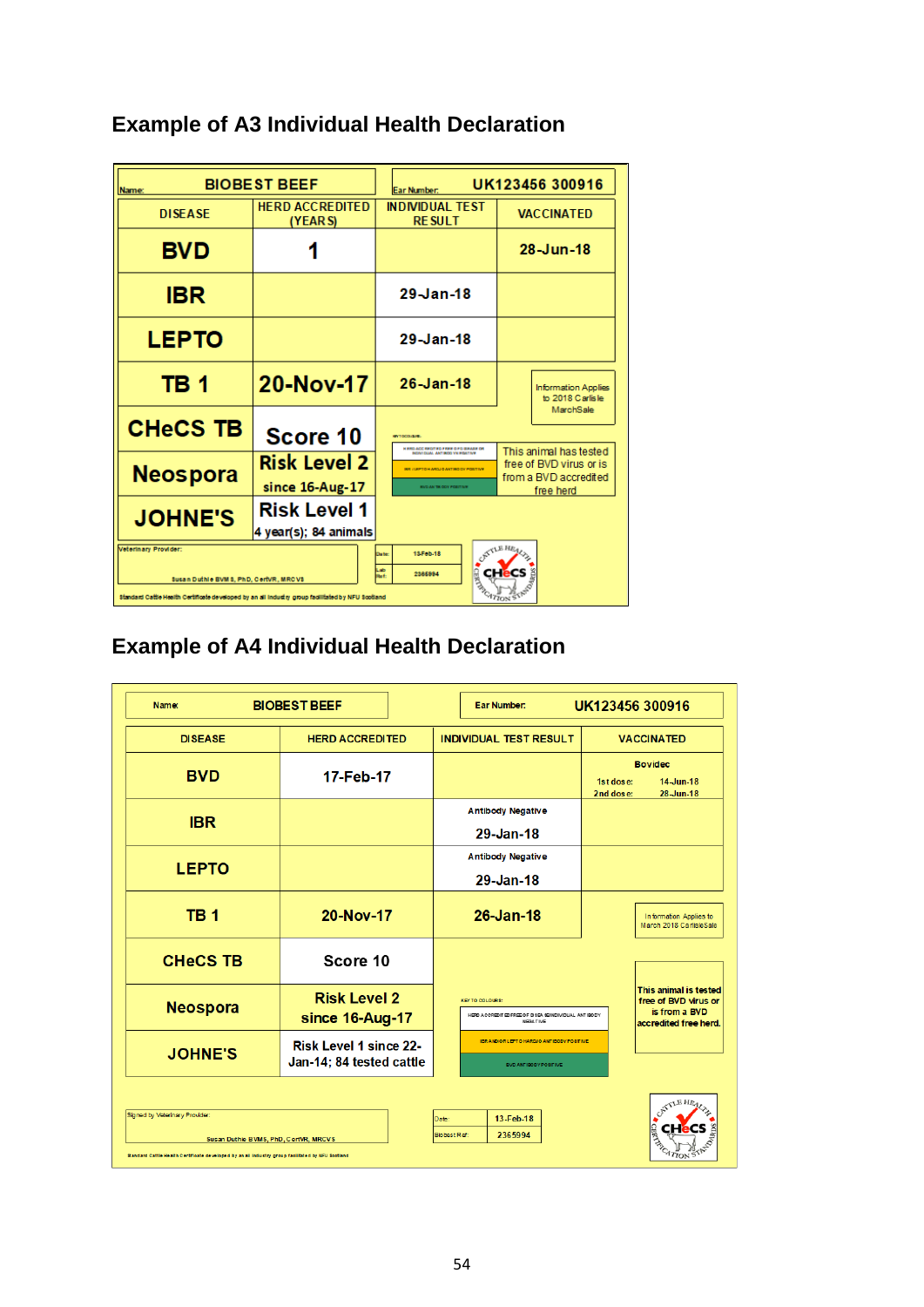#### <span id="page-54-0"></span>**The Crofter Heath Scheme: Knocknagael bull testing protocol**

33.34. The Crofter Health Scheme: Bulls moved directly from the Knocknagael stud to a Crofter Scheme Member Herd will be exempt from the General Rules of CHeCS rules 14 and 15 on isolation and testing. Details of the testing required at the Knocknagael stud for these bulls is listed below. This exemption will only apply to BVD, Johne's and Neospora. An isolation period of at least 14 days is strongly advised to allow for clinical monitoring of the bull on arrival.

#### **Table detailing Knocknagael bull testing protocol**

| <b>Disease</b>     | <b>Bulls at purchase</b>                                                                                                                   | Annual testing / control                                         |
|--------------------|--------------------------------------------------------------------------------------------------------------------------------------------|------------------------------------------------------------------|
|                    | <b>Purchase from CHeCS Accredited</b>                                                                                                      | Booster vaccinated                                               |
| <b>BVD</b>         | herds when possible                                                                                                                        | annually prior to being hired                                    |
|                    | Test for BVD virus when in quarantine                                                                                                      | out                                                              |
|                    | Full vaccine course when in quarantine                                                                                                     |                                                                  |
| Johne's<br>disease | Purchase from CHeCS R1 herds when<br>possible<br>Test by blood and faecal culture in<br>quarantine<br>Only introduce test negative animals | Tested by blood and dung<br>annually prior to being hired<br>out |
| Neospora           | NA (no risk from male animals)                                                                                                             | NA (no risk from male<br>animals)                                |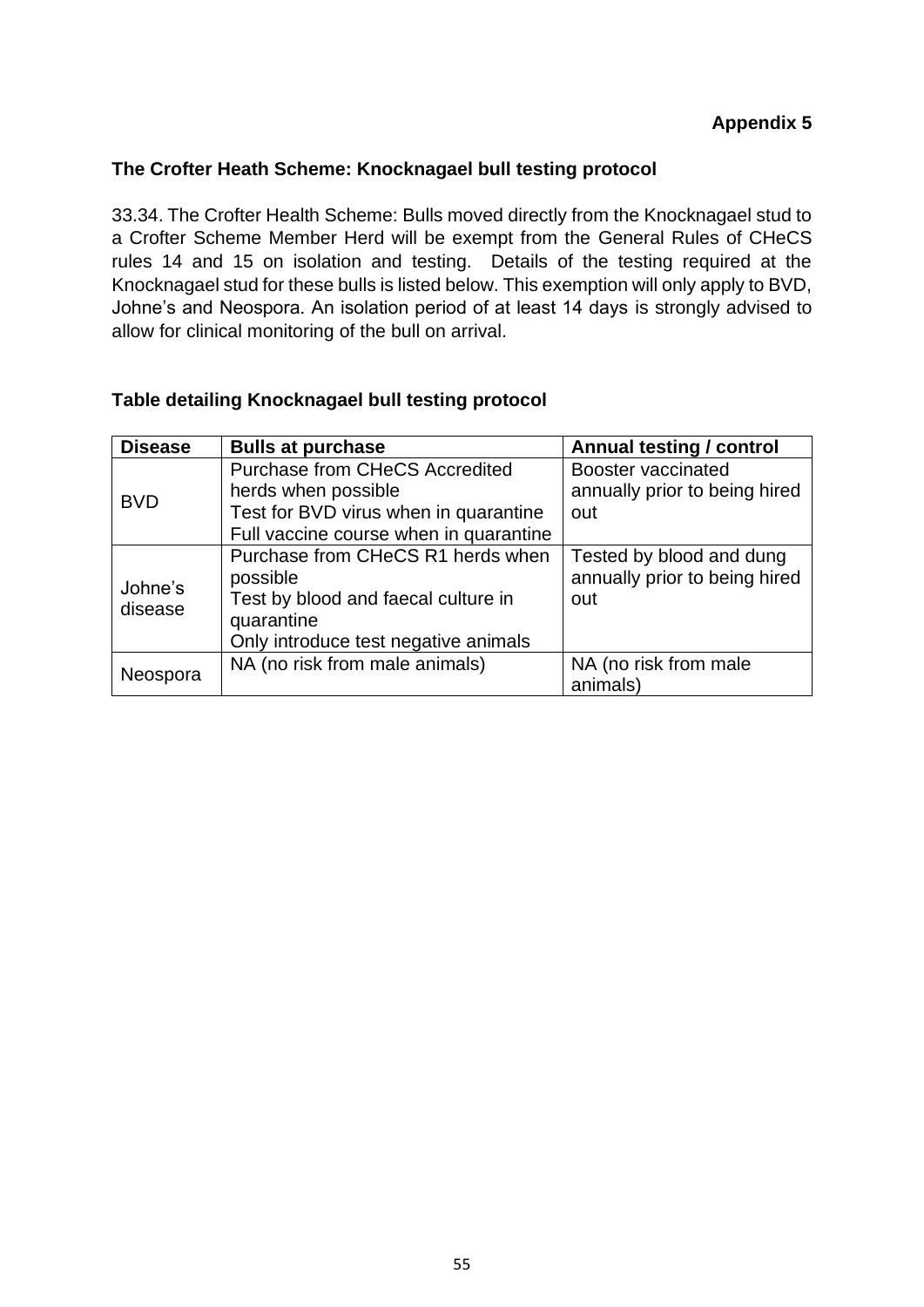#### **Appendix 6**

#### <span id="page-55-0"></span>**Co-Grazing Group/Knocknagael Stud Annual Declaration**

| <b>Date</b> |  |
|-------------|--|
| Group Name  |  |

We confirm the herds listed below collectively meet the boundary biosecurity rules of the CHeCS technical document. As individuals, all added animal and mandatory control rules have been met, with the exception of the defined derogations for hired bulls from the Knocknagael stud. We have presented the correct number of animals for testing and understand that herd status will be awarded based on a combined interpretation of all eligible animals from this group. We understand that all results from all herds will be made available to the group manager on request.

| First name       | Surname | 1st line<br>address | <b>CPH</b><br>(main<br>location<br>code) | <b>PCHS</b><br>member<br>number | Signature |
|------------------|---------|---------------------|------------------------------------------|---------------------------------|-----------|
| Group<br>Manager |         |                     |                                          |                                 |           |
|                  |         |                     |                                          |                                 |           |
|                  |         |                     |                                          |                                 |           |
|                  |         |                     |                                          |                                 |           |
|                  |         |                     |                                          |                                 |           |
|                  |         |                     |                                          |                                 |           |

Group Veterinary Surgeon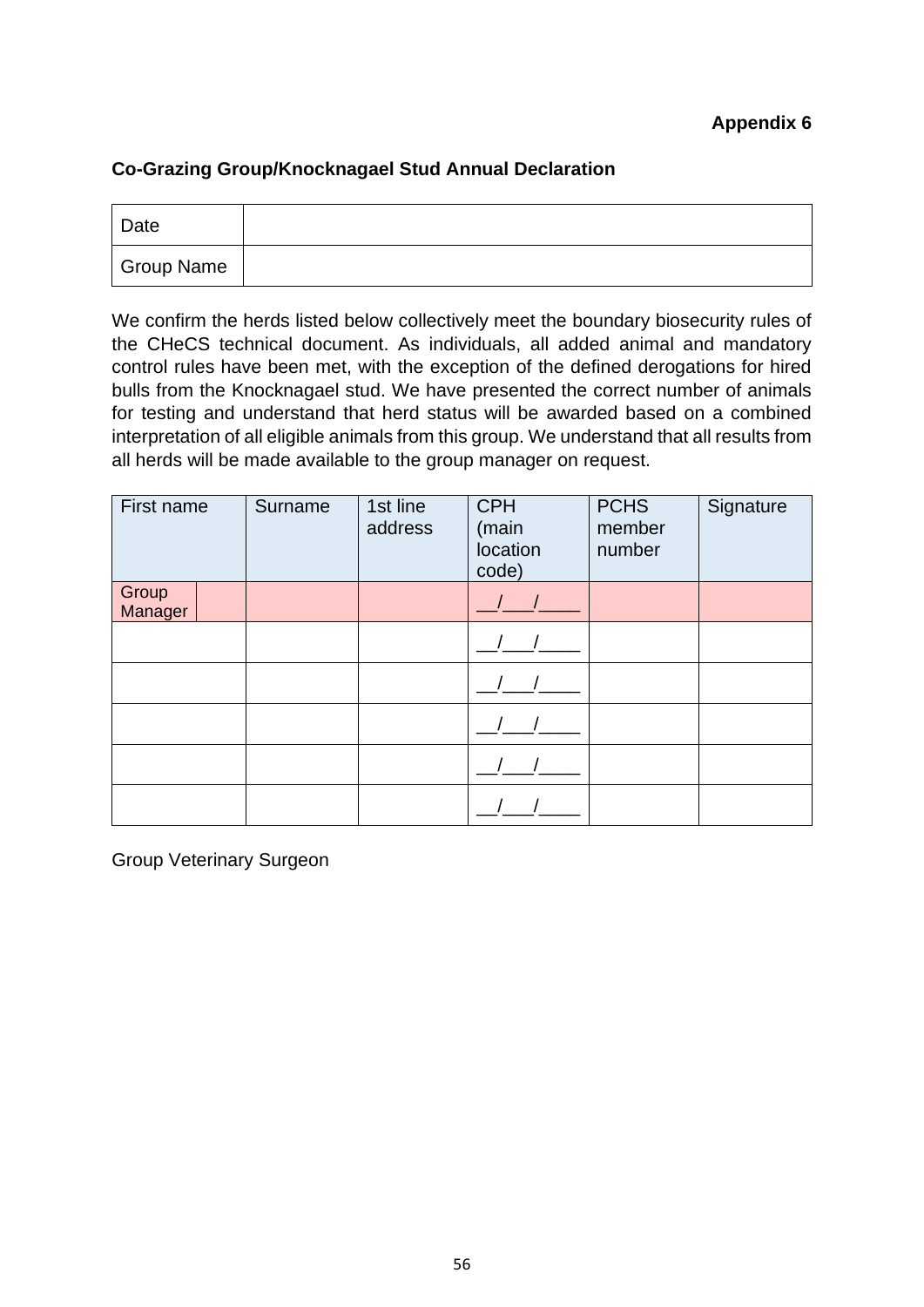#### **Appendix 7**

<span id="page-56-0"></span>

# **CHeCS PROGRAMME TEMPLATES FOR HEALTH PLANS**

Herds participating in the CHeCS accreditation programmes must be abiding by the rules of the scheme, as given in the CHeCS technical document, accessible on the CHeCS website: [http://www.checs.co.uk](http://www.checs.co.uk/) The general section should be completed by all herds using this plan. Thereafter, the appropriate disease-related sections should be used.

Completion of health plan is compulsory for the Neospora and Johne's schemes. These templates provide an outline of the basic rules of CHeCS and more detail is required for a completed health plan.

Farmer name and farm : Holding number : Veterinary surgeon : Veterinary practice :

: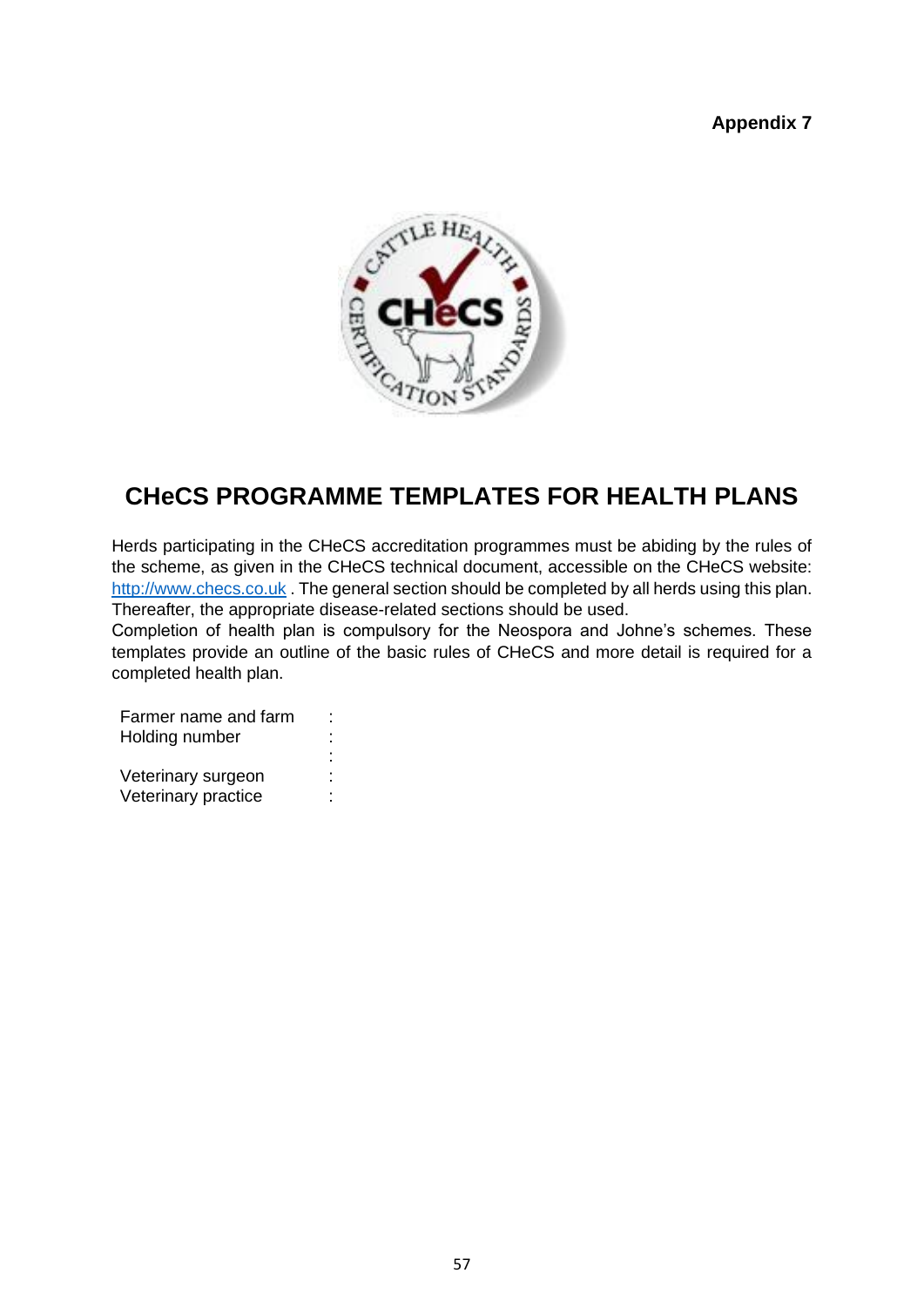# **1. CHeCS Programme General**

| <b>Mandatory Elements for Accredited Herds</b>                                                                                                                                                                                                                                |
|-------------------------------------------------------------------------------------------------------------------------------------------------------------------------------------------------------------------------------------------------------------------------------|
| 1.1 Herd definition – are all cattle on the holding in the accredited herd?<br>If not, a description of herd management is required to document how the biosecurity rules of the<br>scheme are met.                                                                           |
|                                                                                                                                                                                                                                                                               |
|                                                                                                                                                                                                                                                                               |
| 1.2 Farm boundaries – is there any contact with non-accredited cattle?                                                                                                                                                                                                        |
|                                                                                                                                                                                                                                                                               |
| <b>1.3 Quarantine facilities</b><br>Suitable facilities are required to allow the isolation of added/other stock whilst testing is carried<br>out. All added/returning animals that have had contact with non-accredited cattle must be isolated<br>and tested appropriately. |
|                                                                                                                                                                                                                                                                               |
| 1.4 Feed, bedding & water supplies - what methods are employed to prevent<br>the spread of disease through these sources?<br>N.B. Buying in colostrum from non-accredited sources is not allowed                                                                              |
|                                                                                                                                                                                                                                                                               |
| 1.5 Equipment & visitors - what methods are employed to prevent the spread<br>of disease through these sources?<br>N.B. Disinfection against Johne's disease requires use of a product suitable for bTB; see<br>http://disinfectants.defra.gov.uk                             |
|                                                                                                                                                                                                                                                                               |
| 1.6 Relevant test results & disease<br>All testing or disease over the last 12 months relevant to accredited diseases must be documented<br>and reviewed.                                                                                                                     |
|                                                                                                                                                                                                                                                                               |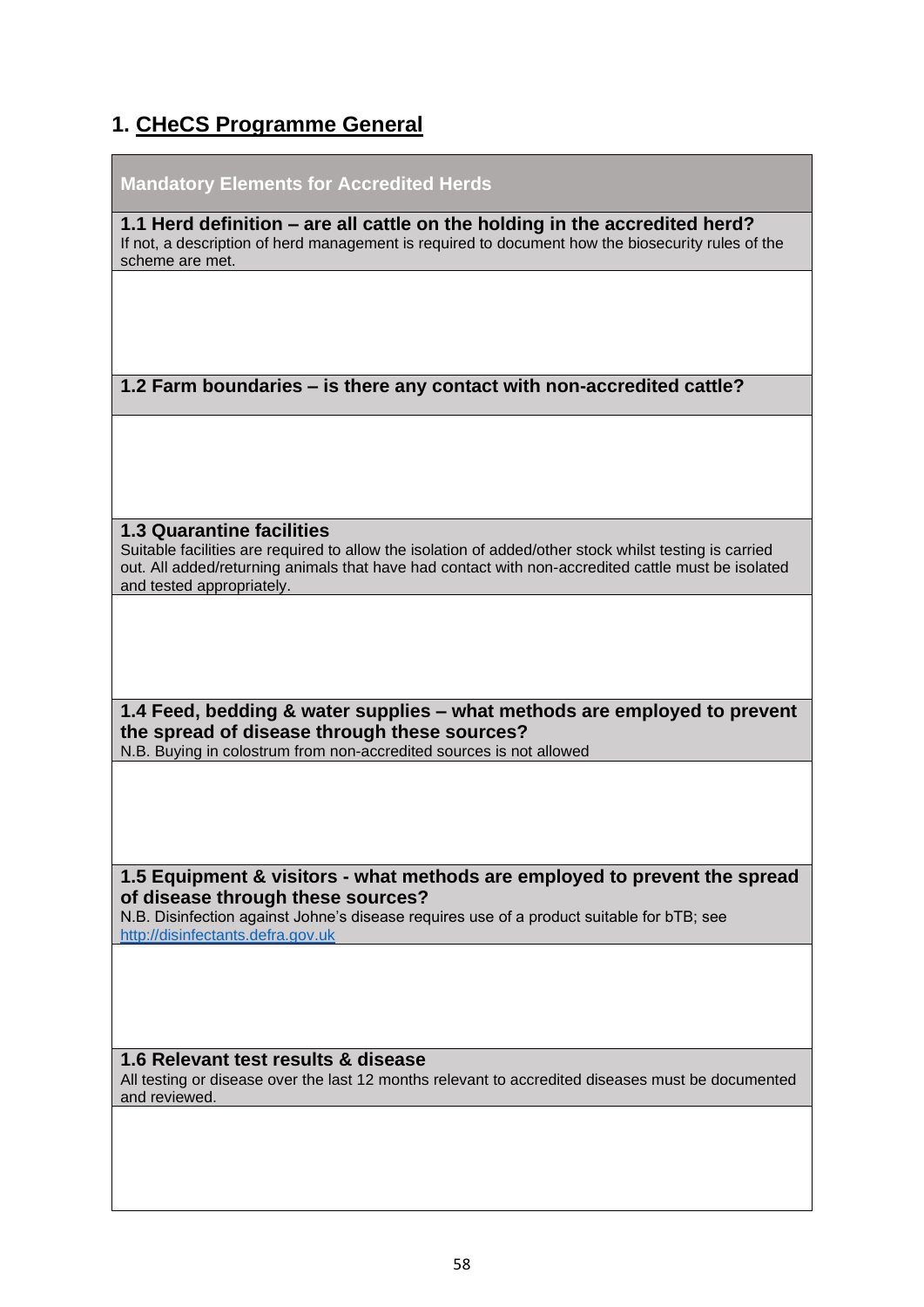# **2. CHeCS IBR Programme**

| <b>Mandatory Elements for Accredited / VMF Herds</b>                                                                                                                                                                                                                                                                                               |
|----------------------------------------------------------------------------------------------------------------------------------------------------------------------------------------------------------------------------------------------------------------------------------------------------------------------------------------------------|
| 2.1 Has annual testing (herd test of all over 12 months in a qualifying herd;<br>statistical sample in an accredited herd) been undertaken?<br>All breeding bulls, non-homebred animals and marker vaccinated breeding stock must be tested<br>annually. In accredited dairy herds, the milking herd is monitored by quarterly bulk milk screening |
|                                                                                                                                                                                                                                                                                                                                                    |
| 2.2 Is the herd vaccinated with marker vaccine against IBR?<br>Optional for accredited free, mandatory for at least 95% of animals over 2 years in VMF herds.                                                                                                                                                                                      |
|                                                                                                                                                                                                                                                                                                                                                    |
| 2.3 Have all added & returning animals been isolated and tested<br>appropriately?                                                                                                                                                                                                                                                                  |
|                                                                                                                                                                                                                                                                                                                                                    |
| 2.4 Has there been any clinical disease suspicious of IBR or abortion<br>incident?<br>If so, has this been investigated appropriately?                                                                                                                                                                                                             |
|                                                                                                                                                                                                                                                                                                                                                    |

# **3. CHeCS Leptospirosis Programme**

#### **Mandatory Elements for Accredited / Monitored Free Herds**

**3.1 Has annual testing (herd test of all over 24 months & younger animals intended for breeding and any purchased animals in a qualifying herd; statistical sample in an accredited herd) been undertaken?** All breeding bulls must be tested annually. In accredited dairy herds, the milking herd is monitored by quarterly bulk milk screening.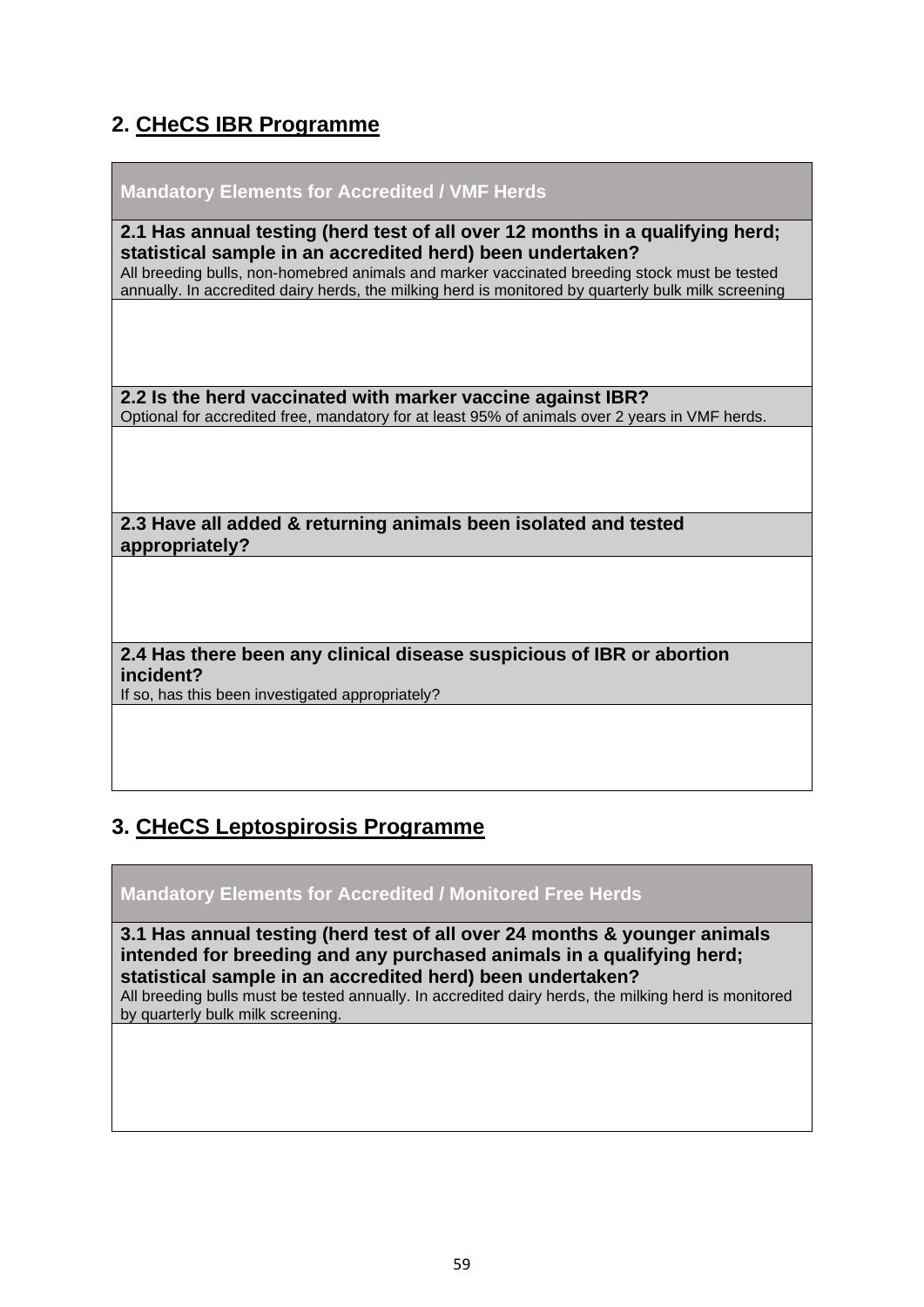#### **3.2 Have all added & returning animals been isolated and tested appropriately?**

#### **3.3 Has there been any clinical disease suspicious of leptospirosis or abortion incident?**

If so, has this been investigated appropriately?

# **4. CHeCS Johne's Programme**

#### **Mandatory Elements**

#### **4.1 Has annual herd testing (all animals over 24) been undertaken?**

#### **4.2 What happens to test positive animals and any calves at foot?**

Is follow up testing carried out? Any calves at foot when reactors are identified must not be retained for breeding purposes. It is recommended that this is extended to include the dam's previous calf.

#### **4.3 Have any animals been added / returned to the herd and have they been tested appropriately?**

Blood and dung testing is required on all added animals, regardless of age unless they have come from a risk level 1 herd.

#### **Advisory Elements**

**4.4 Hygiene and calf management.** What measures are undertaken to prevent infection of young calves via faecal contamination?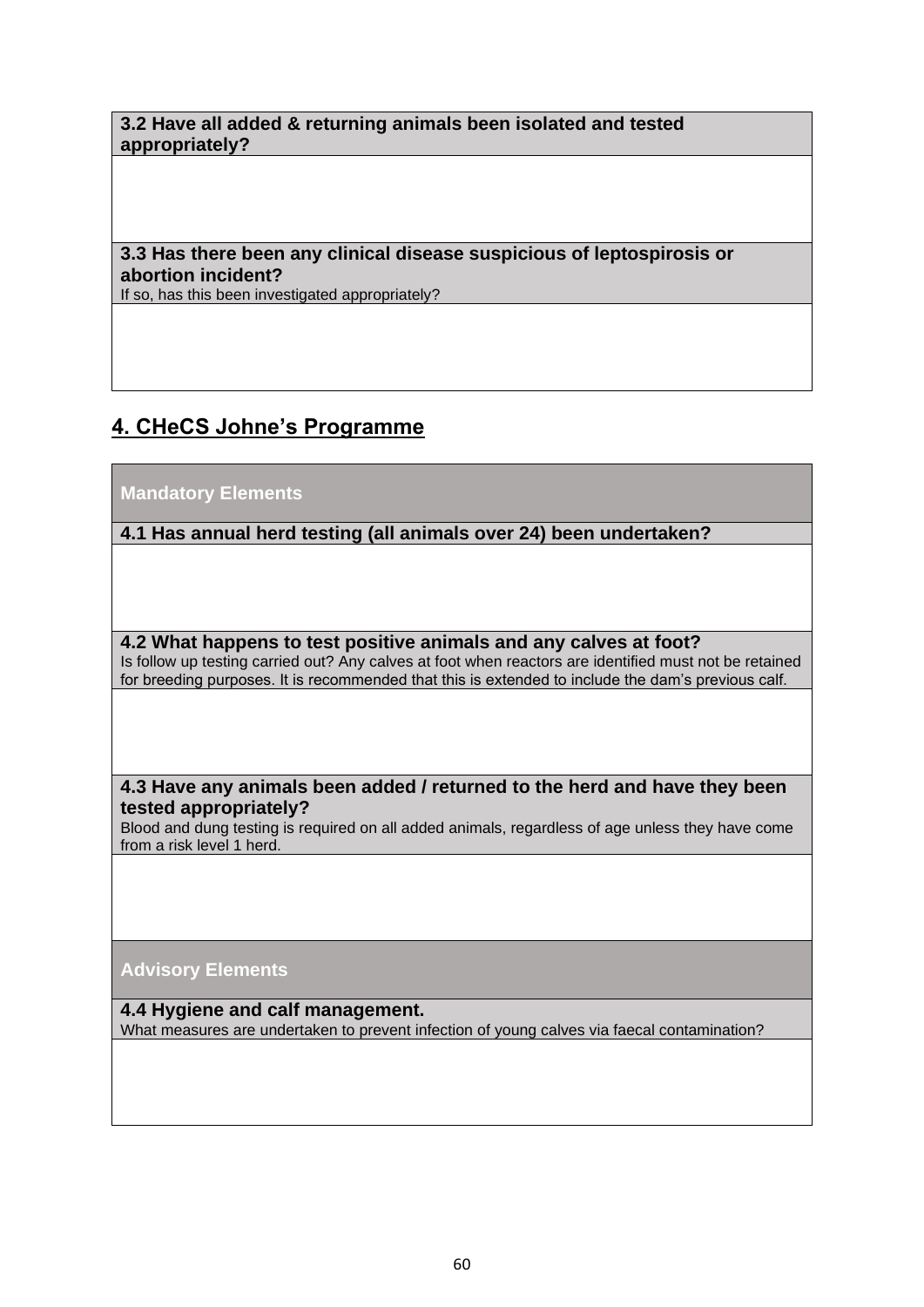**4.5 Slurry management.** How is slurry / manure managed? Spreading on calf pasture to be avoided. Slurry / manure from non-accredited cattle must not be spread on pasture.

**4.6 Food and water supplies.** What measures are undertaken to prevent contamination of food and water supplies?

**4.7 What is the policy on co-grazing?** Cattle should not co-graze with other ruminants. Rabbit populations should be controlled.

#### **4.8 Additional notes**

# **5. CHeCS BVD Programme**

**Mandatory Elements for Accredited / VMF Herds**

**5.1 Has annual testing (check test of each management group or calf virus test) been undertaken?** 

**5.2 Is the breeding herd vaccinated against BVD?**  Optional for accredited free, mandatory for VMF herds

**5.3 Have all added & returning animals been isolated and tested appropriately?**

The calves born to seropositive pregnant added animals must be screened for BVD virus.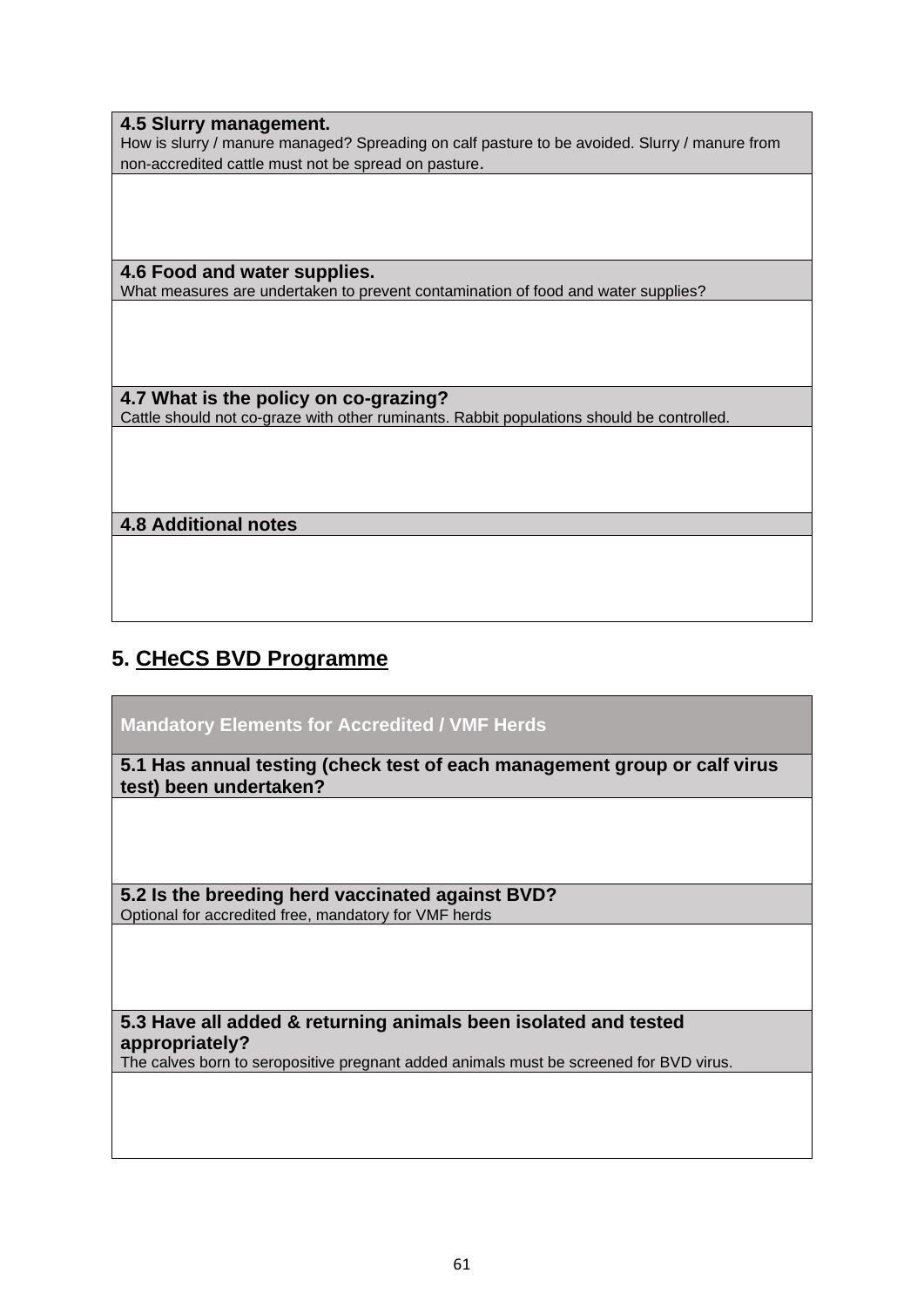**5.4 Has there been any abortion, or clinical disease where BVD was suspected?**

If so, has this been investigated appropriately?

# **6. CHeCS Neospora Programme**

**Mandatory Elements for Accredited Herds**

**6.1 Has annual testing (herd test of all female animals of 2 years and over and any females between 12 and 24 months intended for breeding) been undertaken?** 

**6.2 Have any test positive animals been identified?**  Test positive animals and calves born to test positive cows must not be retained for breeding.

**6.3 Have all added animals been tested appropriately?** 

**6.4 Have all abortions and clinical cases been investigated?**  The minimum requirement is that the aborting dam is tested for antibodies to neospora.

**Advisory Elements**

**6.5 Are placentae, stillborn calves and carcasses removed to a secure location where dogs cannot access as quickly as possible?** 

**6.6 Are feed storage facilities dog and vermin proof?**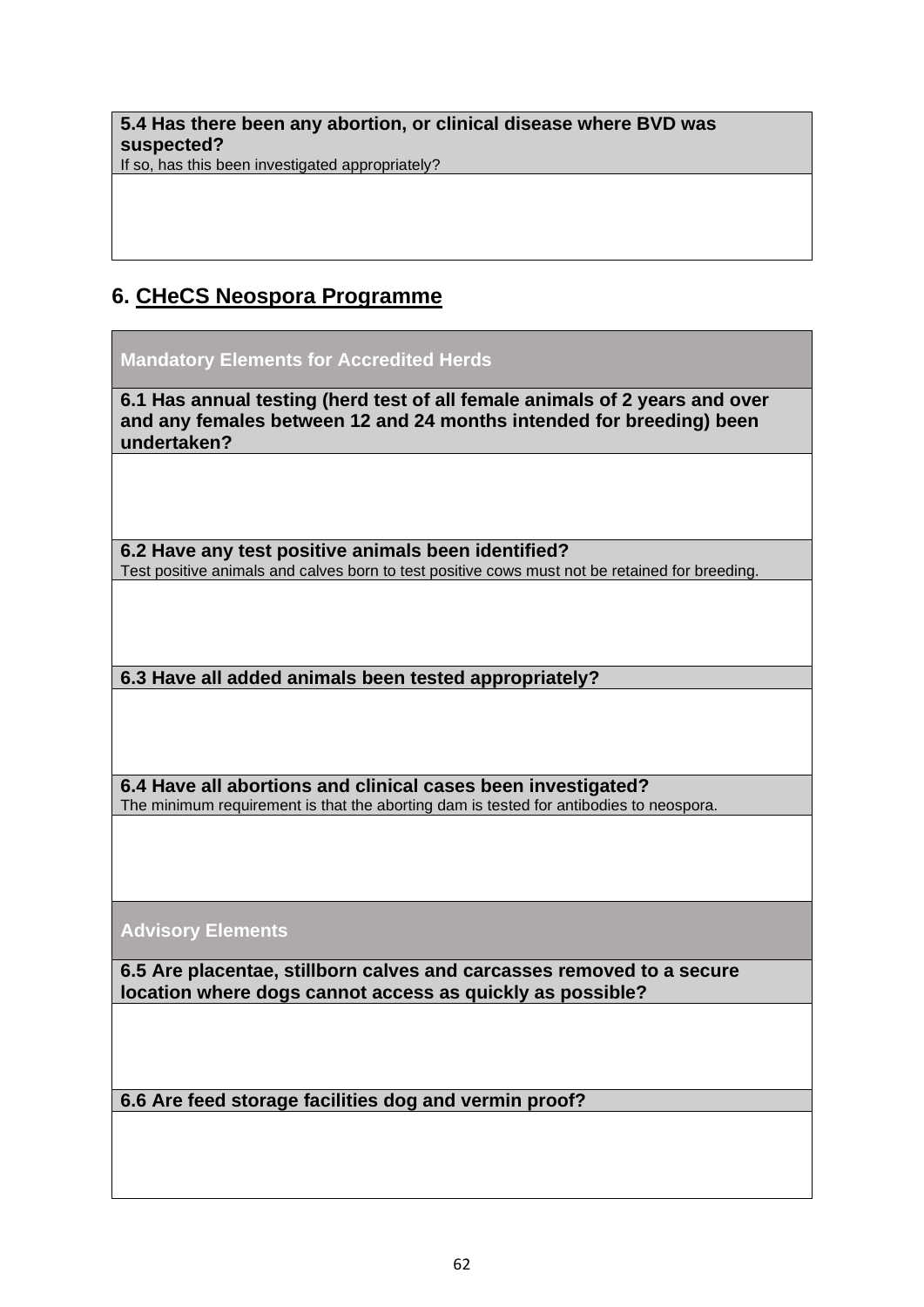**6.7 Have you had assurance from feed suppliers that there has been no contamination by dog faecal material?** 

**6.8 Are dogs restricted from accessing pasture for cattle grazing or producing cattle forage (advisory requirement)?** 

**6.9 Additional notes** 

# **7. CHeCS bTB Programme**

**Mandatory Elements**

**7.1 Testing**

Has all appropriate & statutory testing has been carried out as required?

**7.2 Test positive animals & their offspring under 12 months** 

Have any test positive animals been identified in the herd? All test positives and inconclusives must be isolated until culled or follow up testing is clear. Calves under the age of 12 months that have been reared by test positive animals must be skin tested at least 60 days after weaning.

#### **7.3 Added and returning animals.**

Quarantine advised and post-movement testing required for cattle not coming from CHeCS score 10 herds. Pre-movement testing may also be required.

#### **7.4 Isolation facility (see also section 1.3).**

No shared air space, drainage or manure storage allowed with other cattle.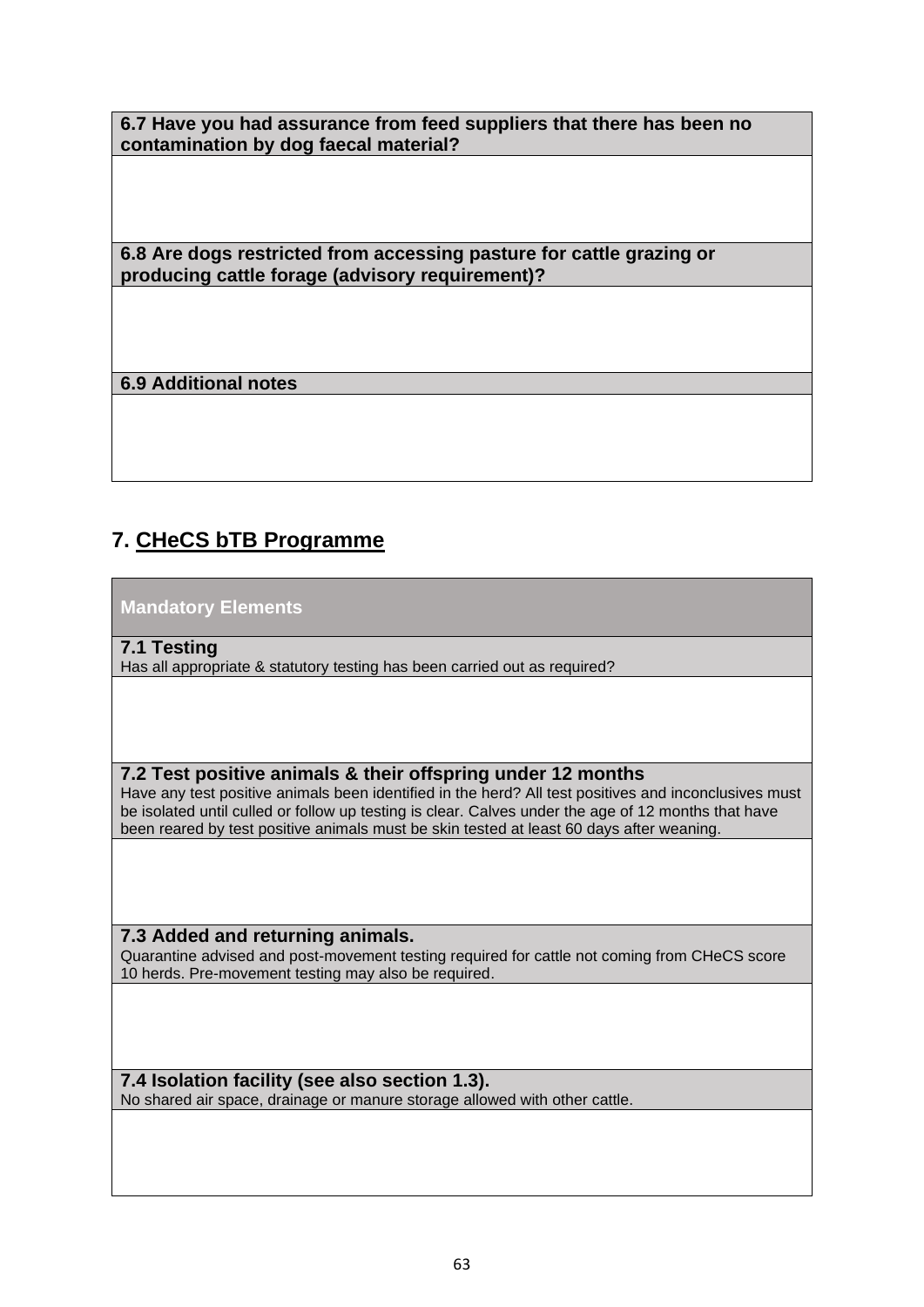#### **Advisory Elements**

#### **7.5 Is there any contact with non-accredited cattle?**

In the high risk or edge area, cattle must not be grazed on land used by non-accredited cattle or spread with manure from non-accredited cattle within the last 2 months and there must be no noseto-nose contact with non-accredited cattle.

**7.6 Water supply.**

Mains water should be supplied and ponds fenced off wherever possible.

**7.7 Co-grazing**

Co-grazing with other ruminant species should be avoided.

**7.8 Cattle housing, feeding practices and feed stores**

Facilities should be designed to minimise the risk of infection. Over-stocking should be avoided and badgers and other wildlife prevented from access to feed stores and farm buildings.

**7.9 Locations of badger activity** Cattle access to badger runs, latrines and sets and woodland should be avoided.

**7.10 Slurry and manure** Slurry and manure from other farms must not be used. Spreading equipment must not be shared.

**7.11 Transport**

Livestock vehicles and trailers must not be shared without suitable disinfection.

**7.12 Badger carcasses**

Please advise APHA of any found carcasses.